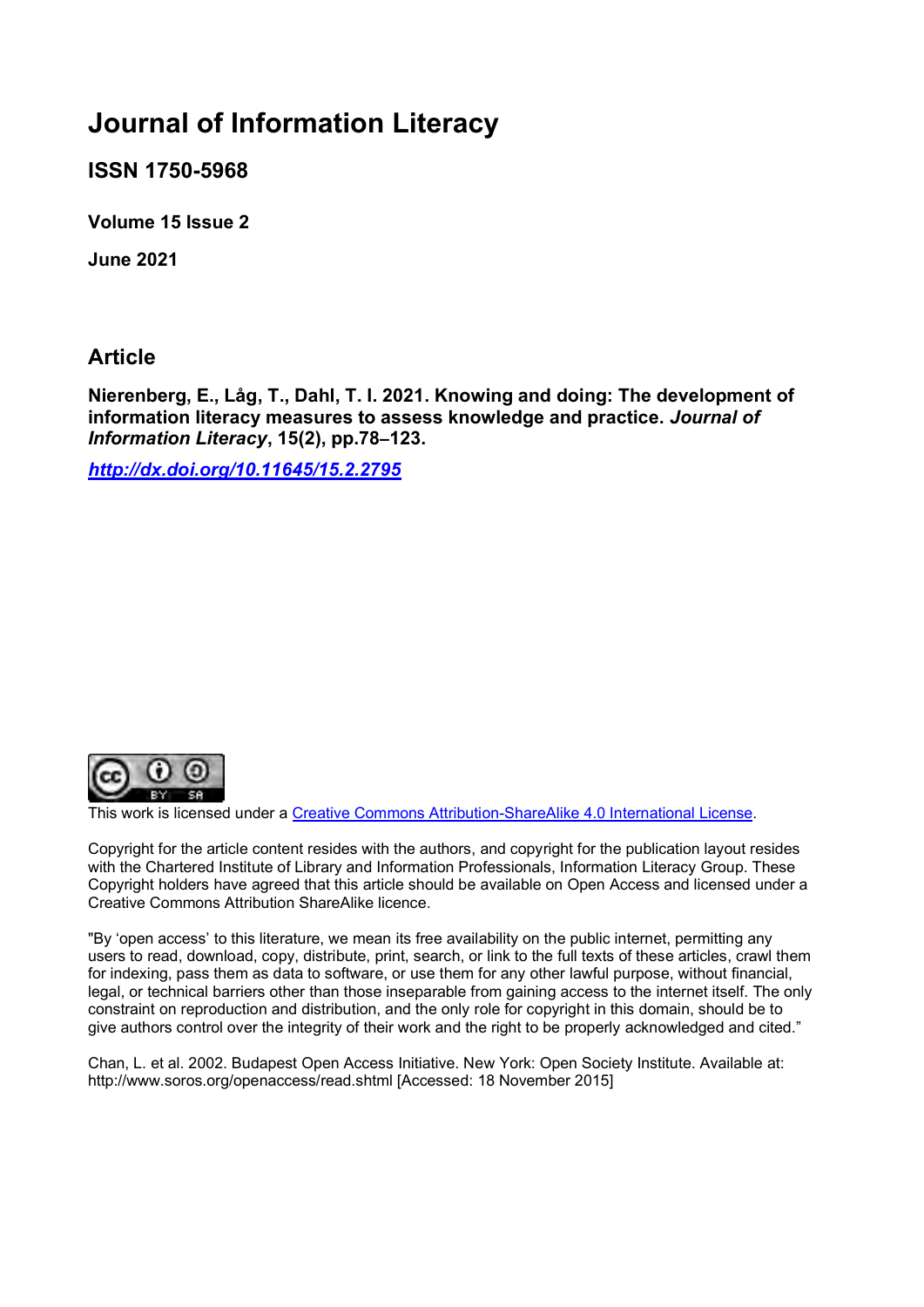# **Knowing and doing: The development of information literacy measures to assess knowledge and practice**

**Ellen Nierenberg, Research Fellow in Information Literacy, UiT The Arctic University of Norway. Email: [ellen.nierenberg@uit.no](mailto:ellen.nierenberg@uit.no) ORCID: [0000-0001-8666-8092](https://orcid.org/0000-0001-8666-8092)**

**Torstein Låg, Senior Academic Librarian, UiT The Arctic University of Norway. Email: [torstein.lag@uit.no](mailto:torstein.lag@uit.no) ORCID: [0000-0002-1325-5235](https://orcid.org/0000-0002-1325-5235)**

**Tove Irene Dahl, Professor of Psychology, UiT The Arctic University of Norway. Email: [tove.dahl@uit.no](mailto:tove.dahl@uit.no) ORCID: [0000-0002-8036-8627](https://orcid.org/0000-0002-8036-8627)**

## **Abstract**

This study touches upon three major themes in the field of information literacy (IL): the assessment of IL, the association between IL knowledge and skills, and the dimensionality of the IL construct. Three quantitative measures were developed and tested with several samples of university students to assess knowledge and skills for core facets of IL. These measures are freely available, applicable across disciplines, and easy to administer. Results indicate they are likely to be reliable and support valid interpretations. By measuring both knowledge and practice, the tools indicated low to moderate correlations between what students *know* about IL, and what they actually *do* when evaluating and using sources in authentic, graded assignments. The study is unique in using actual coursework to compare knowing and doing regarding students' evaluation and use of sources. It provides one of the most thorough documentations of the development and testing of IL assessment measures to date. Results also urge us to ask whether the source-focused components of IL – information seeking, source evaluation and source use – can be considered unidimensional constructs or sets of disparate and more loosely related components, and findings support their heterogeneity.

## **Keywords**

higher education; information literacy; knowing and doing; Norway; quantitative assessment

## **1. Introduction**

Information literacy (hereafter IL; roughly, the complex abilities needed to find, evaluate and purposefully use information) is claimed to be important for learning (Oakleaf, 2014), for our empowerment as citizens (CILIP IL group, 2018), for reducing inequality and increasing tolerance (Thompson, 2003, p.1), and for workplace and business success, to mention just a few life domains. The claims that IL is important, particularly in educational contexts, incites a need to measure it, both for educational purposes (e.g. assessments and documentation of student learning), and for research purposes (e.g. to evaluate the effects of educational interventions designed to further it, or to document the specifics of how IL produces the claimed benefits).

At the same time, the concept of IL is itself hard to pin down and seems to be in a state of constant flux. IL scholars and societies have published a number of complex, and at least on the surface, rather different definitions, standards, and frameworks over the last decades (e.g. Association of College and Research Libraries [ACRL], 2000, 2015; Bruce et al., 2006; Bundy, 2004; Coonan & Secker, 2011; SCONUL Working Group on IL, 2011). This introduces challenges for the measurement of IL. If IL is conceived of as a coherent, unitary, and relatively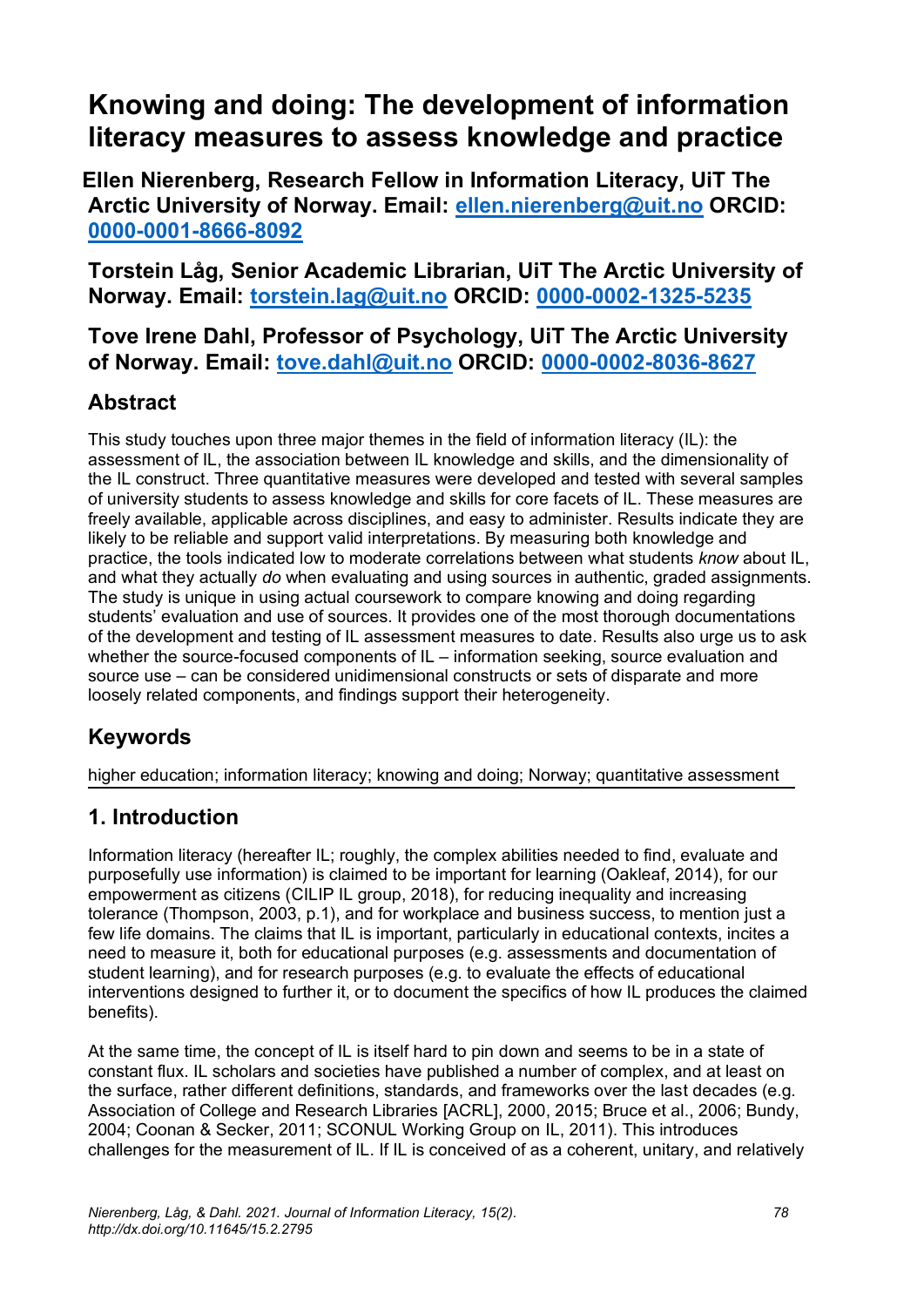universal construct, with a stable set of "core" features, then it should be possible to develop IL test scales (possibly with subscales) with strong internal consistency, and a structure that reflects the construct's core features. If, on the other hand, IL is a collection of rather disparate and not necessarily correlated components, as asserted by Beile O'Neil (2005, p.51), then this would have two important implications for test development. Firstly, IL tests should then be considered indexes rather than scales, as the latter measure only unidimensional constructs (Streiner, 2003). Secondly, the use of internal consistency measures, such as Cronbach's alpha, would be inappropriate measures of reliability since they rest on an assumption of unidimensionality.

Another question that is seldom addressed in the IL literature is the degree to which what we *know* about IL is reflected in what we *do* when we evaluate and use sources. Although many studies address *either* IL-knowledge *or* IL-practice, few relate them to each other.

The research described in this report therefore serves a three-fold purpose: First, to develop ILmeasures for higher education that are applicable across academic disciplines, and that are brief and easy to administer, but still likely to be reliable and to support valid interpretations. Second, to determine whether what students *know* about IL corresponds to what they actually *do* when evaluating and using sources. Thirdly, to help illuminate the question of whether IL, or its source-related facets, should be conceived of as coherent, unitary constructs, or sets of disparate and more loosely related components.

### **1.1 Definitions and frameworks**

IL has had many different definitions since its inception. While specific skills were highlighted in the 1980's (see American Library Association, 1989, par.3), more recent definitions are more abstract and less skill-oriented (see Association of College and Research Libraries, 2015, p.3). The working definition at the foundation of this study combines the concrete and the abstract of previous definitions: 'Information literacy encompasses the knowledge, skills and attitudes needed to be able to discover, evaluate and use information sources effectively and appropriately in order to answer questions, solve problems, create knowledge and learn.' This definition is suitable not only in educational sectors, but also in broader contexts, such as in the workplace, in daily life, and as a responsible citizen. The original, core dimensions of IL, which are as relevant today as in the term's infancy, are easily recognizable in this new definition. Our definition, and this study, emphasises the source-related core aspects of IL – finding, evaluating and using information.

Evidence of the continual evolution of the IL construct is also reflected in various IL standards and frameworks, such as those from the ACRL. Changes between the ACRL's (2000) *IL Competency Standards for Higher Education* [Standards] and its 2015 *Framework for IL for Higher Education* [Framework] reflect rapid developments in both the HE-sector and the information ecosystems in which we otherwise live and work. The amount, complexity and form of information has increased in the last 15 years, making it more difficult to navigate, evaluate and use ethically. In addition, teachers and librarians have greater responsibilities in teaching core concepts of IL and integrating them into curricula, and students have become information creators to a greater extent than previously (ACRL, 2015). Executive director Mary Ellen Davis further explains:

One of the primary reasons [for shifting to the ACRL Framework] was that the Standard was seen to reduce learning to a checklist which did not fit well with higher learning concepts that faculty were teaching. The Framework provides a bridge to the faculty for more integrated teaching of the concepts. (personal communication, Feb. 20, 2019)

In addition to the ACRL Standards (2000), other IL standards/frameworks/curricula from before 2015 (including Bundy, 2004; Coonan & Secker, 2011; SCONUL Working Group on IL, 2011),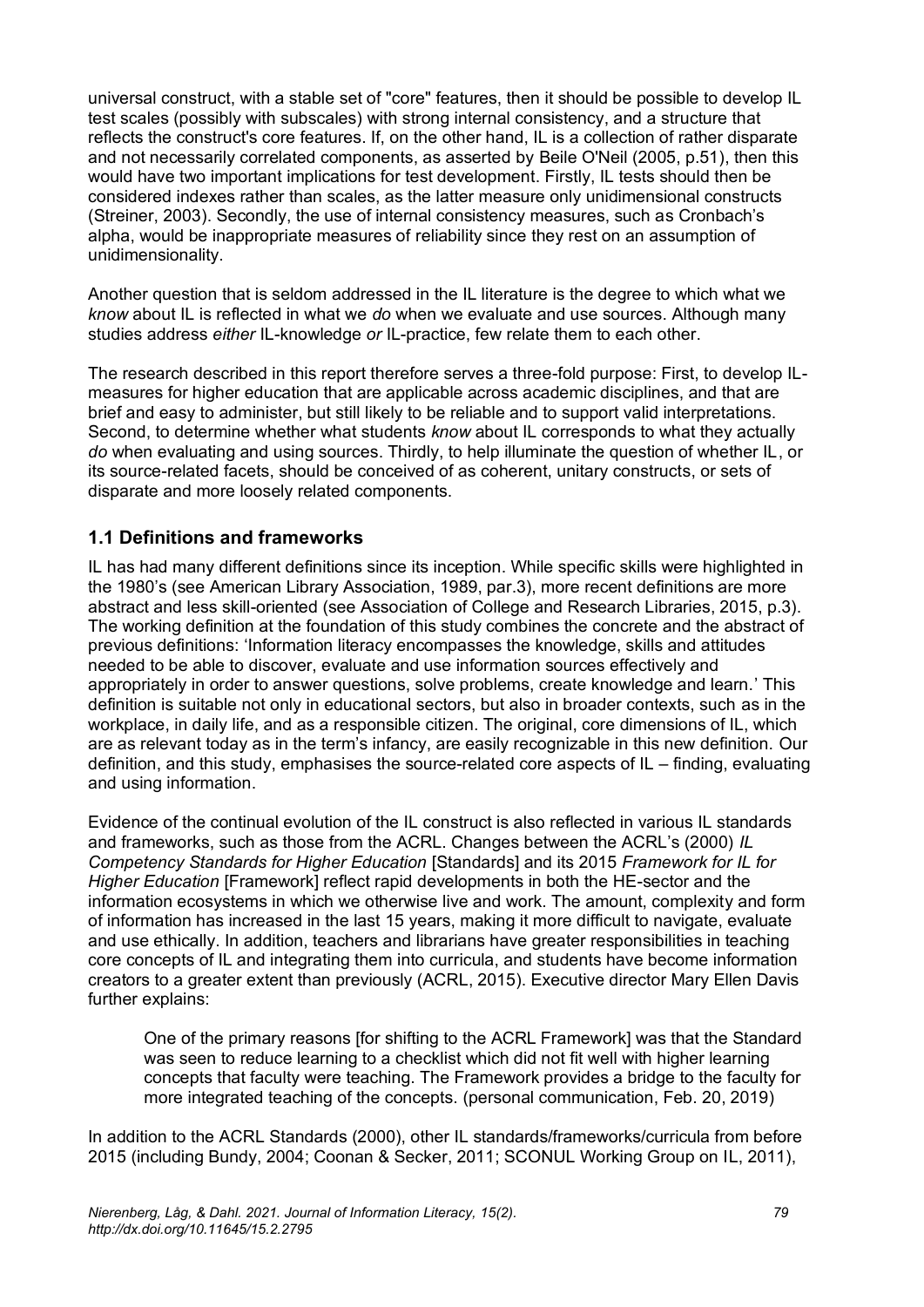also rely on a checklist of learning outcomes and/or skills. Although less popular after 2015, especially in the US, one advantage of the checklist approach was that it facilitated the assessment of IL competencies, in comparison to the ACRL Framework from 2015, whose abstract «threshold concepts» are harder to measure than concrete learning outcomes (Gross, et al., 2018). A notable feature of all these guides is the broad range of knowledge and skills that are incorporated into the IL concepts.

## **1.2 Existing IL knowledge tests**

There are a number of different ways to assess students' IL. Library instruction and IL teaching is commonly evaluated by asking students to self-report on their learning experiences and/or subjectively estimate their IL (Oakleaf, 2008; Schilling & Applegate, 2012). Such measures, while providing important information, do not adequately capture IL knowledge, skills and behaviour, in part because students tend to overestimate their IL (Gross & Latham, 2012; Ivanitskaya et al., 2006; Julien & Hoffman, 2008; Nierenberg & Fjeldbu, 2015; Oakleaf et al., 2011; Polkinghorne & Wilton, 2010).

Measures of knowledge, usually multiple-choice tests, are another common way to measure IL (see Hollis, 2018; Mahmood, 2017; Walsh, 2009 for reviews). These are less reliant on students' more or less accurate self-assessments, and they tend to be relatively easy to administer and score. Despite their popularity, relatively few of these measures have been psychometrically evaluated (Mahmood, 2017), and some of the more thoroughly evaluated measures are only commercially available and, therefore, less accessible to most IL practitioners.

Evaluations of freely available, general IL knowledge tests typically present validity evidence in the form of documentation of test construction processes that are intended to ensure correspondence between test items and the IL standards or frameworks upon which test development was based (see Beile, 2005; Hollis et al., 2019; Podgornik, et al., 2015 for examples of this approach). To the extent that such frameworks represent consensus on the content and structure of the IL concept, this type of evidence is rightly emphasised.

In designing psychometric tests, factor analyses are often used to explore or identify any latent, underlying variables, called *factors*, from large numbers of observed variables. These factors can then be used to reduce the number of items to those reflecting the major constructs being measured. Interestingly, though, factor analytic investigations of response patterns to IL knowledge tests are rare. We have been able to locate only five. Among these, two find no clear factor structure (Beile O'Neil, 2005; Morley, 2014) and most are done on tests developed to either capture only one circumscribed sub-domain of IL (Catalano, 2015 - source evaluation; Ondrusek et al., 2005 - accessing information in a library context), or to target specific student populations (Beile O'Neil, 2005 – teacher students; Leichner et al., 2014 – psychology students; Morley, 2014 – resident physicians). Furthermore, many of these studies have methodological flaws (e.g. low item to sample ratio, no reports of assumptions checked or rationales for extraction and rotation methods) that weaken them as bases for inference. Lacking any empirical evidence of IL dimensionality is a notable gap. Of course, even though empirical analyses should not be allowed to *determine* our construct definitions, factor analyses can inform the decisions we make regarding how a given construct can or should be conceived (Mulaik, 2009; B. Thompson & Daniel, 1996). Specifically, if one assumes that IL (or the various facets of IL), is a latent variable that causes certain measurable behaviours (see Cronbach & Meehl, 1955), then factor analyses can be used to design a test structured around highly correlated items. If, on the other hand, IL is assumed to be a construct that merely represents a collection of various, possibly quite unrelated indicator behaviours, then factor analyses of test items that represent the concept should not be expected to yield a clear and stable underlying structure.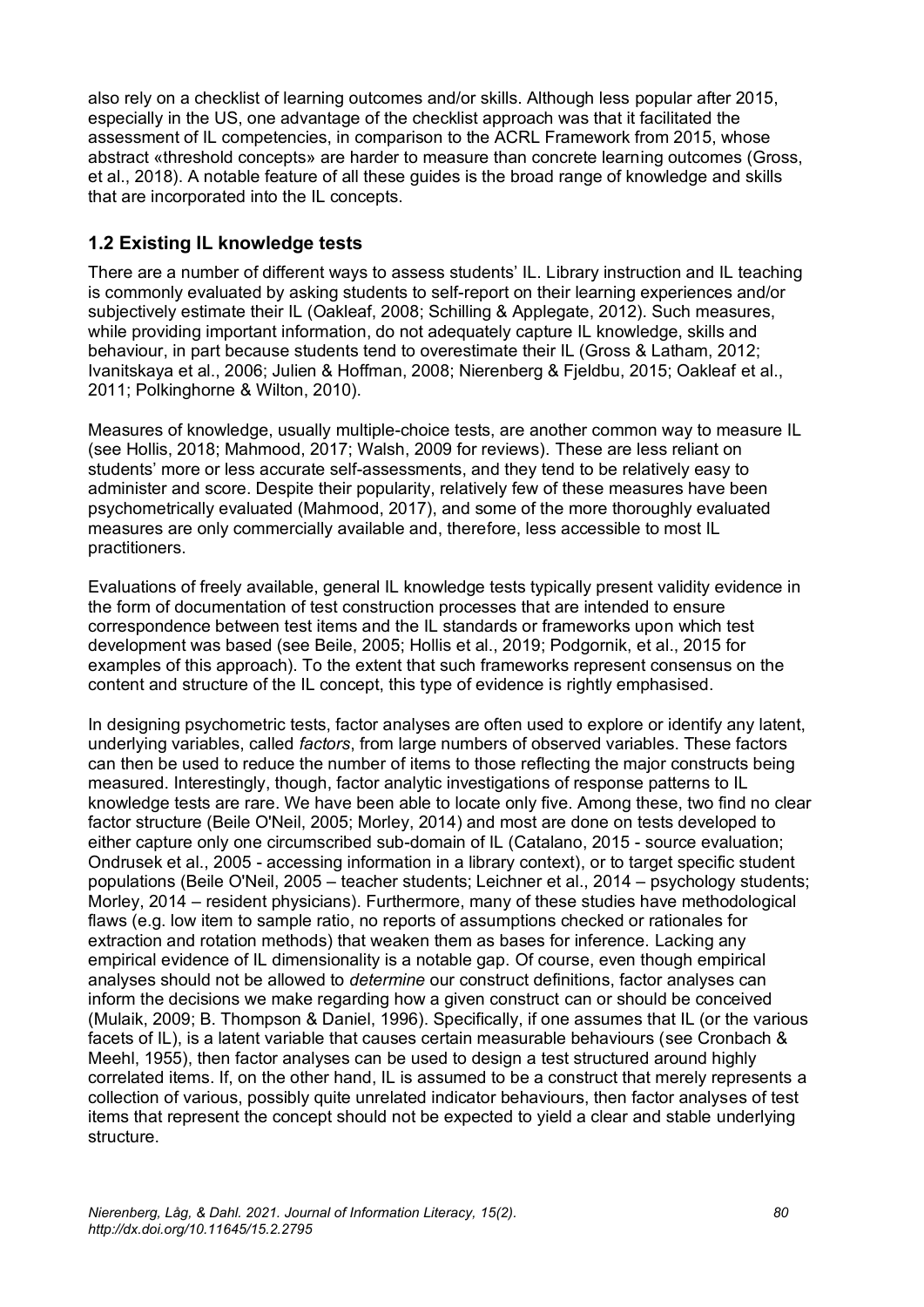Another peculiarity of the literature on the development and evaluation of IL tests is the reliance on internal consistency measures of reliability, in particular Cronbach's alpha. Of the 16 studies reviewed by Mahmood (2017), 14 report alphas, while only four report temporal consistency (i.e., test-retest reliability). Given the aforementioned lack of factor analytic evidence regarding the dimensionality of IL tests, and the seemingly pervasive construal of IL as a multifaceted construct in extant definitions and frameworks, this is potentially problematic. If factor analytic evidence, currently lacking for most IL tests, should support unidimensionality (or, alternatively, a clear subscale structure), internal consistency measures make sense. If not, they are inappropriate. In fact, if an IL test is intended to measure a construct that consists of a set of rather different aspects, a high alpha may indicate that the test is too narrowly focused (Streiner, 2003, p.220). Such measures are best considered indexes (whose items measure behaviours that reliably cause the score), rather than scales (which assume an underlying property that reliably causes the behaviours measured by the items and that accounts for their interrelatedness).

Since the assumption of internal consistency may not apply to tests of IL, a more appropriate estimate of reliability may be their stability over time. Such temporal consistency is measured by comparing test results from the same person at different times (test-retest reliability). A reliable instrument should produce similar results if a) there is no intervention between tests, and b) the time interval is suitable. According to Streiner and Kottner (2014, p.1974), 'there should be sufficient time between the two [tests] so that the respondents do not remember their original responses and simply recall those, but not so much time that the construct being assessed can change.' Test-retest reliability is often measured with intraclass correlation coefficient (ICC, Streiner & Kottner, 2014), especially when unidimensionality is not assumed (Thorsen & Bjorner, 2009, p.31). ICC levels are considered adequate if the lower bound of the 95% confidence interval is greater than 0.6 (Multon, 2012).

## **1.3 The relationship between knowing and doing**

Although several IL studies compare students' self-assessments with their competencies (Gross & Latham, 2007, 2013; Smith et al., 2013), there is little IL research attempting to establish a direct connection between their objectively measured IL-knowledge (knowing) and applied skills (doing) in an authentic educational context. Two exceptions are work by Schilling and Applegate (2007) and Beile O'Neil (2005), which both focus on information seeking. Neither of these, however, measure applied skills in actual, mandatory assignments. Although Schilling and Applegate (2007) found that students' IL-knowledge (as measured by an objective test) was *not* related to their subsequent performance on a practical literature search task, Beile O'Neil (2005) found in a similar study that there *was* a significant correlation between the two, although her sample size was small.

## **1.4 The present study**

Three quantitative measures of IL were employed in order to answer the research questions in the present study, and this article describes both the development and testing of these measures, and the implications of the results. The first is a *know*-measure, in the form of a test, and the other two are *do*-measures, based on mandatory student assignments:

- 1. Know: a multiple-choice IL knowledge test to capture knowledge of three key, sourcefocused aspects of IL (seeking information, evaluating and using sources)
- 2. Do: a source evaluation measure to capture students' abilities to select and critically evaluate sources
- 3. Do: a source use measure to capture students' abilities to use sources correctly when writing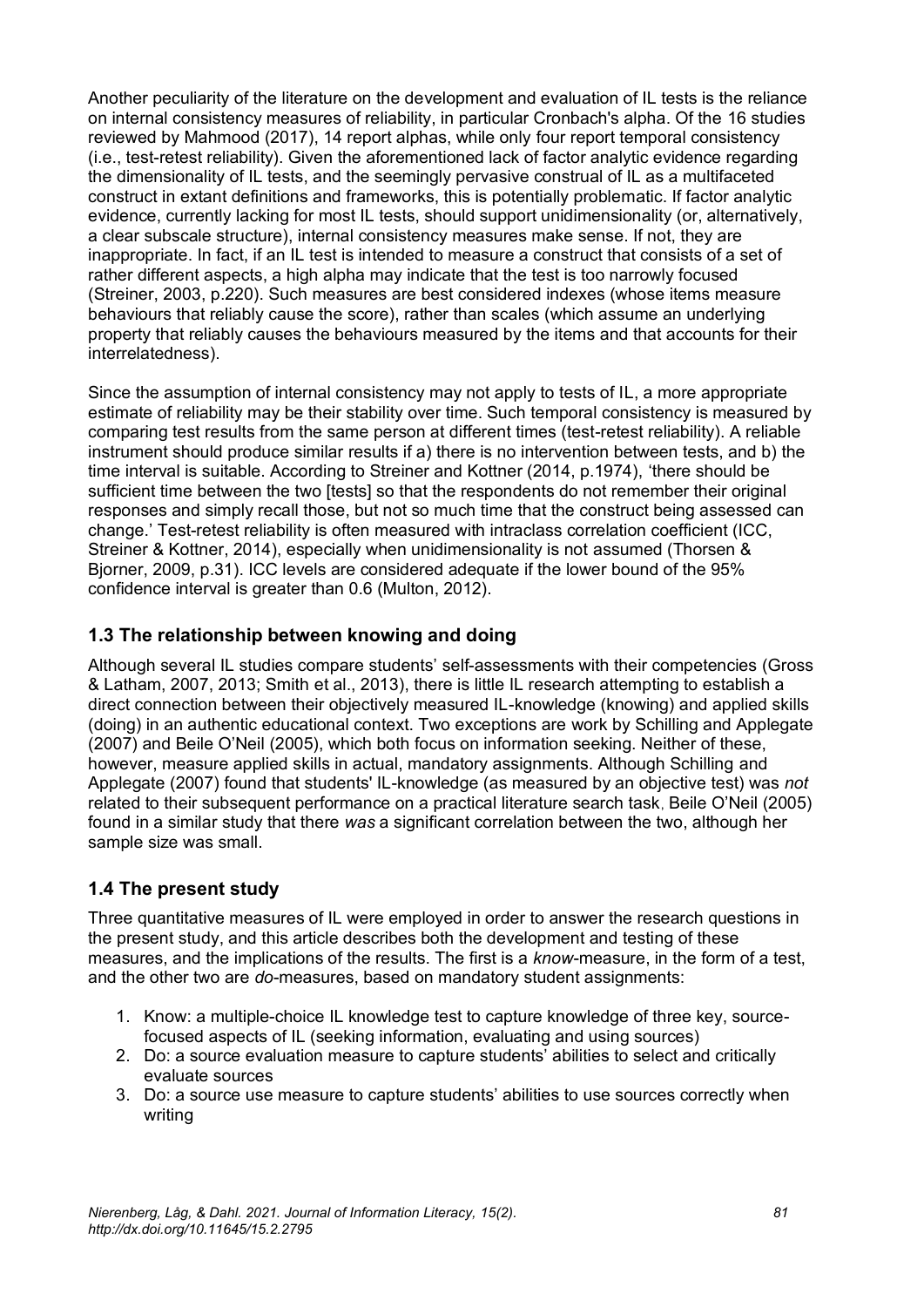While the multiple-choice knowledge test (hereafter "IL knowledge test") measures what participants *know* about the source-focused components of IL, an annotated bibliography and rubric measure what they *do* in practice when evaluating and using sources, respectively.

The present study differs from previous know-do research in two important ways. Firstly, while Schilling and Applegate (2007) and Beile O'Neil (2005) focused on information seeking, the present study examines associations between knowing and doing in terms of the evaluation and use of sources. Secondly, the present study uses authentic results from mandatory coursework instead of non-graded tasks designed purely for research purposes. Establishing a connection between what the students *know* in theory and what they *do* in practice can be used to test the validity of the IL knowledge test as an indicator of practical abilities related to evaluating and using sources.

Since these tools were designed to measure IL knowledge and skills in higher education (HE), students at different levels were recruited to test their efficacy. An additional survey, measuring respondents' interest in being/becoming information literate individuals (what they *feel*), will be addressed in another article.

In order to explore the possible structure of the IL knowledge test, exploratory factor analyses were undertaken in this study. Given that items were developed to capture three core, sourcefocused aspects of IL, one might expect extracted factors to align with these aspects. On the other hand, if IL is conceived of as 'one underlying variable' or 'singular construct' (Hollis, 2018, pp.76–77), a latent attribute that causes the observable behaviours that IL tests measure, then one would expect a strong first factor, with remaining factors accounting for very little variance (Streiner, 2003). A third possibility is that a broadly conceived IL test measures a number of rather different facets that may or may not be related to each other in any other way than that they tend to be seen as part of a family of related but distinct IL skills, in which case we should not expect any clear or meaningful factor structure. Given that all of these are reasonable a priori possibilities, exploratory factor analysis seemed the most appropriate analytic approach.

The present study aims to create tools, suitable for multiple disciplines in HE, for measuring IL's source-components, and to psychometrically evaluate these with large sample sizes. The study will also compare what students *know* with what they *do* when evaluating and using sources for real course work. It will also examine the dimensionality of IL, with possible implications for how it should be measured.

## **2. Methods**

## **2.1 Participants**

Data was collected from four different samples, serving slightly different but overlapping purposes. The study was approved by the Norwegian Data Protection Authority, and informed consent was required for participation.

First, for the item selection and wording refinement process, four selected IL experts were recruited to evaluate the validity of the 50 original items. These included a senior lecturer at The Swedish School of Library and Information Science (LIS), and three IL-practitioners in Norway, including the head of the library's Department of Public Services at UiT The Arctic University of Norway, and an assistant professor of education and LIS, and an academic librarian at Oslo Metropolitan University.

Five students participated in think-aloud protocols while answering the test questions. Three were first-year bachelor students and two were college-bound high school seniors (four female and one male). The last two are (or will soon be) new college students – the least experienced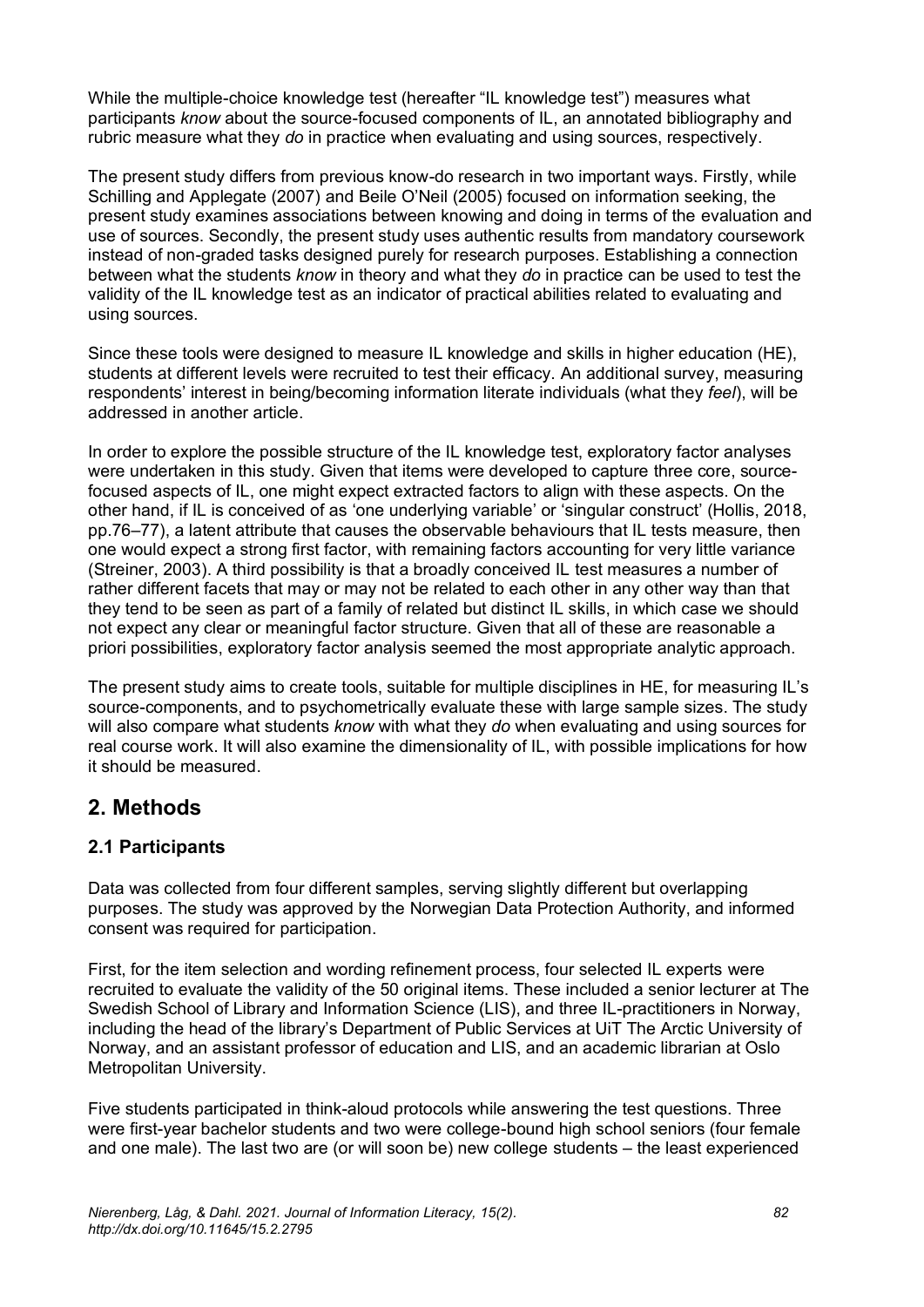of the survey's main target group (undergraduates) – and therefore more likely than higher-level students to have questions/misunderstandings regarding items.

A pilot sample (Table 1) of undergraduates were then recruited in spring 2019 through their Learning Management Systems (LMS). Of these respondents, 40% were in the first year of their current study program. Two universities, with academic studies such as psychology and economics, and one university of applied sciences (UAS), with vocational studies such as nursing and teacher education, were included. All are medium-sized (14,000-18,000 students) public institutions with free tuition. This sample answered all of the 50 initially created items for the IL knowledge test. The data were intended primarily for item selection and test construction purposes.

**Table 1:** Descriptive statistics: pilot sample – undergraduate (survey in Norwegian)

|     | <b>Semesters</b> |      |  |  |  |
|-----|------------------|------|--|--|--|
|     | completed        |      |  |  |  |
|     | M                | SD   |  |  |  |
| 268 | 35               | 2.58 |  |  |  |

The first students to complete the final version of the 21-item IL knowledge test were undergraduates at the beginning of their first semester, *before* IL instruction, in 2019 (Table 2). These students had previously completed an average of 0.8 semesters of HE in other disciplines. Respondents were from three universities and one UAS, from south-eastern to northern Norway, in academic and vocational fields ranging from sociology to fisheries management. The institutions are public and small- to medium-sized (5,200-18,000 students). Participants were recruited either in the classroom, via their LMS, or by teaching-librarians from their university libraries, and had the possibility of winning a gift card. The data were intended for assessment of reliability and validity, and for exploring any potential factor structure in the IL test. Many participants (37%) were in their first year of a psychology program at the largest university in our sample. These psychology students provided data for both the IL knowledge test and the two do-measures, by utilizing assignments in their academic skills course.

The undergraduate sample answered the IL knowledge test once again at the end of the semester, *after* IL instruction. They were recruited via e-mail and offered a possible gift card for their participation. During the semester, all received instruction on information searching, and the evaluation and use of sources.

|                                    |     | Gender      |        |                | <b>Semesters in HE</b> |     |           |
|------------------------------------|-----|-------------|--------|----------------|------------------------|-----|-----------|
| Group                              | n   | <b>Male</b> | Female | <b>Other</b>   | Age $(M)$              | М   | <b>SD</b> |
| <b>Beginning of first semester</b> |     |             |        |                |                        |     |           |
| Psychology students                | 97  | 31          | 66     | 0              | 21.3                   | 0.5 | 0.89      |
| Other students                     | 163 | 65          | 98     | 2              | 23.4                   | 1.0 | 1.15      |
| Total                              | 260 | 95          | 163    | $\overline{2}$ | 22.8                   | 0.8 | 1.09      |
| <b>End of first semester</b>       |     |             |        |                |                        |     |           |
| Psychology students                | 45  | 14          | 31     | 0              | 20.6                   | 0.6 | 1.47      |
| Other students                     | 67  | 16          | 50     | 4              | 23.1                   | 1.5 | 2.06      |
| <b>Total</b>                       | 112 | 30          | 81     | ◢              | 22.1                   | 1.1 | 1.89      |

**Table 2:** Descriptive statistics: undergraduate sample – beginning and end of first semester (survey in Norwegian)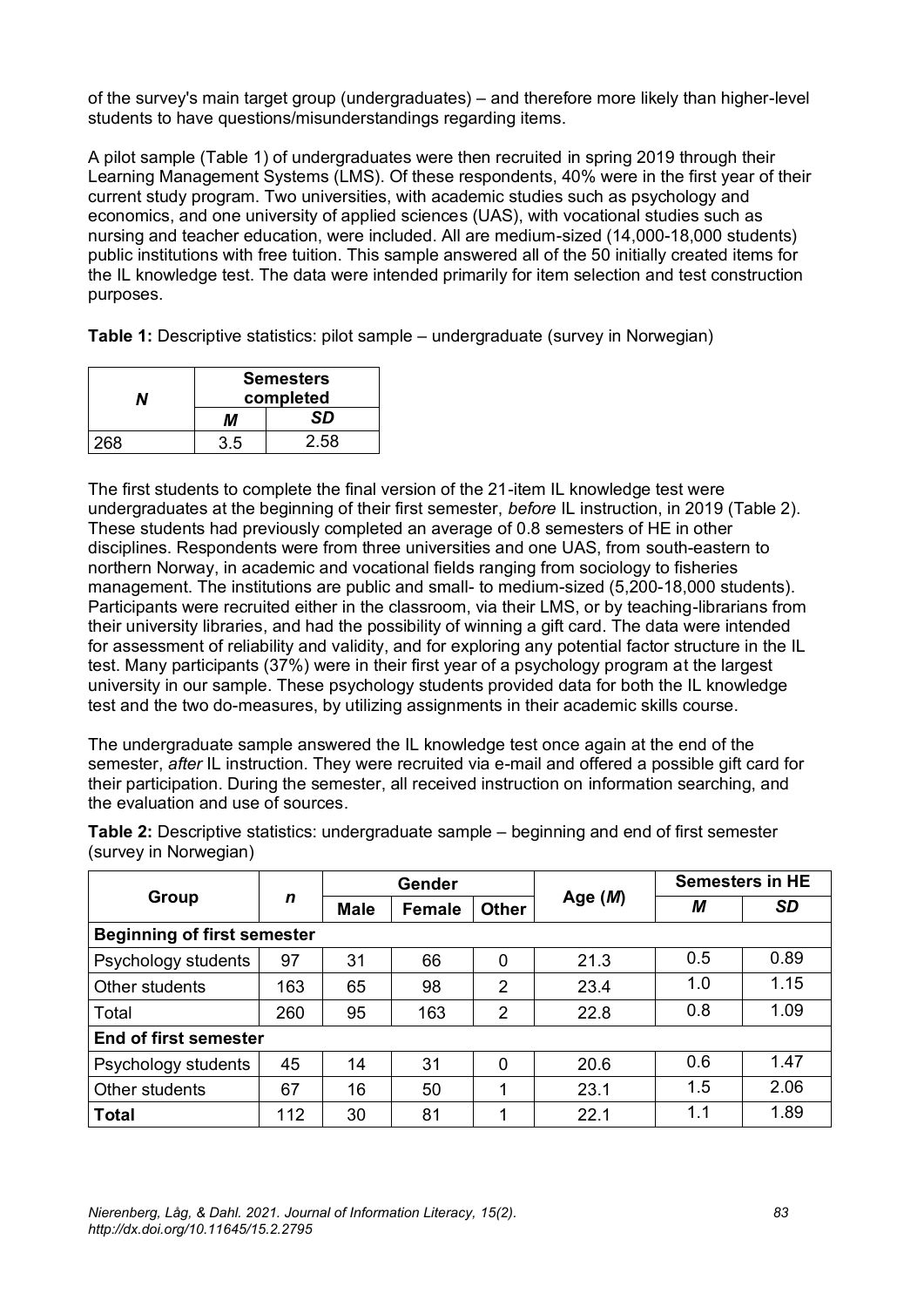A graduate student sample of master's and PhD students in a variety of disciplines, from several Norwegian and five international universities, were recruited via social media and email from faculty at other institutions (Table 3). This sample answered the IL knowledge test only once and provided a comparison group for the undergraduate sample.

|              |     |             | Gender        |              |           | Language  |                |
|--------------|-----|-------------|---------------|--------------|-----------|-----------|----------------|
|              | n   | <b>Male</b> | <b>Female</b> | <b>Other</b> | Age $(M)$ | Norwegian | <b>English</b> |
| Master's     | 196 | 57          | 131           | 5            | 32.3      | 80        | 116            |
| PhD          | 170 | 69          | 96            |              | 33.4      | 65        | 105            |
| <b>Total</b> | 366 | 126         | 227           |              | 32.7      | 145       | 221            |

**Table 3:** Descriptive statistics: graduate student sample

## **2.2 Materials**

### **2.2.1 IL knowledge test**

#### **2.2.1.1 Item generation**

Before generating items for the IL knowledge test, ten international IL frameworks and standards were analysed in order to find one that: a) applies to most disciplines in HE, and b) specifies learning outcomes relevant to central constructs of IL identified in the framework analysis, thereby facilitating assessment. The framework that best fulfilled these criteria was the Australian and New Zealand IL Framework [ANZIL framework] (Bundy, 2004), based on the ACRL's now discontinued Standards (2000). Despite its age, the decision was therefore made to base IL knowledge test items on the ANZIL framework's six standards, regarding respectively: recognizing the need for information, and finding, evaluating, managing, creating, and using information (see Bundy, 2004).

A pool of 50 items (Nierenberg et al., 2021, Pilot) was created with the goal of measuring students' knowledge of aspects of IL described in the framework. Items had varying levels of difficulty and were intended to detect learning over time. All items were multiple choice with four alternative, plausible answers, one of which was correct. 'I do not know' was not an option. An example of a survey item is: 'What is the most important reason to use sources when writing a paper? a) To support arguments; b) To avoid plagiarism; c) To show that you've read the sources; d) To satisfy the requirements of the assignment.'

As discussed below, items were selected from the original pool of 50 items based on expert evaluations of validity and responses to the items in a pilot sample.

#### **2.2.1.2 Expert evaluations of validity**

The panel of experts looked specifically at three qualities (headings from Beile, 2005):

- 1. Clarity: Are items and answer alternatives clear, unambiguous, and understandable?
- 2. Content accuracy: How well does each item align with the standards and learning outcomes in the ANZIL framework?
- 3. Objectivity and bias: Are items objective? Are there cultural, geographic, disciplinary, or other biases? (The survey is designed to be used in various contexts and suitable for *all* students, independent of their field of study, location, race, gender, religion, sexual orientation, etc.)

Items were rated by the experts on a scale of 0 (absence of quality) to 3 (fully expressed quality), and those items receiving a score of 2.6 or below were later revised in accordance with experts' feedback.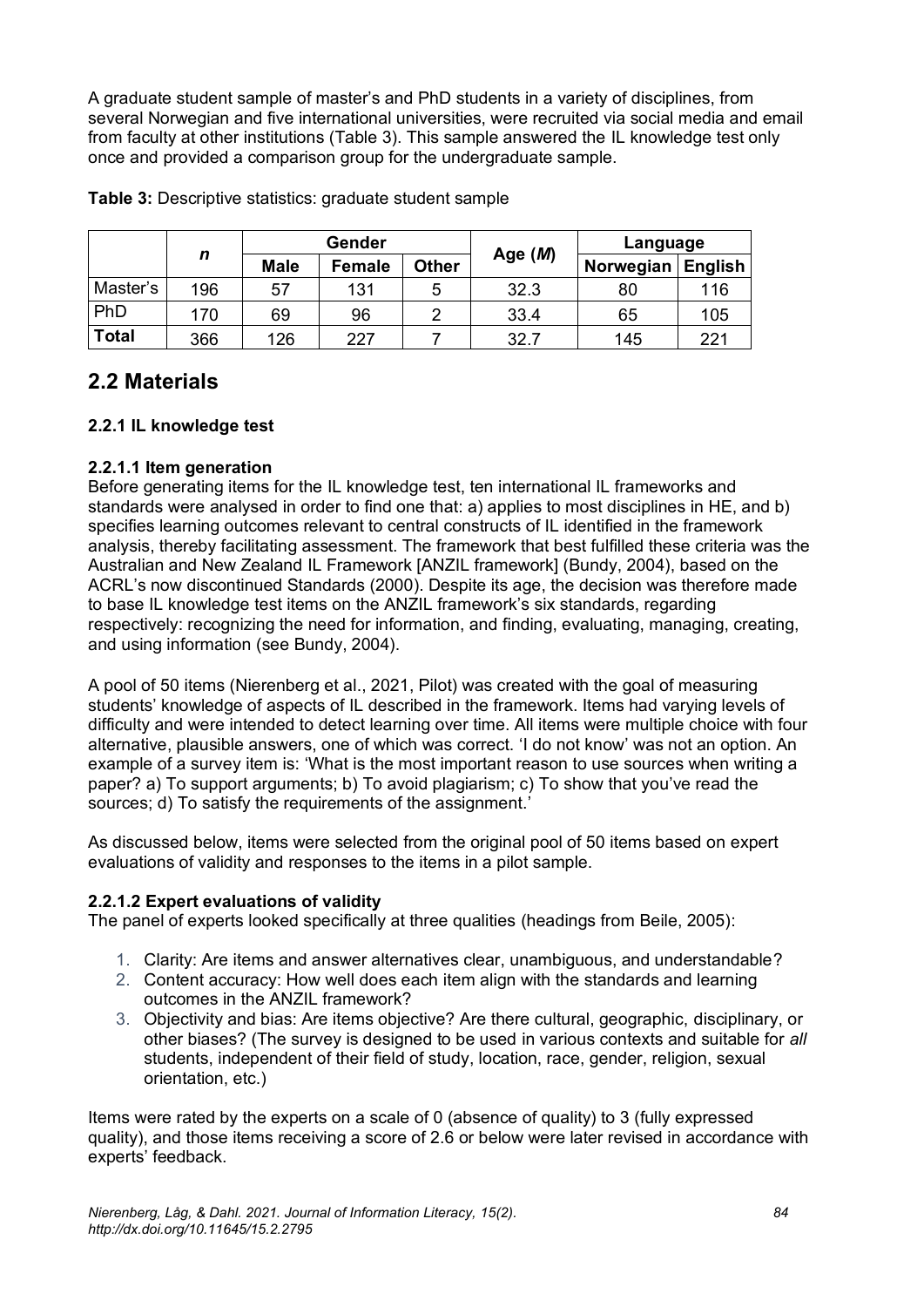#### **2.2.1.3 Pilot test**

Responses from the pilot sample (*n =* 268) to the 50 original items were analysed to select those most useful for the final survey. In psychometrically designed tests, items should: a) have a suitable range of difficulty, and b) correlate positively to the total test score, i.e., item discrimination (DeMars, 2017). Firstly, items were discarded if more than 88% of the sample answered correctly. Secondly, items with an item-to-total correlation (the point-biserial correlation between the item score and the summed test score) lower than 0.3 were removed. After deleting 38 items based on these criteria, 22 items remained.

Interestingly, these 22 items were all related to information seeking and to the evaluation and use of information sources, thus corresponding to Standards Two, Three and Six in the ANZIL framework (see Bundy, 2004). Items from the other three standards (recognizing the need for information, managing information, and creating new information) were not useful based on the criteria for item difficulty and discrimination. The 22 remaining items were then grouped in terms of difficulty, measured by the percentage of participants who answered the item correctly (Pvalue): a) easy (P-value 80% - 88%), b) medium (P-value 50% - 79%), and c) hard (P-value < 50%). In cases where multiple items at the same level of difficulty covered the same IL topic, for example several easy items about source evaluation, items with the lowest item discrimination were deleted. When this process was complete there were seventeen items remaining. These items thus demonstrate two characteristics: a) a range of difficulty (without being too easy, to avoid ceiling effects), and b) at least a moderate correlation with total test scores. These seventeen items should therefore be useful in distinguishing between respondents with varying levels of IL.

Four additional items were added to the test at this stage in order to have an equal number of items in the three main categories of information seeking, and the evaluation and use of sources. The final IL knowledge test now consisted of 21 items, four of which had neither been tested in the pilot nor rated by experts.

Since we wanted to make a tool that could be used in multiple languages, the final IL knowledge test was then translated into English, and we tested both language versions with the master's and PhD sample. The original Norwegian version and the English translation are provided in Nierenberg et al. (2021).

Exploratory factor analyses based on data from the pilot sample were also performed at this stage, with the intention to further refine the item selection (see Appendix A) and explore dimensionality of the IL test.

#### **2.2.1.4 Think aloud protocol**

**I**n order to test the remaining survey items for readability and comprehension, think-aloud protocols were collected from five current or prospective students. In a think-aloud protocol, members of the target population verbalise their thought processes while performing an action, in this case while taking a survey, saying aloud how they interpret the question and choose their answer (Hughes, 2018, p.767). This can uncover possible misunderstandings, confusion, or ambiguities that were not previously detected. Although think-aloud protocols produce useful evidence for establishing psychometric accuracy, they are nevertheless seldom utilized (Hughes, 2018, pp.764–765).

While taking the IL knowledge test, participants were encouraged to describe verbally how they interpreted the questions, chose their answers, and eliminated answer alternatives. They could also comment on the test in general afterwards. Participants used 15 to 25 minutes to take the survey while thinking aloud. The wording in four items was revised as a result of their feedback.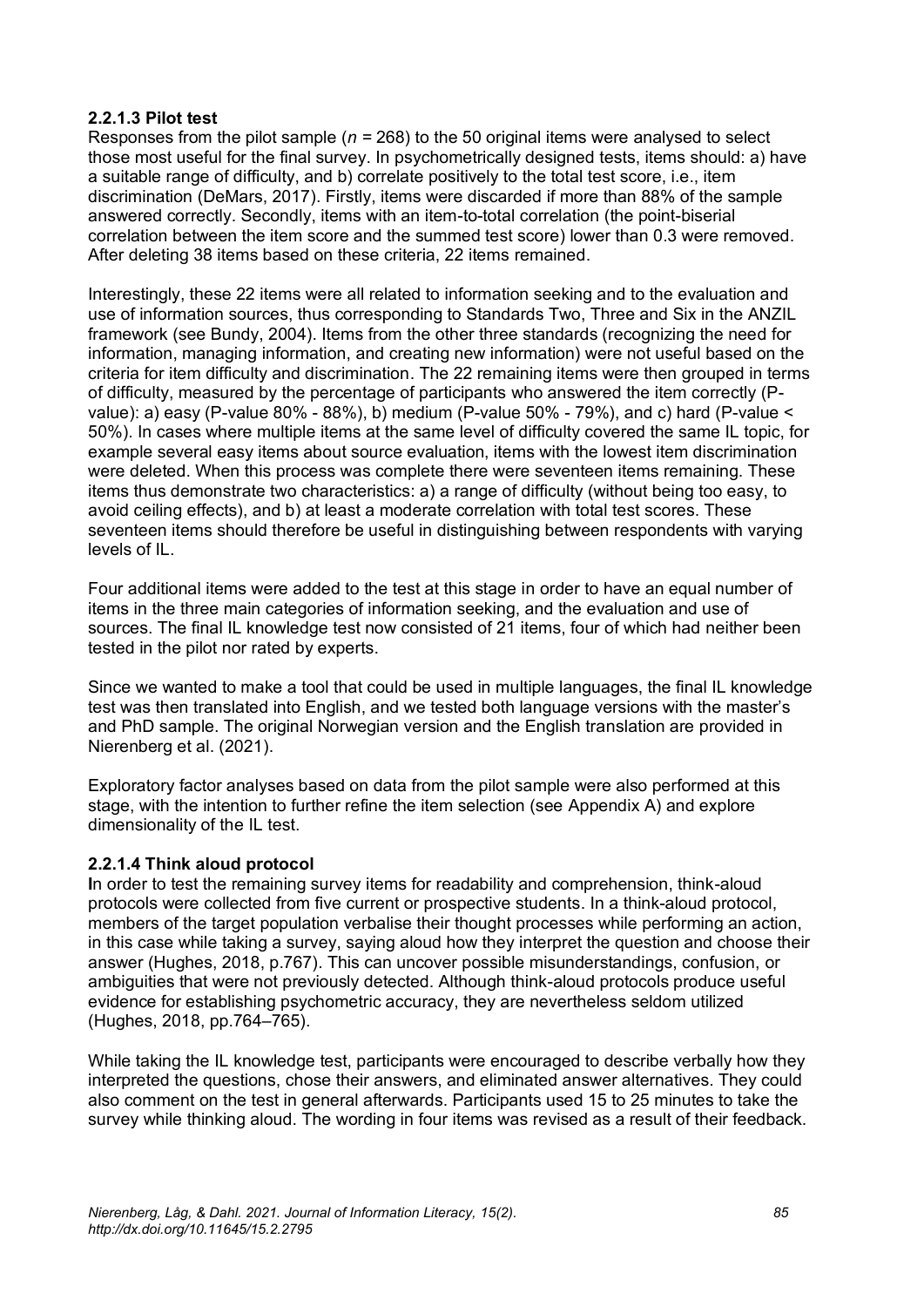#### **2.2.2 Annotated bibliography for source evaluation**

One of the tools employed to measure what students actually *do*, (as opposed to the IL knowledge test which measures what they *know*), is the annotated bibliography for source evaluation. Several items in the IL knowledge test address the critical evaluation of sources, but in order to see if students actually *use* criteria for source evaluation in practice, an authentic, assignment-based method was desired.

When reviewing the literature, little research was found on measuring source evaluation with quantitative methods; one exception was work by Walton and Hepworth (2012). Their method allows qualitative data from students' annotated bibliographies, in which they evaluate their sources of information, to be assigned quantitative values (Walton & Hepworth, 2012, p.58). A variation of this method was used in the present study. For one of their mandatory assignments, the psychology students from the undergraduate sample chose three academic sources for their term papers and composed references to these sources in a bibliography. Their choice of sources was based on what they had learned about source evaluation during the semester. For each reference, students wrote an annotation describing why it was a good, academic source, and well suited to answering their research question. For the purposes of the present study, annotations from those students who had previously completed the IL knowledge test at the start of the semester (*n* = 93) were analyzed and rated for the following three components:

- 1. *Quality* of the source: ratings of each source on a scale of 0 (not academic) to 3 (academic).<sup>1</sup>
- 2. *Variety* of criteria: the number of different, unique criteria for source evaluation stated by the student (e.g. relevancy, accuracy, authority, etc.) in each annotation. Each specific criterion is allocated a score of '1'.
- 3. *Frequency* of criteria: the number of instances criteria for source evaluation appear in each annotation. Each criterion is allocated a score of '1'. (This will be different from the *variety* score if a criterion, e.g. authority, is listed more than once in the annotation.)

Details about the annotated bibliography measure for source evaluation, with an example annotation, are provided in Nierenberg et al. (2021). All bibliographies were scored by two raters – one of this article's authors and a master's student in psychology. To assure the reliability of their scoring, the raters compared, discussed, and agreed upon assessments for the first ten students' annotations and independently scored the rest. During this process, raters created a list of eligible, "countable" criteria for source evaluation in order to make scoring as objective as possible. Inter-rater reliability for the raters was assessed using ICC when scoring was complete. ICC is the best measure of rater consistency for interval data with a normal distribution, and values over 0.60 are considered acceptable (Bujang & Baharum, 2017; Multon, 2012).

#### **2.2.3 Rubric for source use**

After completing the IL knowledge test and the source evaluation assignment, the remaining psychology students (*n* = 87) wrote a term paper on a psychology topic of their choice. In this mandatory assignment, students were required to use a minimum of five academic sources and to cite their sources in APA-style. The assignment was graded using a rubric with 17 evaluation

<sup>&</sup>lt;sup>1</sup> This is based on the following definition of an academic source used in the introductory psychology course: a) An academic source is written by professionals, for professionals. b) It builds on other academic sources, cites sources to substantiate claims and arguments, and provides complete references for these sources. c) The text has been the subject of a thorough, professional editorial process and has received constructive criticism before being published.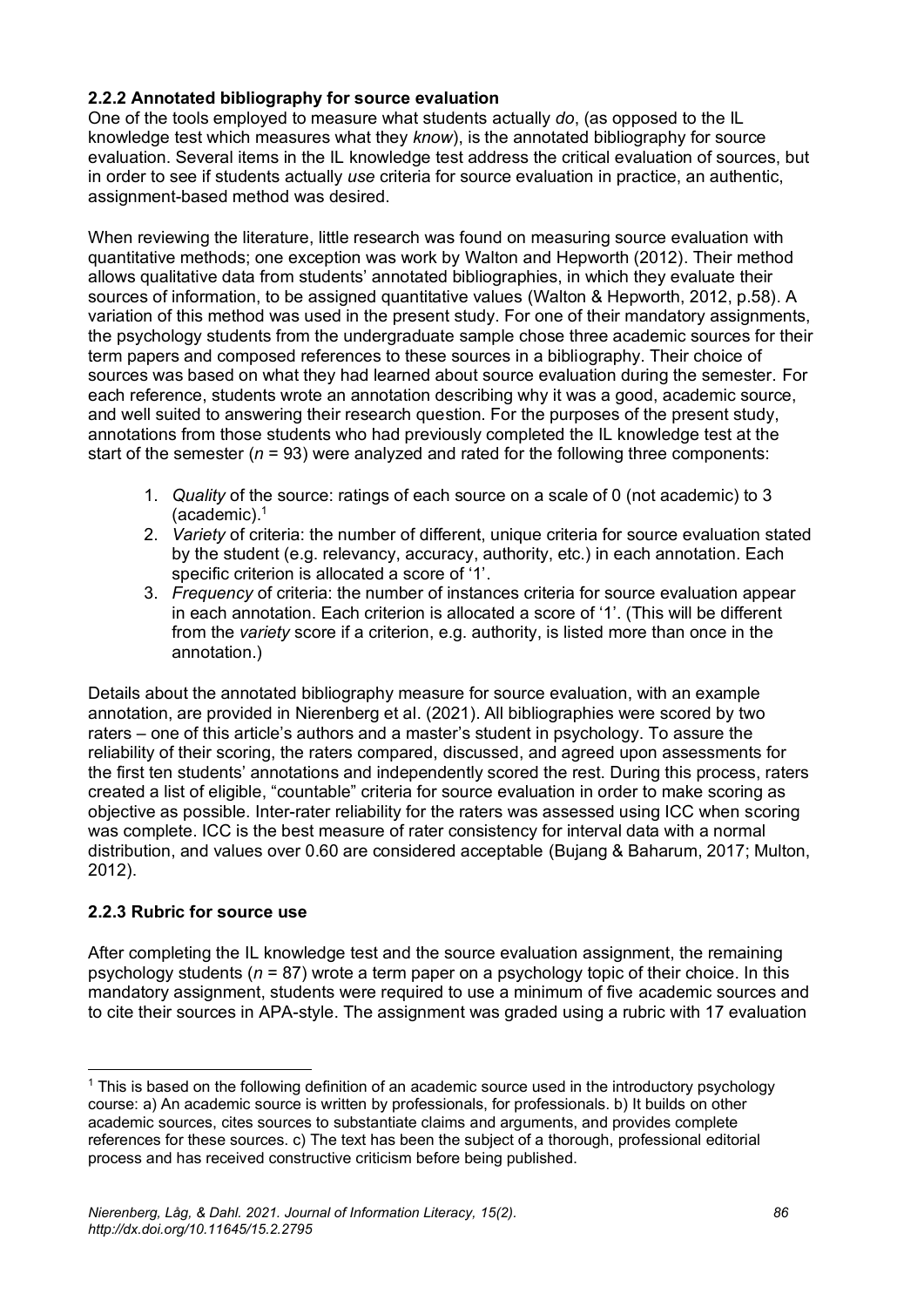criteria, five of which pertained to the use of sources (see Table 4, and Nierenberg et al., 2021) for more details).

| <b>Criteria for use of sources</b>                                      | <b>No</b> | <b>Partially</b> | Yes |
|-------------------------------------------------------------------------|-----------|------------------|-----|
| Are academic sources used to support arguments?                         | 0         | 0.5              |     |
| Are sources cited in the text when necessary?                           | 0         | 0.5              |     |
| Are the in-text citations written in correct APA-style?                 | 0         | 0.5              |     |
| Is the reference list written in correct APA-style?                     | 0         | 0.5              |     |
| Are all in-text citations listed in the reference list, and vice versa? | 0         |                  |     |

**Table 4:** Criteria and scoring in rubric for assessing students' use of sources

These five criteria are designed to evaluate the students' abilities to properly use and cite information sources when writing. Three raters, two of this article's authors and a master's student in psychology, evaluated the term papers of the 87 students who had previously answered the IL knowledge test, using this 5-point source use rubric. Raters calibrated their grading beforehand to ensure reliability, and then independently scored the rest. Though APA was our reference style of choice, any reference style can be substituted in its place.

## **2.3 Reliability and validity evidence**

Analyses were conducted in IBM SPSS Statistics 26 (2019) and RStudio (2019).

#### **2.3.1 Reliability analyses**

Temporal consistency, measured with ICC test-retest reliability, was calculated from data from 46 undergraduates who took the IL knowledge test twice at the end of the semester. Time intervals varied between 7 and 73 days, with no IL instruction in between, an acceptable testretest range (Streiner & Kottner, 2014). Inter-rater reliability was assessed for consistency using ICC for both of the do-measures.

#### **2.3.2 Validity analyses**

In addition to the comprehensive item selection and refinement process based on pilot testing, expert review and student think-aloud protocols, further support for the validity of the final IL knowledge test would be based on results showing that the overall knowledge test score discriminates among students at different levels of HE, and between undergraduates at the start and end of one of their first semesters. To detect these differences, two analyses were performed. Since the assumption of homogeneity of variance was not met for this data, we used a Welch's ANOVA with Games-Howell post hoc to compare mean IL knowledge test scores for undergraduates (semester-start), master's and PhD-students. In addition, a paired samples ttest on test scores at the start and end of the semester for undergraduate students was performed.

Bivariate correlations were then calculated to find potential relationships between scores on the IL knowledge test and scores on do-measures. Such correlations would provide evidence that what students *know* is related to what they *do* in practice.

#### **2.3.3 Exploratory factor analyses**

Given that we constructed items to reflect what might be considered core dimensions of IL, we wanted to explore a possible structure of the IL knowledge measure. We did this not only to aid in item selection, but also to explore whether hypothesised or postulated dimensions of IL were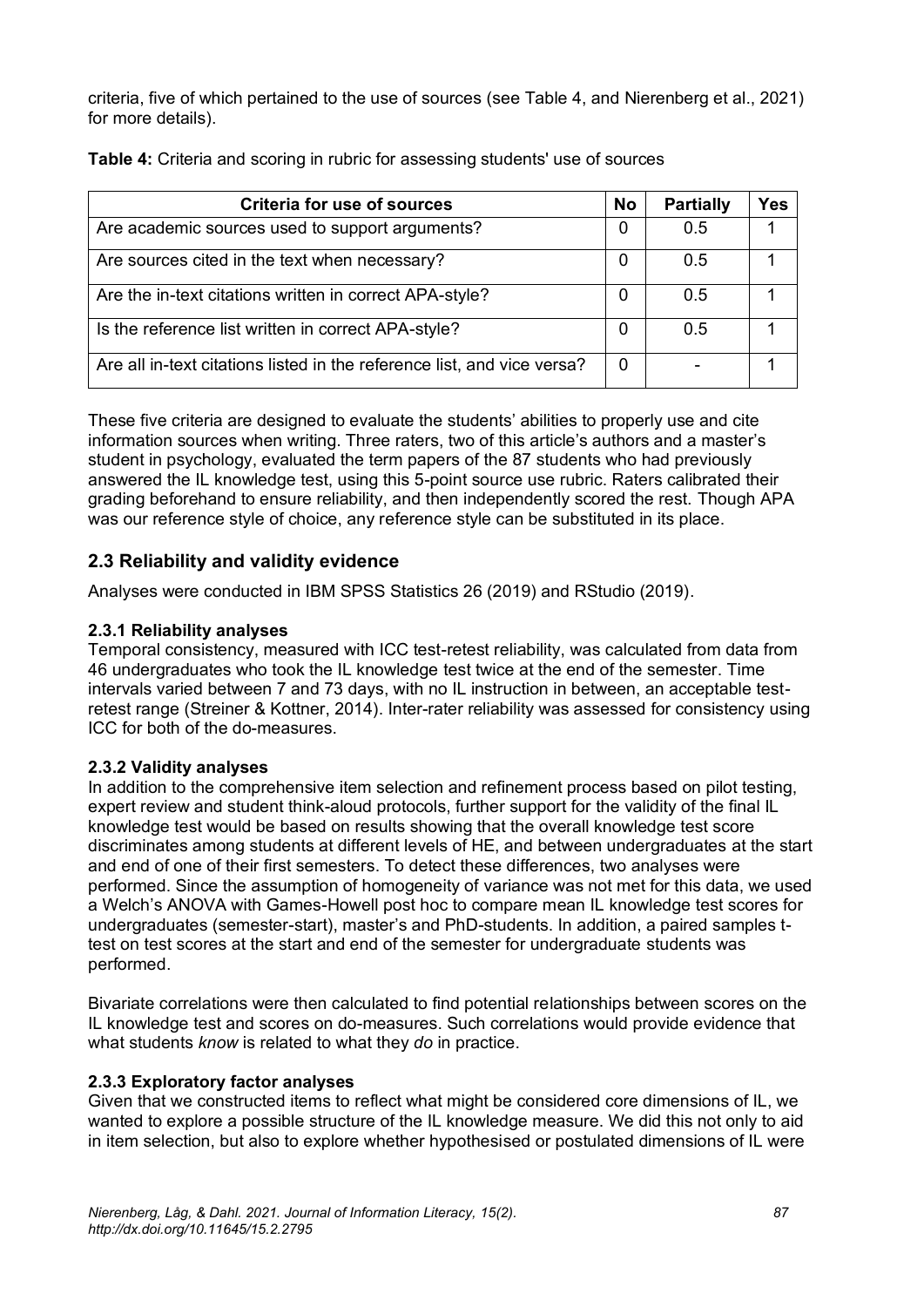revealed in the structure of the correlations among items. A number of factor models were explored, based on matrices of tetrachoric correlations between items. Factors were extracted using principal axis factoring, and solutions were rotated using ProMax. Details of these analyses are described in Appendix A.

## **3. Results**

All data used in this article is available from UiT Open Research Data (Nierenberg et al., 2021).

## **3.1 Know: IL knowledge test**

Mean scores, standard deviations, and minimum and maximum scores for the IL knowledge test for the different levels of HE are shown in Table 5. For score distribution histograms, see Appendix B.

| <b>Student group</b>        | N   | М     | <b>SD</b> | Min. | Max. |
|-----------------------------|-----|-------|-----------|------|------|
| Undergrad. (semester start) | 260 | 12.46 | 2.95      | ົ    | 19   |
| Undergrad. (semester end)   | 112 | 13.92 | 2.97      | 6    | 20   |
| Master's                    | 196 | 16.06 | 2.49      | 8    | 21   |
| PhD                         | 170 | 16.82 | 2.11      | 10   | 21   |

**Table 5:** IL knowledge test score: statistics for student groups

## **3.1.1 Exploratory factor analyses**

Factor analyses with pilot data provided no useful basis for decisions regarding item selection. Correlation matrices showed generally poor factorability in all samples, and none of the many potential solutions were readily interpretable. Specifically, neither a one-factor solution, which one might expect if items of the IL knowledge test represented a unitary underlying construct, nor solutions where factors aligned with core facets of IL, or indeed any other meaningful pattern, emerged from these analyses (see Appendix A)

## **3.1.2 Reliability evidence**

Reliability statistics for the IL measures, based on the undergraduate sample, are shown in Table 6. Intraclass correlation coefficients for consistency – for both interrater reliability and testretest reliability – are all above .80, normally considered sufficient evidence of reliability. Results from graduate students show no difference in mean scores between the Norwegian (*M* = 16.59, *n* = 145, *SD* = 2.33) and English (*M* = 16.29, *n* = 221, *SD* = 2.35) versions of the IL knowledge test  $(t_{364} = -1.212, p = .616)$ . These data are therefore pooled in all subsequent analyses.

| <b>IL measure</b>            | <b>Reliability measure</b>          | Unit       | Value | N  | 95% CI |     |
|------------------------------|-------------------------------------|------------|-------|----|--------|-----|
|                              |                                     |            |       |    |        | UL  |
| IL knowledge test (21 items) | test-retest reliability             | ICC        | .84   | 46 | .72    | .91 |
| Source evaluation measure    | interrater reliability <sup>a</sup> | ICC        | .89   | 93 | .83    | .93 |
| Source use measure           | interrater reliability <sup>b</sup> | <b>ICC</b> | .92   | 87 | .89    | .95 |

**Table 6:** Reliability statistics for IL measures

*Note*. ICC = intraclass correlation coefficient; CI = confidence interval; *LL* = lower limit; *UL* = upper limit.

 $a$  2 raters

b 3 raters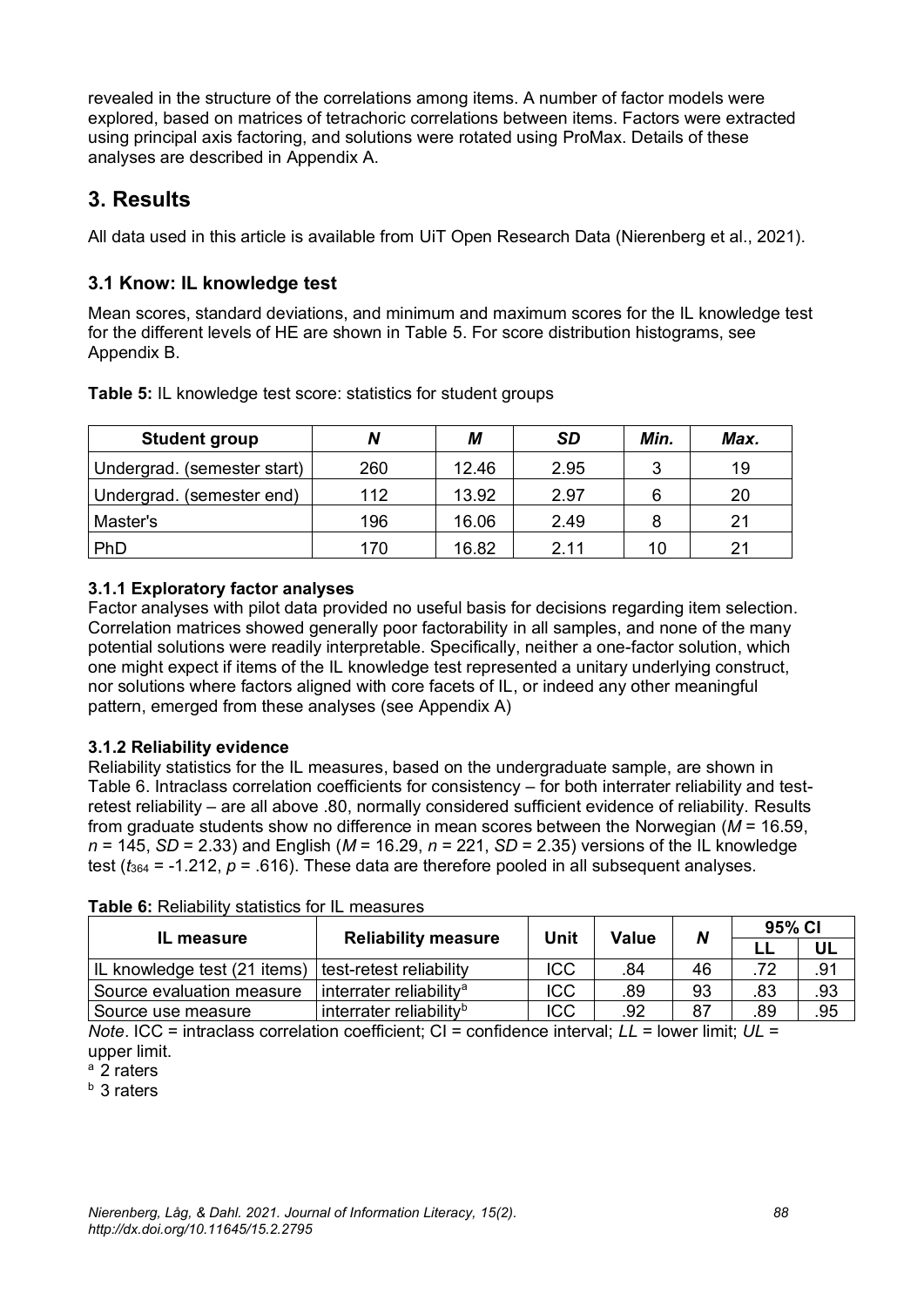#### **3.1.3 Validity evidence**

The previously described processes of item generation and item selection provide validity evidence for the final IL knowledge test items. In addition, a paired sample t-test for undergraduates' test scores at the beginning and end of their first semester showed a statistically significant difference  $(t_{111} = 5.078, p < .001)$ . On average, semester-end scores were 1.21 points higher than semester-start scores (95% CI [0.74, 1.69]) for those students who took both tests.

A Welch's ANOVA showed statistically significant differences between the means of undergraduates (semester-start), master's and PhD scores, *F*(2, 623) = 179.49, *p* < .001. Follow-up procedures, using the Games-Howell post hoc, indicated that the mean score for the undergraduate group (*M* = 12.46, *SD* = 2.95) was significantly different (*p* < .001) from the master's group ( $M = 16.06$ ,  $SD = 2.49$ ), and the mean for the master's was significantly different  $(p = .005)$  from the PhD group ( $M = 16.82$ ,  $SD = 2.11$ ). Taken together, these results suggest that the IL knowledge test discriminates between students at different levels of HE – more advanced students have higher mean scores. Mean scores with 95% confidence intervals are plotted in Figure 1.



**Figure 1:** Mean score IL knowledge test with 95% confidence intervals for different levels of HE

## **3.2 Reliability and validity of assignment-based measures**

The interrater reliability for the scoring of both *do*-measures was high (see Table 6). Both measures have inherent validity since teachers devised them to measure aspects of students' IL.

#### **3.3 Know and do: relationship between the IL-test and do-measures**

IL knowledge semester-start test scores from psychology students in the undergraduate sample were used in correlation and regression analyses. The correlation matrix and details of regression analyses are found in Appendix C.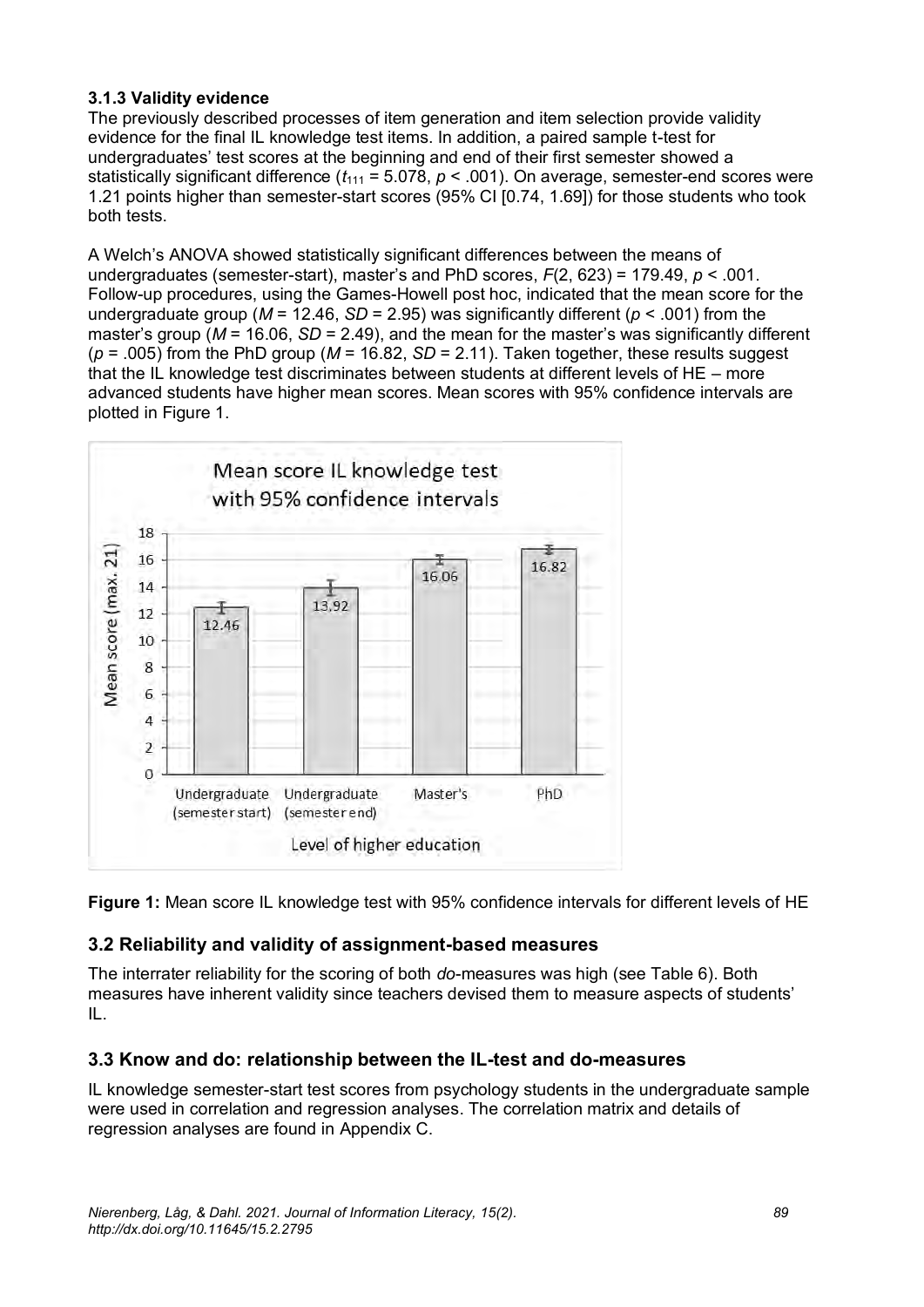#### **3.3.1 Source evaluation measure: annotated bibliography**

No significant correlation was found between annotated bibliography total scores and IL knowledge test scores. However, when correlating annotated bibliography component scores for quality, variety and frequency with test scores, a statistically significant, positive, but weak/moderate correlation was found between the quality component score and test score,  $r(93)$  = .27,  $p = 0.008$ . Test scores were not significantly correlated with variety or frequency component scores.

In an attempt to control for HE experience, multiple regressions were performed, using test scores and number of semesters of higher education as predictors, and the quality component score as dependent variable. Unsurprisingly, given the restricted range of the number of semesters variable and its lack of association to the quality score as measured by the simple correlation, it does not influence the predictive strength of the knowledge test scores (*β* = .27, *t*(91) = 2.70, *p* = .008). (See Appendix C for details.)

#### **3.3.2 Source use measure: rubric**

Bivariate correlation analyses with source use rubric scores indicate a statistically significant, positive, and moderate/weak correlation with IL knowledge test scores, *r*(87) = .31, *p* = .004. Again, we did multiple regressions, using test scores and number of semesters of higher education as predictors, this time using source use rubric score as the dependent variable. This yields a *β* = .32, *t*(85) = 3.06 for the test scores when number of semesters is accounted for (see Appendix C).

## **4. Discussion**

The goals of this study were to 1) develop quantitative IL assessment measures for HE that support valid interpretations and have a high degree of reliability, 2) provide these in two languages (Norwegian and English), 3) determine whether there is a connection between what students *know* about IL and what they *do* in practice when evaluating and using sources, and 4) shed light on the question of whether the source-related components of IL can be considered a construct with clear dimensional structure.

To answer these research questions, three measures were developed and examined: a test to measure IL knowledge and two assignment-based tools to measure what students do in practice with their IL knowledge when evaluating and using sources in mandatory coursework. In contrast to self-report IL-measures, which are commonly used to evaluate the impact of IL instruction, the instruments in the present study provide more objective measures of students' IL knowledge and skills.

#### **4.1 Assessment measures**

#### **4.1.1 Know: IL knowledge test**

The IL knowledge test presented in the current study can provide a valuable contribution to ILassessment and has several advantages over many other IL tests (see Mahmood, 2017), as demonstrated by the following:

- A thorough item selection process based on framework analysis, pilot testing, expert evaluations and think-aloud protocols, ensures that the IL knowledge test covers three core aspects of IL that are common to nearly all of IL's many definitions/interpretations.
- It has been evaluated for reliability and validity in a number of different samples.
- It is freely available, and quickly and easily administered.
- It is suitable for students in diverse disciplines.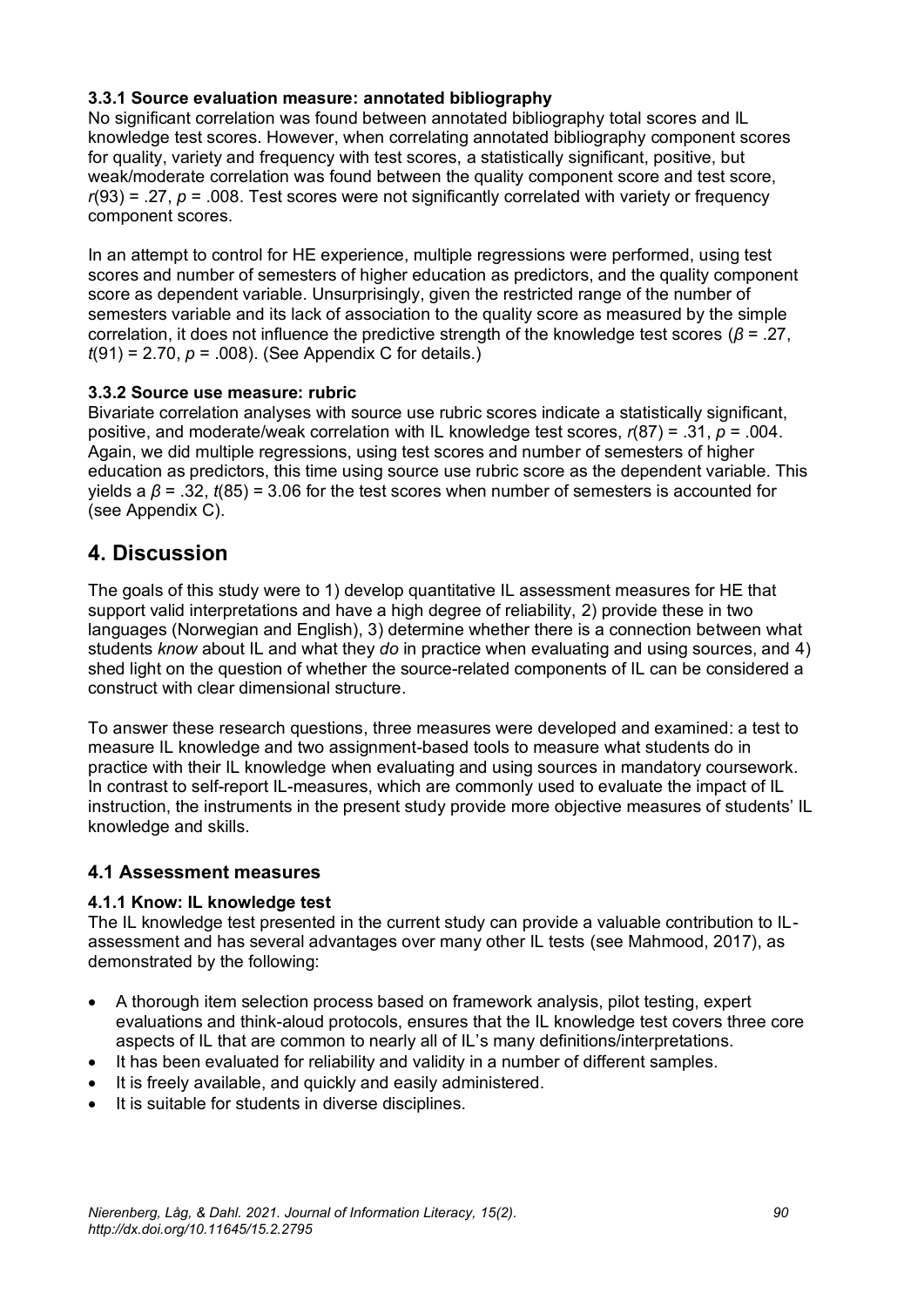- Reliability was estimated using temporal consistency (test-retest reliability), as opposed to by calculating internal consistency (as most IL test developers do, despite its relevancy only for unidimensional constructs).
- Scores on the IL knowledge test are nearly identical in the English and Norwegian versions, suggesting that it can be used in both languages.
- It discriminates reasonably well between undergraduate students at the beginning and end of their first semester, and between students at different levels of HE.

That only items regarding the source-related components of IL were found useful in measuring IL knowledge was an unexpected result of the item selection process. This conformed with our intent to base the IL knowledge test on those aspects of IL common to its various definitions, and underscores that finding, evaluating and using information are fundamental to the concept of IL.

#### **4.1.2 Do: assignment-based measures**

The source evaluation and source use measures utilized in the present study can prove valuable both in quantitatively assessing two core aspects of IL – the evaluation and use of sources – and in examining the connection between knowing and doing in an educational context. Both measures can be scored with high interrater reliabilities. Arguably, they have inherent validity, since they were devised by faculty to assess aspects of students' IL explicitly valued in a real HE context. Importantly, they directly assess performance on practical IL tasks, rather than «mere» knowledge. While there is some evidence that knowing and doing are related (see section 4.2), the two are clearly not equivalent.

Results indicate that only the quality component of the source evaluation measure (ultimately the most important) has significant correlations with IL knowledge test scores at the start of students' first semester. The relevance of source evaluation variety and frequency is worthy of additional scrutiny with other student populations or at different points of the HE experience. Still unknown is if student low variety and frequency scores are a result of an inability to discern how they arrive at their quality appraisal, or their inability to articulate this.

## **4.2 Knowing and doing**

Our study complements the paucity of IL literature regarding the connection between IL knowledge and skills in areas other than information seeking. The present study differs from similar research, for example Beile O'Neil (2005) and Schilling and Applegate (2007), by including two core aspects of IL – the evaluation and use of sources – and by assessing students' skills using authentic, graded coursework. Results provide varied evidence of the connection between what students know and actually do. Scores on the IL knowledge test had positive, significant, and borderline weak-moderate correlations with source evaluation and source use scores. This may be due to the students' short experience with HE and indicate that those who are early in their academic careers are not yet able to effectively use their knowledge in practice. A future study will measure these correlations toward the end of the students' undergraduate program to determine how the ability to translate knowledge into practice evolves with HE experience.

The modest strength of these associations indicates that students' demonstrated practice is strongly influenced by factors other than their knowledge of IL. Assessments of students' IL should therefore be based on multiple measures covering both knowledge and practical performance, and not exclusively on IL knowledge tests. We attempted to control these associations for amount of HE experience, however the range of this variable was rather restricted in our sample, so the control was weak. While amount of HE nevertheless correlated with IL test scores, it did not correlate with any of the do-measures in our first-semester student sample.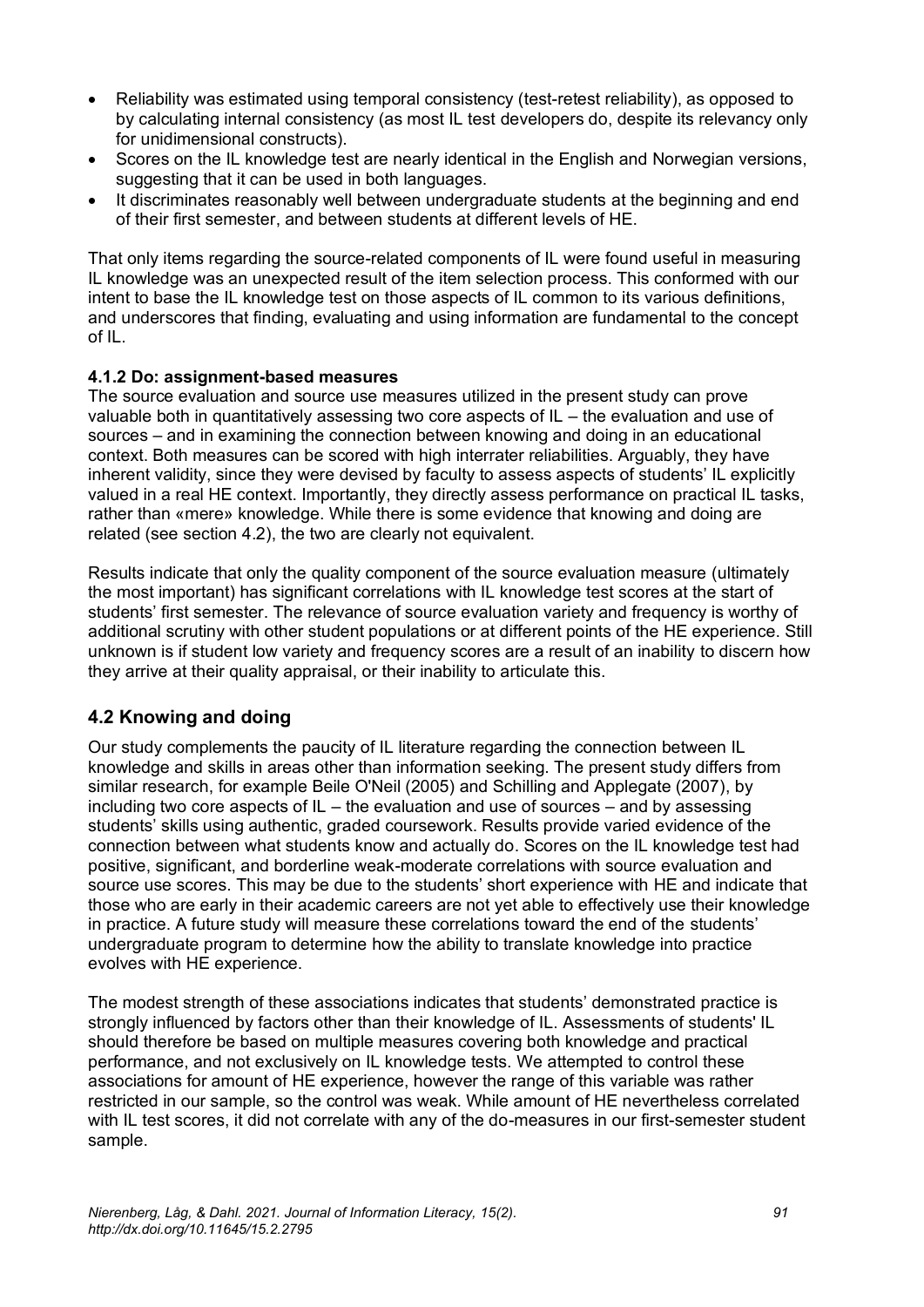### **4.3 Dimensionality**

There is little consensus among IL researchers about the dimensionality of the IL construct, although its homogeneity is often implied. Few studies, with the exception of Beile O'Neil (2005) and Morley (2014), have investigated the dimensionality of IL as a whole using factor analyses, and both concluded that IL is multidimensional. Hollis (2018), on the other hand, explicitly postulates that IL is a unidimensional construct, but has yet to provide factor analytic evidence of this.

Rather than investigate IL as a whole in this study, we have focused on its source-related components – finding, evaluating and using information. Factor analyses of the IL knowledge test show no interpretable factor solutions, and thereby provide little evidence of the unidimensionality of these components, either as a group or individually (with one or several identifiable factors respectively). Contrary to some previous factor analytic investigations of freely available IL tests (Leichner et al., 2013; Morley, 2014), this cannot be dismissed on the grounds of insufficient sample sizes. Since the assumption of unidimensionality is not fulfilled, it is not appropriate to use either Cronbach's alpha or other measures of internal consistency for the IL knowledge test.

These findings thereby parallel Beile O'Neil's (2005, p.51) conclusions in her study of the broader IL construct. With no clear factor structure, test items should not be expected to exhibit cohesion. Students can possess knowledge of some concepts of information seeking without having an understanding of other concepts. There is nothing inherent about, for instance, knowing how to use the Boolean 'OR' and knowing how to choose appropriate databases or keywords for your search. Consequently, IL tests, to the extent that they measure heterogeneous constructs, should be considered indexes, rather than scales (cf. DeVelis, 2017; Streiner, 2003), and their reliability should not be assessed using internal consistency measures. One advantage of considering the test an index rather than a scale is that items measure different aspects of IL knowledge and can thus provide valuable formative assessment information over and above the total score on the test.

#### **4.4 Limitations**

The four items (18-21) not tested in the pilot may not meet the requirements for item difficulty and discrimination used in item selection. While post hoc testing indicates that all four are within the appropriate range of difficulty for undergraduates, items 18 and 19 may not contribute sufficiently in distinguishing between students with different levels of IL (*r* < .30).

Although reliability and validity for the IL knowledge test and assignment-based measures have been assessed in this study, they should not be considered fully validated for general use, as reliability and validity evidence ideally are established for each specific sample and circumstance (American Educational Research Association, 2014; Streiner & Kottner, 2014).

#### **4.5 Recommended uses of the IL measures**

The three measures in this study are each suitable for the aggregated assessment of groups of students for research purposes, and to assess changes in IL levels as a result of interventions. In the latter case, this assumes that the content of the interventions is relevant to information seeking, and source evaluation and use. They may also serve as support for formative assessment and as ingredients in learning activities. To achieve a more accurate evaluation of individual students, for instance for purposes of high stakes educational assessment, we recommend combining several IL measures.

The IL knowledge test is designed to measure undergraduates' knowledge of three core aspects of IL – information seeking, source evaluation and source use. Its scope is therefore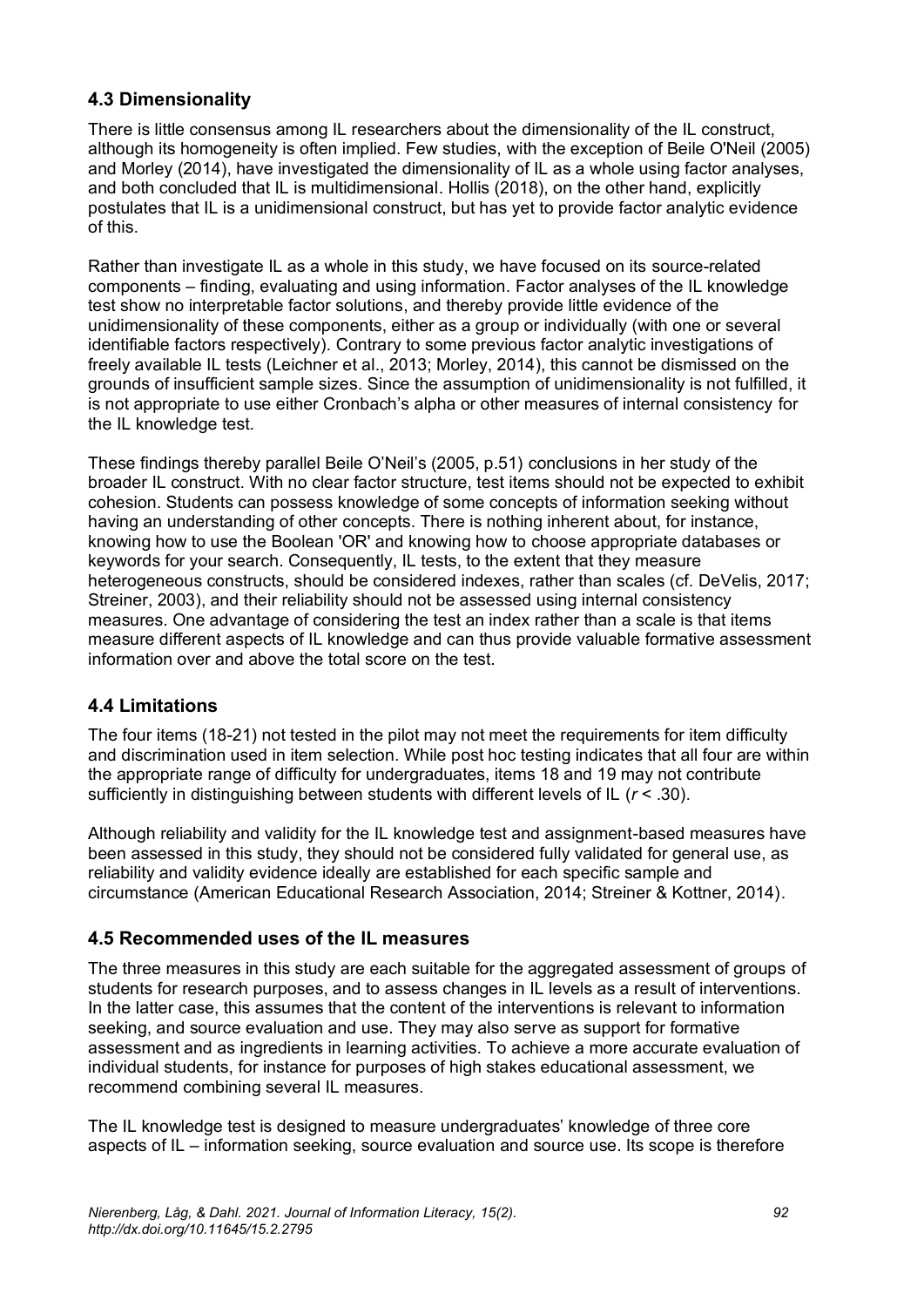narrower than for instance the Open Test of Information Literacy (Hollis et al., 2019) and the most comprehensive commercial tests, yet broader than studies focusing on only one aspect of IL, such as Catalano (2015) and Ondrusek et al. (2005).

## **4.6 Suggestions for future research**

An idea for future research is to follow students longitudinally to assess changes in the association between knowing and doing as they progress. Although several studies have shown increases in IL knowledge *or* skills after interventions, changes in both and correlations between the two over time, measuring with authentic assignments, has not previously been documented. More varied assessment in future research, including both qualitative and additional quantitative measures, could potentially provide stronger evidence for connections between know and do than were found in the present study. We invite others to develop these measures further by following our method, and to produce new measures for other aspects of IL knowledge and practice, thereby expanding this suite of tools in valid and reliable ways.

## **5. Conclusion**

The assessment measures developed and tested in the present study provide a unique combination of tools for quantitatively measuring not only knowledge of core facets of IL, but also applied skills. This does not necessarily mean that these are *complete* measures of students' knowledge and ability to find, evaluate and use sources, but that they measure at least some aspects of these core features of IL that are deemed important in a typical HE context.

We believe this study makes four important contributions. Firstly, although other measures focusing on the same core components of IL are available, few are suitable for multiple disciplines in HE and have been tested with as large a sample size. Secondly, the measures are thoroughly evaluated – also for temporal consistency – allowing reliable and valid interpretations of their results. Thirdly, the study is the first of its kind, as far as we know, to compare *knowing* and *doing* regarding the evaluation and use of sources, utilizing authentic coursework. Fourthly, based on evidence that IL is a heterogeneous construct, the study examines whether IL's source-components can be considered unidimensional constructs on their own or together, and finds little evidence of their homogeneity. We argue, therefore, that unless there is evidence of clear dimensionality, IL tests are best considered indexes rather than scales.

## **References**

American Educational Research Association, National Council on Measurement in Education, & American Psychological Association (2014). *Standards for educational and psychological testing*. American Educational Research Association.

American Library Association (1989). *Presidential committee on information literacy: Final report*. Association of College & Research Libraries. <http://www.ala.org/acrl/publications/whitepapers/presidential>

Association of College and Research Libraries. (2000). *Information literacy competency standards for higher education*. American Library Association. <http://www.ala.org/acrl/standards/informationliteracycompetency>

Association of College and Research Libraries. (2015). *Framework for information literacy for higher education*. American Library Association. <http://www.ala.org/acrl/files/standards/standards.pdf>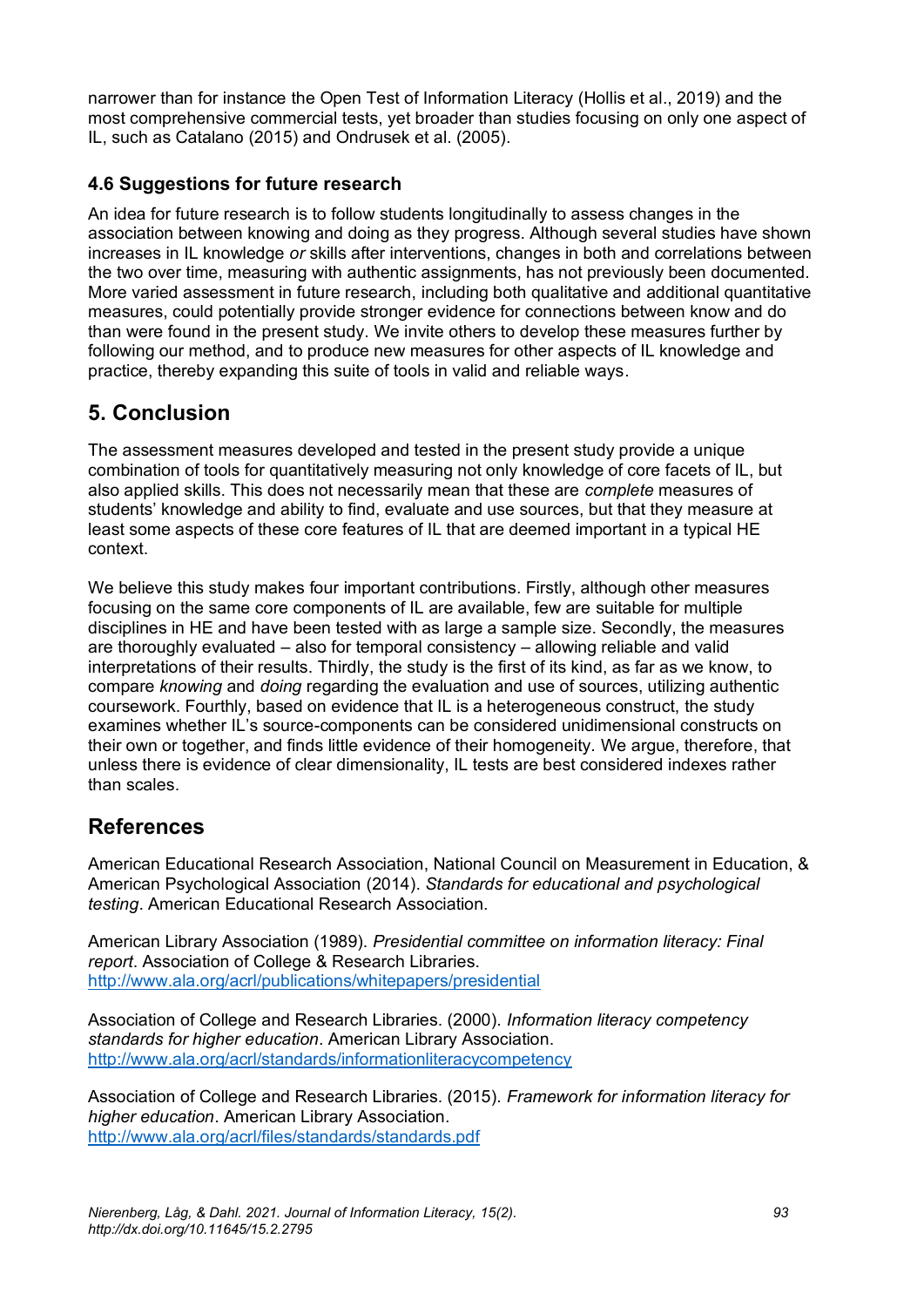Beile O'Neil, P. (2005). *Development And validation of the Beile test of information literacy for education (b-tiled).* [Doctoral dissertation, University of Central Florida]. STARS repository. <https://stars.library.ucf.edu/etd/530/>

Beile, P. (2005). *Development and validation of the information literacy assessment scale for education (ILAS-ED)*. [Conference paper]. American Educational Research Association Annual Meeting, Montreal, Canada.<http://eprints.rclis.org/16972/>

Bruce, C., Edwards, S., & Lupton, M. (2006). Six frames for information literacy education: A conceptual framework for interpreting the relationships between theory and practice. *Innovation in Teaching and Learning in Information and Computer Sciences, 5(1), 1–18.* <https://doi.org/10.11120/ital.2006.05010002>

Bujang, M. A., & Baharum, N. (2017). A simplified guide to determination of sample size requirements for estimating the value of intraclass correlation coefficient: A review. *Archives of Orofacial Sciences, 12(1)*, 1–11.

Bundy, A. (2004). *Australian and New Zealand information literacy framework: Principles, standards and practice* (2nd ed.). Australian and New Zealand Institute for Information Literacy. <http://www.libnet.sh.cn/upload/htmleditor/File/130620025617.pdf>

Catalano, A. (2015). The effect of a situated learning environment in a distance education information literacy course. *The Journal of Academic Librarianship, 41(5),* 653–659. <https://doi.org/10.1016/j.acalib.2015.06.008>

CILIP Information literacy group. (2018). CILIP definition of information literacy 2018. CILIP: The Library and Information Association. [https://www.cilip.org.uk/news/421972/What-is-information](https://www.cilip.org.uk/news/421972/What-is-information-literacy.htm)[literacy.htm](https://www.cilip.org.uk/news/421972/What-is-information-literacy.htm)

Coonan, E., & Secker, J. (2011). A new curriculum for information literacy (ANCIL): Curriculum and supporting documents. University of Cambridge. <https://www.repository.cam.ac.uk/handle/1810/244638>

Cronbach, L. J., & Meehl, P. E. (1955). Construct validity in psychological tests. *Psychological Bulletin, 52(4),* 281.<https://doi.org/10.1037/h0040957>

DeMars, C. E. (2017). Classical test theory and item response theory. In P. Irwing, T. Booth, & D. J. Hughes (Eds.), *The Wiley handbook of psychometric testing: A multidisciplinary reference on survey, scale and test development* (Vol. 1-2, pp. 49–73). John Wiley & Sons.

DeVelis, R. F. (2017). Scale development: Theory and applications (4th ed.). Sage.

Gross, M., & Latham, D. (2007). Attaining information literacy: An investigation of the relationship between skill level, self-estimates of skill, and library anxiety. *Library and Information Science Research, 29*(3), 332–353.<https://doi.org/10.1016/j.lisr.2007.04.012>

Gross, M., & Latham, D. (2012). What's skill got to do with it? Information literacy skills and selfviews of ability among first-year college students. *Journal of the American Society for Information Science and Technology, 63(3),* 574–583.<https://doi.org/10.1002/asi.21681>

Gross, M., & Latham, D. (2013). Addressing below proficient information literacy skills: Evaluating the efficacy of an evidence-based educational intervention. *Library and Information Science Research, 35(3),* 181–190.<https://doi.org/10.1016/j.lisr.2013.03.001>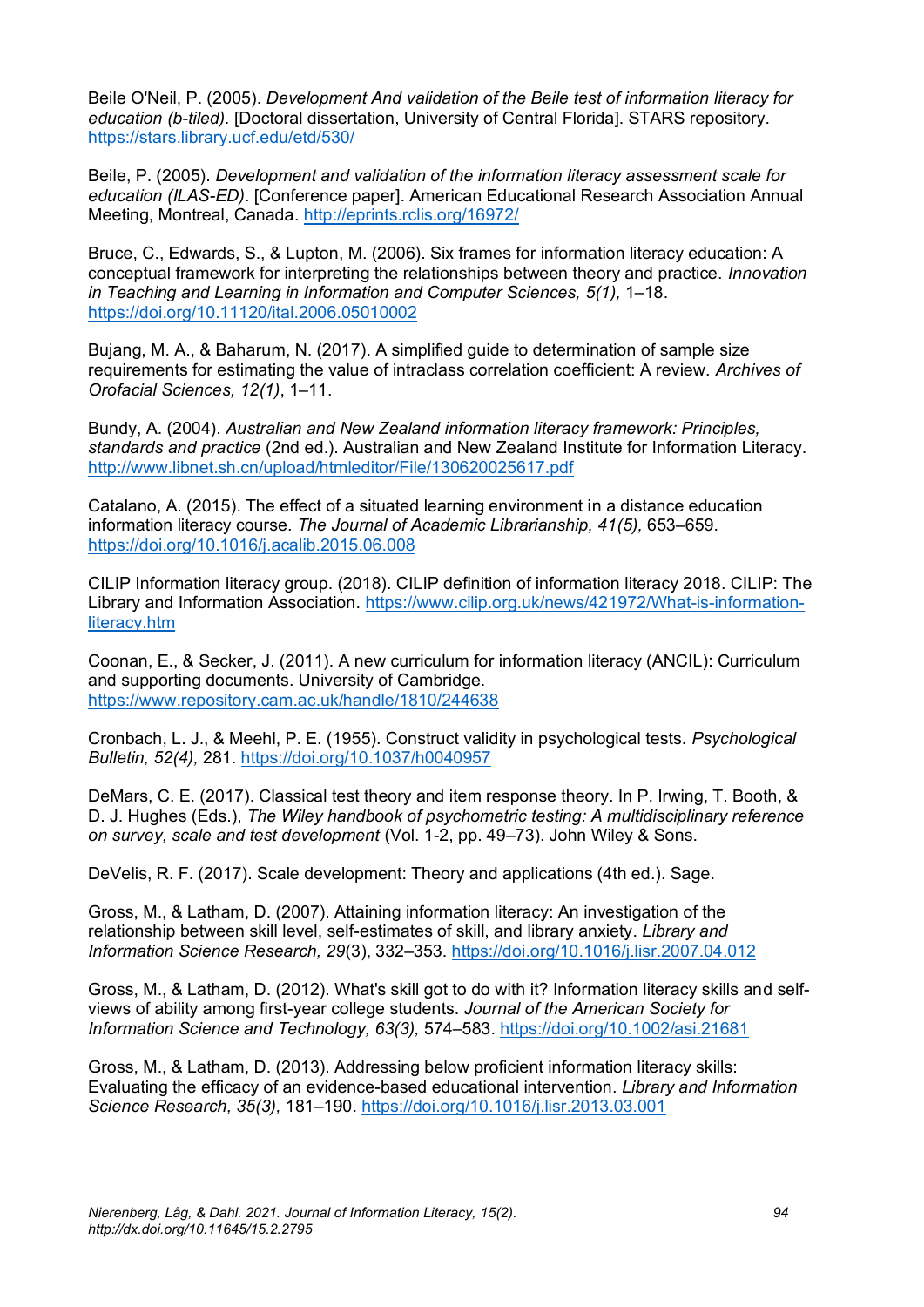Gross, M., Latham, D., & Julien, H. (2018). What the framework means to me: Attitudes of academic librarians toward the ACRL framework for information literacy for higher education. *Library & Information Science Research, 40(3)*, 262–268. <https://doi.org/10.1016/j.lisr.2018.09.008>

Hollis, H. (2018). Information literacy as a measurable construct: A need for more freely available, validated and wide ranging instruments. *Journal of Information Literacy, 12(2), 76*–88. <https://doi.org/10.11645/12.2.2409>

Hollis, H., Rachitskiy, M., & van der Leer, L. (2019). The development and face validity testing of the Open Test of Information Literacy with context-specific add-ons: OTIL. *LIBER Quarterly, 29(1).* <http://doi.org/10.18352/lq.10264>

Hughes, D. J. (2018). Psychometric validity: Establishing the accuracy and appropriateness of psychometric measures. In P. Irwing, T. Booth, & D. J. Hughes (Eds.), *The Wiley handbook of psychometric testing: A multidisciplinary reference on survey, scale and test development* (pp.751–779). John Wiley & Sons.

Ivanitskaya, L., O'Boyle, I., & Casey, A. M. (2006). Health information literacy and competencies of information age students: Results from the interactive online Research Readiness Self-Assessment (RRSA). *Journal of Medical Internet Research, 8(2).*

Julien, H., & Hoffman, C. (2008). Information literacy training in Canada's public libraries. *The Library Quarterly, 78(1),* 19–41.<https://doi.org/10.1086/523908>

Leichner, N., Peter, J., Mayer, A. K., & Krampen, G. (2014). Assessing information literacy programmes using information search tasks. *Journal of Information Literacy, 8(1),* 3–20. <https://doi.org/10.11645/8.1.1870>

Mahmood, K. (2017). A systematic review of evidence on psychometric properties of information literacy tests. *Library Review, 66(6/7),* 442–455. [https://doi.org/10.1108/LR-02-](https://doi.org/10.1108/LR-02-2017-0015) [2017-0015](https://doi.org/10.1108/LR-02-2017-0015)

Morley, S. K. (2014). *Initial development of a medical information literacy questionnaire*  [Doctoral dissertation, The University of New Mexico College of Education, USA]. The University of New Mexico repository. [https://digitalrepository.unm.edu/educ\\_ifce\\_etds/30/](https://digitalrepository.unm.edu/educ_ifce_etds/30/)

Mulaik, S. A. (2009). *Foundations of factor analysis* (2nd ed.). CRC Press.

Multon, K. D. (2012). Interrater reliability. In N. J. Salkind (Ed.), *Encyclopedia of research design* (pp.627–628).<https://dx.doi.org/10.4135/9781412961288>

Nierenberg, E., & Fjeldbu, Ø. G. (2015). How much do first-year undergraduate students in Norway know about information literacy? *Journal of Information Literacy, 9(1),* 15–33. <https://doi.org/10.11645/9.1.1983>

Nierenberg, E., Låg, T., & Dahl, T. I. (2021*). Replication Data for: Knowing and doing: The development of information literacy measures to assess knowledge and practice* (DataverseNO: Version V2) [Data set, suvey and evaluation measures]. DataverseNO. <https://doi.org/doi:10.18710/L60VDI>

Oakleaf, M. (2008). Dangers and opportunities: A conceptual map of information literacy approaches. *portal: Libraries and the Academy, 8(3),* 233–253. <https://doi.org/10.1353/pla.0.0011>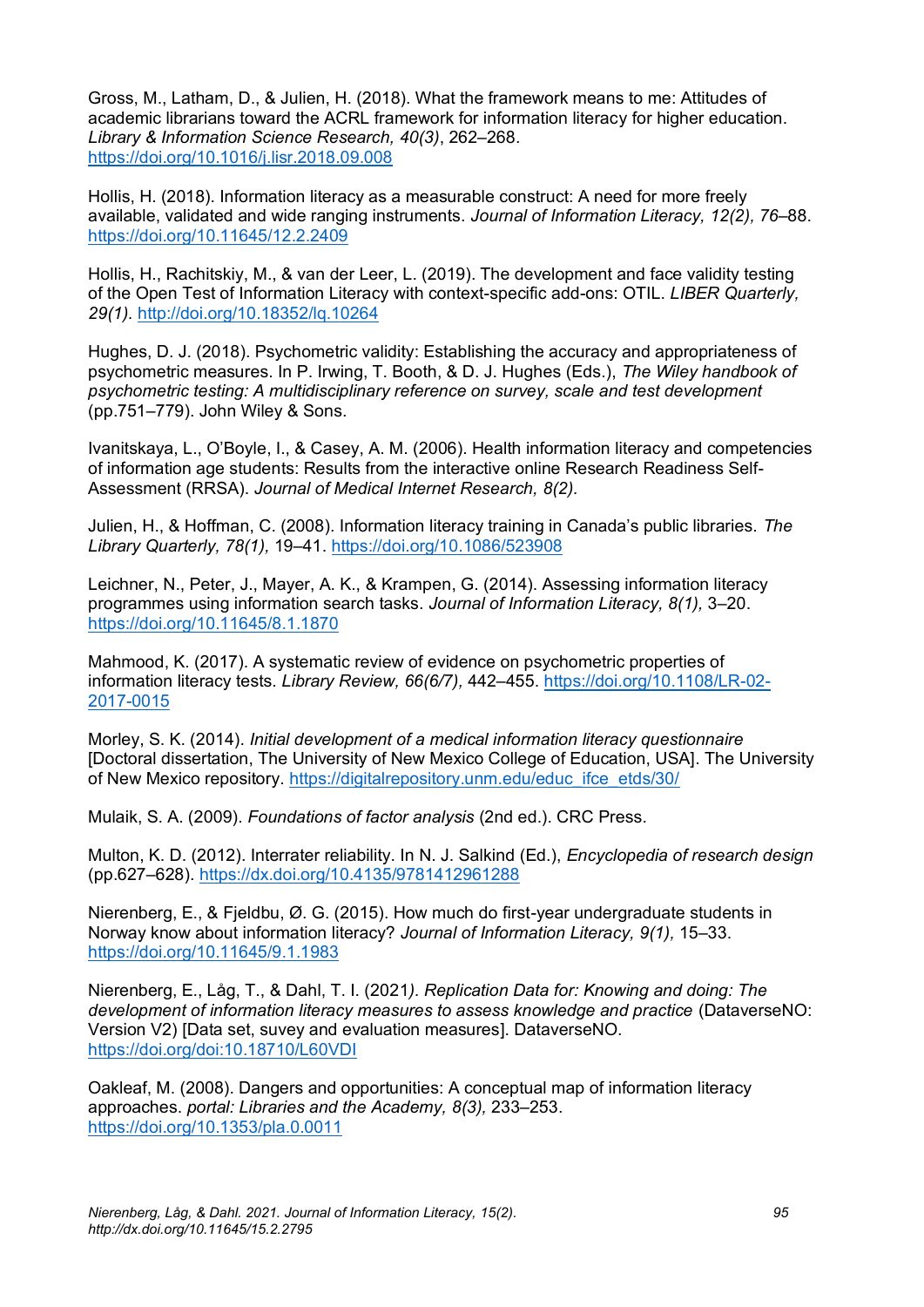Oakleaf, M. (2014). A roadmap for assessing student learning using the new framework for information literacy for higher education. *The Journal of Academic Librarianship, 5(40),* 510– 514.<https://doi.org/10.1016/j.acalib.2014.08.001>

Oakleaf, M., Millet, M. S., & Kraus, L. (2011). All together now: Getting faculty, administrators, and staff engaged in information literacy assessment. *portal: Libraries and the Academy, 11(3),* 831–852.<https://doi.org/10.1353/pla.2011.0035>

Ondrusek, A., Dent, V. F., Bonadie-Joseph, I., & Williams, C. (2005). A longitudinal study of the development and evaluation of an information literacy test. *Reference Services Review, 33(4),* 388–417.<https://doi.org/10.1108/00907320510631544>

Podgornik, B. B., Dolničar, D., Šorgo, A., & Bartol, T. (2015). Development, testing, and validation of an information literacy test (ILT) for higher education. *Journal of the Association for Information Science and Technology*.<https://doi.org/10.1002/asi.23586>

Polkinghorne, S., & Wilton, S. (2010). Research is a verb: Exploring a new Iinformation literacyembedded undergraduate research methods course. *Canadian Journal of Information and Library Science, 34(4),* 457–473.<https://doi.org/10.1353/ils.2010.0008>

Schilling, K., & Applegate, R. (2007). *Evaluating library instruction: Measures for assessing educational quality and impact*. [Conference paper]. The Thirteenth National Conference of the Association of College and Research Libraries, Baltimore, MD, United States. <http://www.ala.org/acrl/conferences/confsandpreconfs/national/baltimore/baltimore>

Schilling, K., & Applegate, R. (2012). Best methods for evaluating educational impact: A comparison of the efficacy of commonly used measures of library instruction. *Journal of the Medical Library Association, 100(4),* 258–269.<https://doi.org/10.3163/1536-5050.100.4.007>

SCONUL Working Group on Information Literacy. (2011). *The SCONUL seven pillars of information literacy: Core model for higher education*. SCONUL. <https://www.sconul.ac.uk/sites/default/files/documents/coremodel.pdf>

Smith, J. K., Given, L. M., Julien, H., Ouellette, D., & DeLong, K. (2013). Information literacy proficiency: Assessing the gap in high school students' readiness for undergraduate academic work. *Library & Information Science Research, 35(2),* 88–96. <https://doi.org/10.1016/j.lisr.2012.12.001>

Streiner, D. L. (2003). Being inconsistent about consistency: When coefficient alpha does and doesn't matter. *Journal of Personality Assessment, 80(3),* 217–222. [https://doi.org/10.1207/S15327752JPA8003\\_01](https://doi.org/10.1207/S15327752JPA8003_01)

Streiner, D. L., & Kottner, J. (2014). Recommendations for reporting the results of studies of instrument and scale development and testing. *Journal of Advanced Nursing, 70(9),* 1970– 1979.<https://doi.org/10.1111/jan.12402>

Thompson, B., & Daniel, L. G. (1996). Factor analytic evidence for the construct validity of scores: A historical overview and some guidelines. *Educational and Psychological Measurement, 56(2),* 197–208.<https://doi.org/10.1177/0013164496056002001>

Thompson, S. (2003). *Information literacy meeting of experts: Conference report*. [Conference paper]. Information Literacy Meeting of Experts, Prague, Czech Republic. [http://www.unesco.org/new/fileadmin/MULTIMEDIA/HQ/CI/CI/pdf/themes/info\\_lit\\_meeting\\_prag](http://www.unesco.org/new/fileadmin/MULTIMEDIA/HQ/CI/CI/pdf/themes/info_lit_meeting_prague_2003.pdf) [ue\\_2003.pdf](http://www.unesco.org/new/fileadmin/MULTIMEDIA/HQ/CI/CI/pdf/themes/info_lit_meeting_prague_2003.pdf)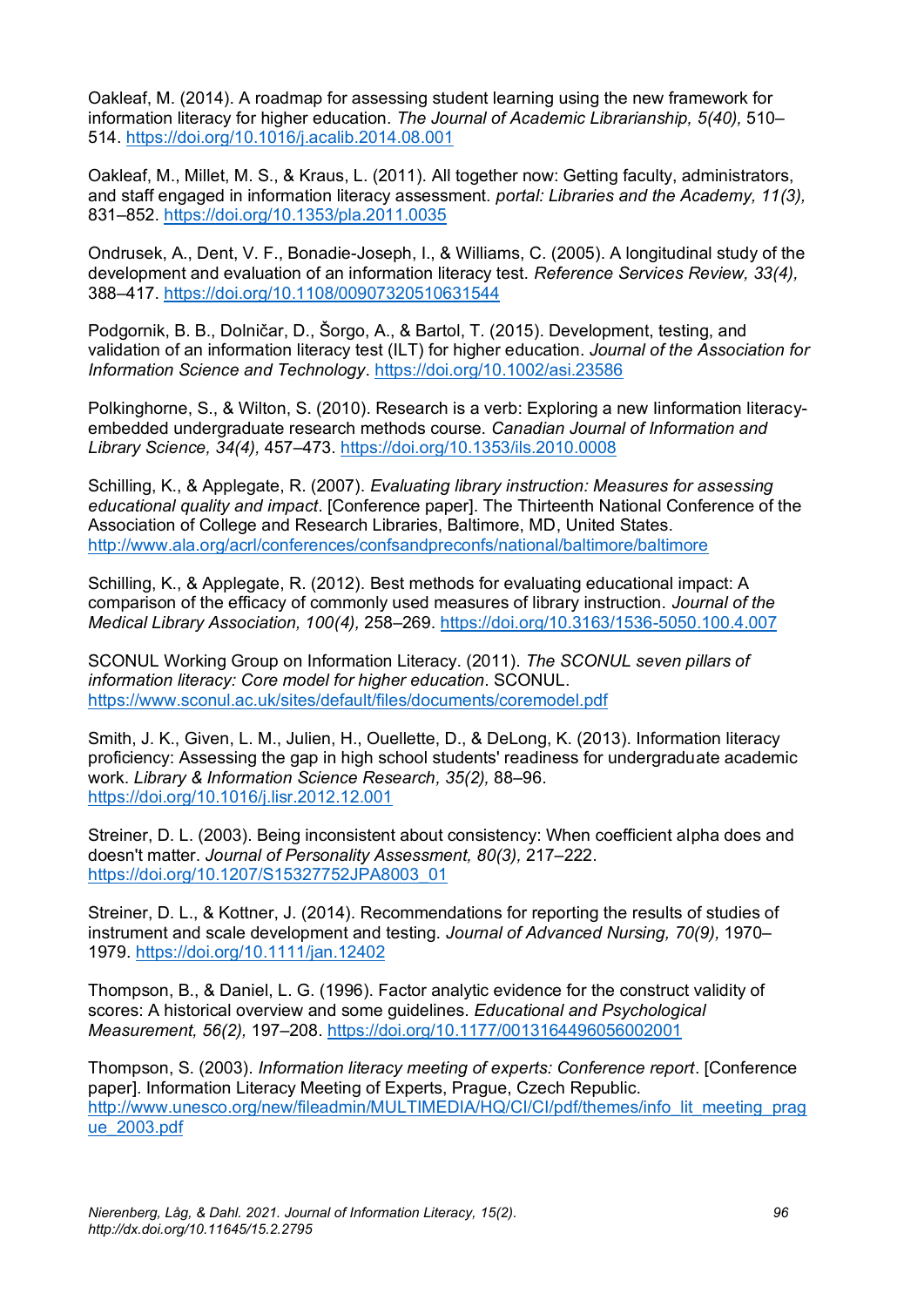Thorsen, S. V., & Bjorner, J. B. (2009). Reliability of the Copenhagen Psychosocial Questionnaire. *Scandinavian Journal of Public Health, 38(3\_suppl),* 25–32. <https://doi.org/10.1177/1403494809349859>

Walsh, A. (2009). Information literacy assessment: Where do we start? *Journal of Librarianship and Information Science, 41(1),* 19–28.<https://doi.org/10.1177/0961000608099896>

Walton, G., & Hepworth, M. (2012). Using assignment data to analyse a blended information literacy intervention: A quantitative approach. *Journal of Librarianship and Information Science, 45(1),* 53–63.<https://doi.org/10.1177/0961000611434999>

## **Appendix**

## **Appendix A**

## **Exploratory factor analyses**

Contents:

- 1. [Exploratory factor analysis on the IL test items –](#page-20-0) Pilot sample (17 items)
- 2. [Exploratory factor analysis on the IL test items –](#page-26-0) Pretest sample (17 items)
- 3. [Exploratory factor analysis on the complete IL test –](#page-31-0) Undergraduate and graduate [samples \(21 items\)](#page-31-0)
- 4. [Code for the analyses](#page-37-0)
- 5. [References](#page-39-0)

### <span id="page-20-0"></span>**1. Exploratory factor analysis on the IL test items – Pilot sample (17 items)**

Raw data and correlation matrices used in these analyses are available Nierenberg, Låg, and Dahl, 2021.

After excluding items on the basis of low item-total correlations and/or extreme P-values, we performed exploratory factor analyses (EFA) on the 17 remaining items using the data from the Pilot sample. The aim was to explore the dimensionality of the IL test, if it has any, and possibly to further reduce the number of items.

Since items in the IL test are scored dichotomously as correct or incorrect, we used a matrix of tetrachoric correlations among items as the basis for the EFA.

All factor analyses were done using the psych package for R (Revelle, 2020).

#### **1.1 Data suitability for FA**

With a sample size of 268 observations, the observation-to-item ratio is 15.76 for these analyses.

We used a number of different criteria (see e.g., Dziuban and Shirkey, 1974) to assess the matrix' suitability for FA. Visual inspection of the matrix revealed few sizeable correlations (only 33 of 136 or 24% were stronger than .3, and only 1 was stronger than .5). The Kaiser-Meyer-Olkin (KMO) measure of sampling adequacy was .56, and hardly acceptable. The Bartlett test of sphericity was significant ( $\chi^2(136)$  = 1389.4,  $p < .001$ ). Communalities were generally low.

With the exception of a fairly good observation-to-item ratio and a significant Bartlett test (although the latter is not a very reliable indicator), the other indicators seem to cast some doubt on the factorability of these data. We nevertheless decided to perform them, keeping in mind that any sensible solution would need to be cautiously endorsed and preferably replicated.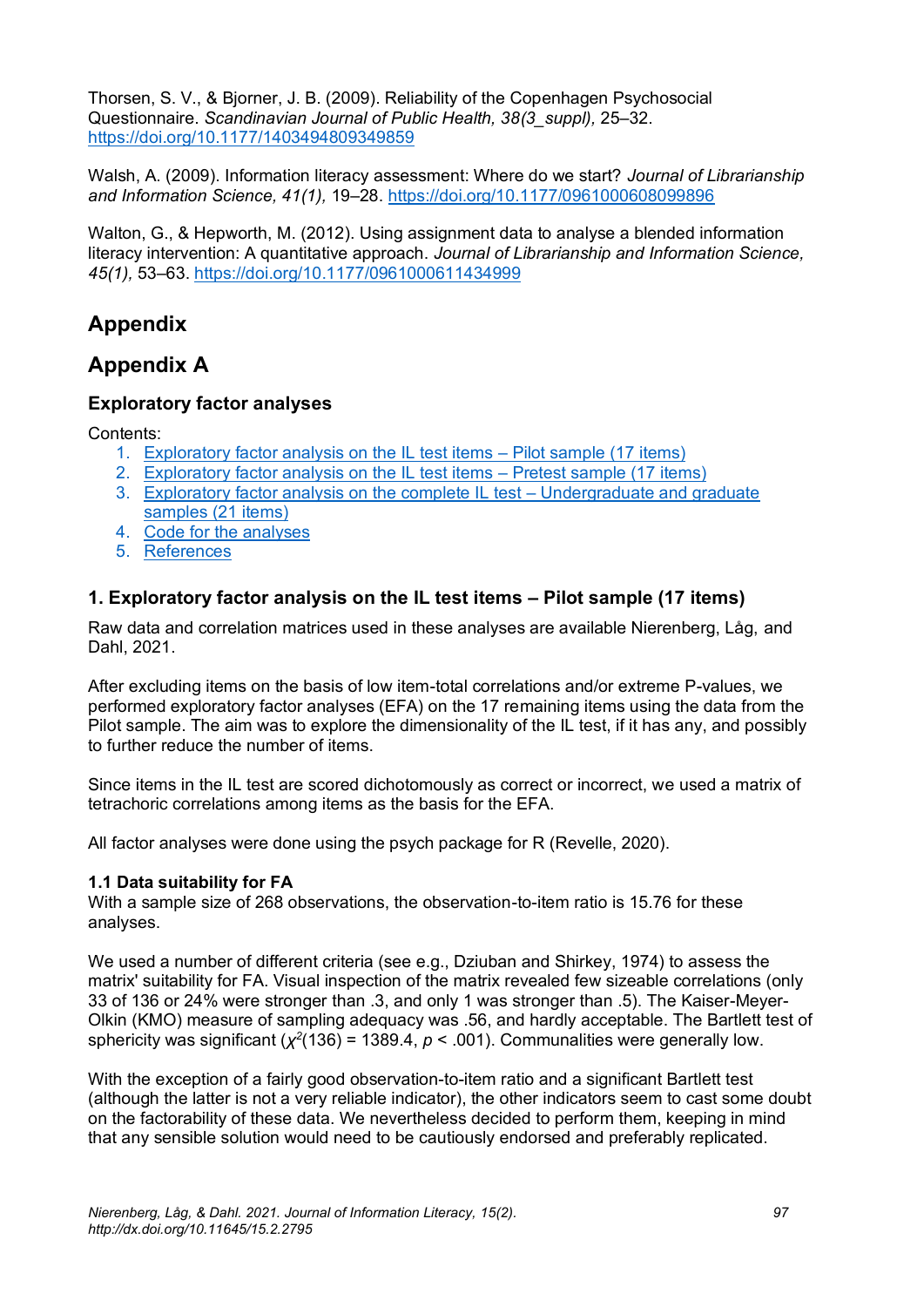#### **1.2 Extraction and rotation methods**

Since items in the IL test are scored dichotomously, multivariate normality is violated. Therefore, the principal axis factoring method was chosen (cf. Fabrigar, Wegener, MacCallum & Strahan, 1999). We had no strong prior assumptions regarding the intercorrelatedness of potential factors, and decided to allow solutions with correlated factors, using an oblique (the Promax with Kaiser normalization) rotation.

#### **1.3 Number of factors**

The 17 items remaining after the selection process described in the main manuscript were all related to three core aspects of IL. One might, therefore, expect the most interpretable factor **solution** to be a 3-factor solution. On the other hand, if IL is conceived of as "one underlying variable" or "singular construct" (Hollis, 2018, s. 76-77), a latent attribute that causes the observable behaviours that IL tests measure, then one would expect a strong first factor, with remaining factors accounting for very little variance (Streiner, 2003). A third possibility is that a relatively broadly conceived source oriented IL test measures a number of rather different facets that may or may not be related to each other in any other way than that they tend to be seen as part of IL, in which case we should not expect any clear or meaningful factor structure.

Given that all of these are reasonable a priori possibilities, we hoped in addition to rely on initial eigenvalues in deciding the number of factors to extract. Initial eigenvalues and cumulative percentage of variance explained are reported in Table A1. Figure A1 displays the scree plot.

**Table A1:** Initial eigenvalues and percentage of variance explained for factors extracted from pilot data on 17 items from the IL test

| Factor | <b>Eigenvalue</b> | <b>Cumulative % variance</b> |
|--------|-------------------|------------------------------|
|        | 4.26              | 26.6                         |
|        | 1.41              | 35.5                         |
| З      | 1.31              | 43.7                         |
|        | 1.22              | 51.3                         |
| 5      | 1.13              | 58.3                         |
|        | 1.05              | 64.8                         |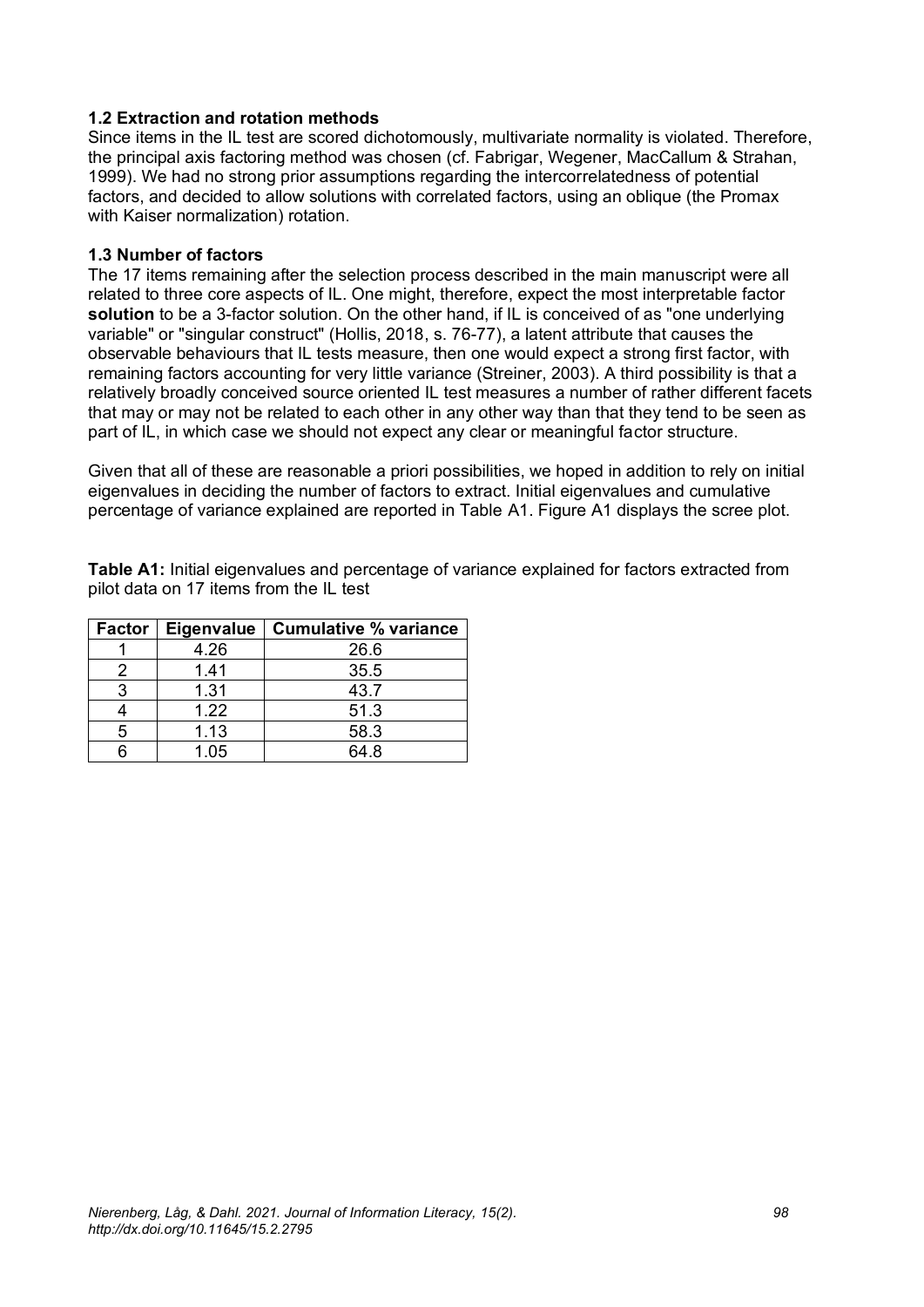

**Figure A1:** Scree plot of initial eigenvalues for factors extracted from pilot data on 17 items from the IL test

The scree plot seems to display only one clear "elbow", indicating that a one-factor solution may be preferable. However, the first factor explains only 26.6% of total variance. And, while subsequent factors increase explained variance only marginally, it still seemed sensible to explore several different solutions.

We explored solutions with everything from 1 to 5 factors. Results for one-, two- and threefactor solutions, which seemed to us marginally more sensible than the other solutions, are reported in the subsections below.

**One-factor solution**. Factor loadings for the one-factor solution are reported in Table A2.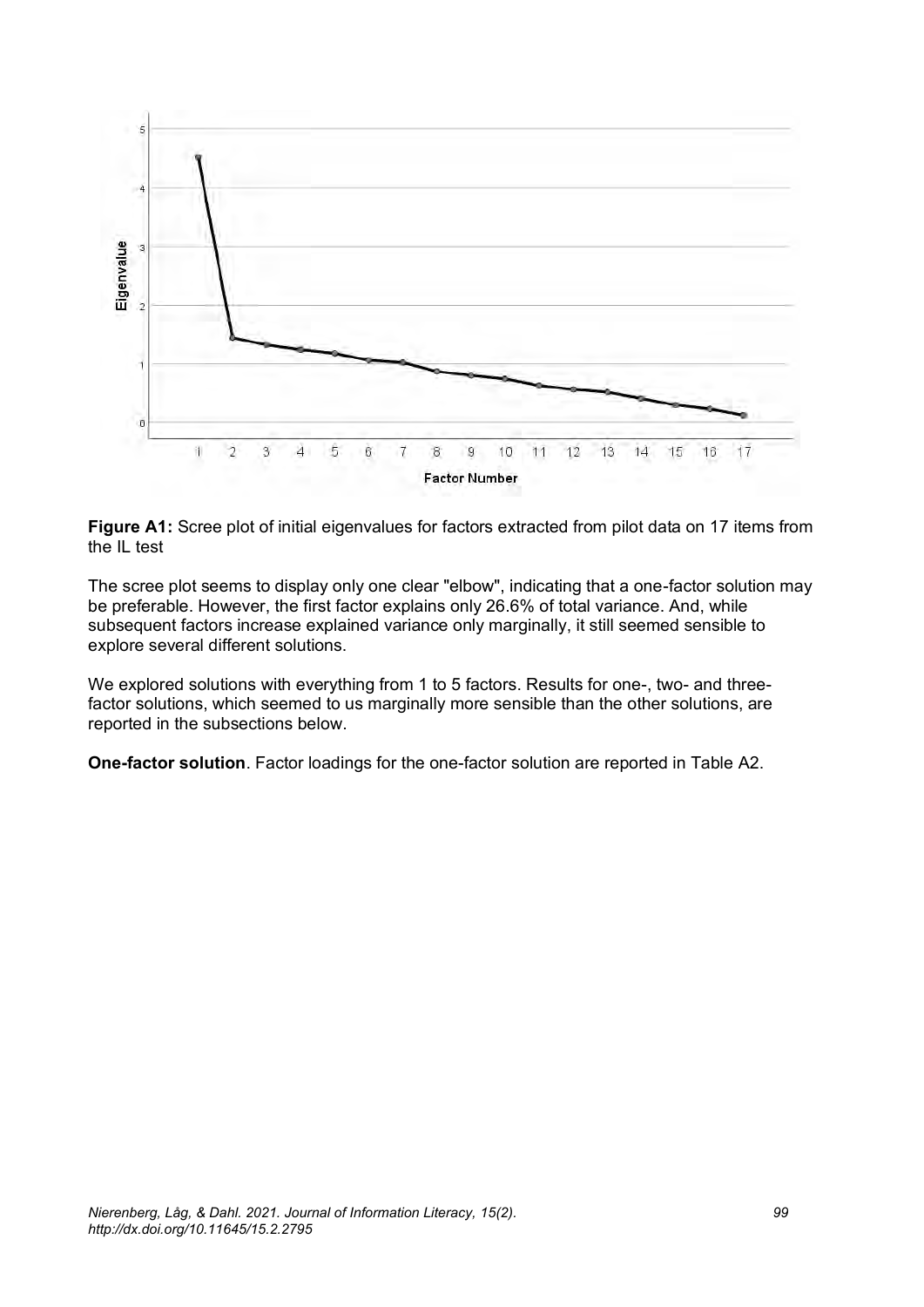|                | Item                                                                                       | Factor 1 | IL aspect* | Communalities <sup>+</sup> |
|----------------|--------------------------------------------------------------------------------------------|----------|------------|----------------------------|
| 14             | What kind of information does not need to<br>be cited?                                     | .59      | Use        | .35                        |
| $\overline{7}$ | You are writing a paper about Arctic ice<br>melting. Who most likely has the least         | .58      | Evaluate   | .34                        |
| 5              | "The liberal world order will continue"<br>$()$ Would you say this quote is $()$           | .54      | Evaluate   | .29                        |
| 6              | All of these criteria are useful for assessing<br>the reliability of a journal article, () | .52      | Evaluate   | .27                        |
| 8              | Which reference style should you use in<br>your article if this is not $()$                | .52      | Use        | .27                        |
| 13             | Is it allowed to use an image from a<br>webpage in your article?                           | .51      | Use        | .26                        |
| 10             | In which of the sentences below you do not<br>need to cite the source?                     | .50      | Use        | .25                        |
| $\mathbf{3}$   | Which source is the least suitable for<br>finding information for your article on          | .50      | Evaluate   | .25                        |
| $\overline{4}$ | Which of the following is not necessary in<br>order to critically evaluate a source?       | .48      | Evaluate   | .23                        |
| 11             | John uses paragraphs from his own essay<br>() Is this considered plagiarism?               | .47      | Use        | .22                        |
| $\mathbf{1}$   | What characterizes a scholarly article?                                                    | .47      | Evaluate   | .22                        |
| $\overline{2}$ | You find these two books (). Which of<br>these statements is most correct?                 | .44      | Evaluate   | .19                        |
| 17             | You get only two results from () What<br>should you do to get more?                        | .42      | Find       | .18                        |
| 9              | What is the most important reason to use<br>sources when writing a paper?                  | .40      | Use        | .16                        |
| 15             | You are writing a paper on () Which<br>search gives the best results?                      | .39      | Find       | .15                        |
| 12             | [Example shown.] Which source should be<br>cited?                                          | .34      | Use        | .12                        |
| 16             | The most effective way to follow the<br>newest research on ()                              | .16      | Find       | .03                        |

| Table A2: Factor loadings for a one-factor solution from pilot data on 17 items from the IL test |
|--------------------------------------------------------------------------------------------------|
|--------------------------------------------------------------------------------------------------|

*Notes*. Principal axis factor extraction; RMSEA = 0.14 [.13, .15]; TLI = .45

\*These are aspects that the items were originally generated on the basis of

**<sup>+</sup>** Extracted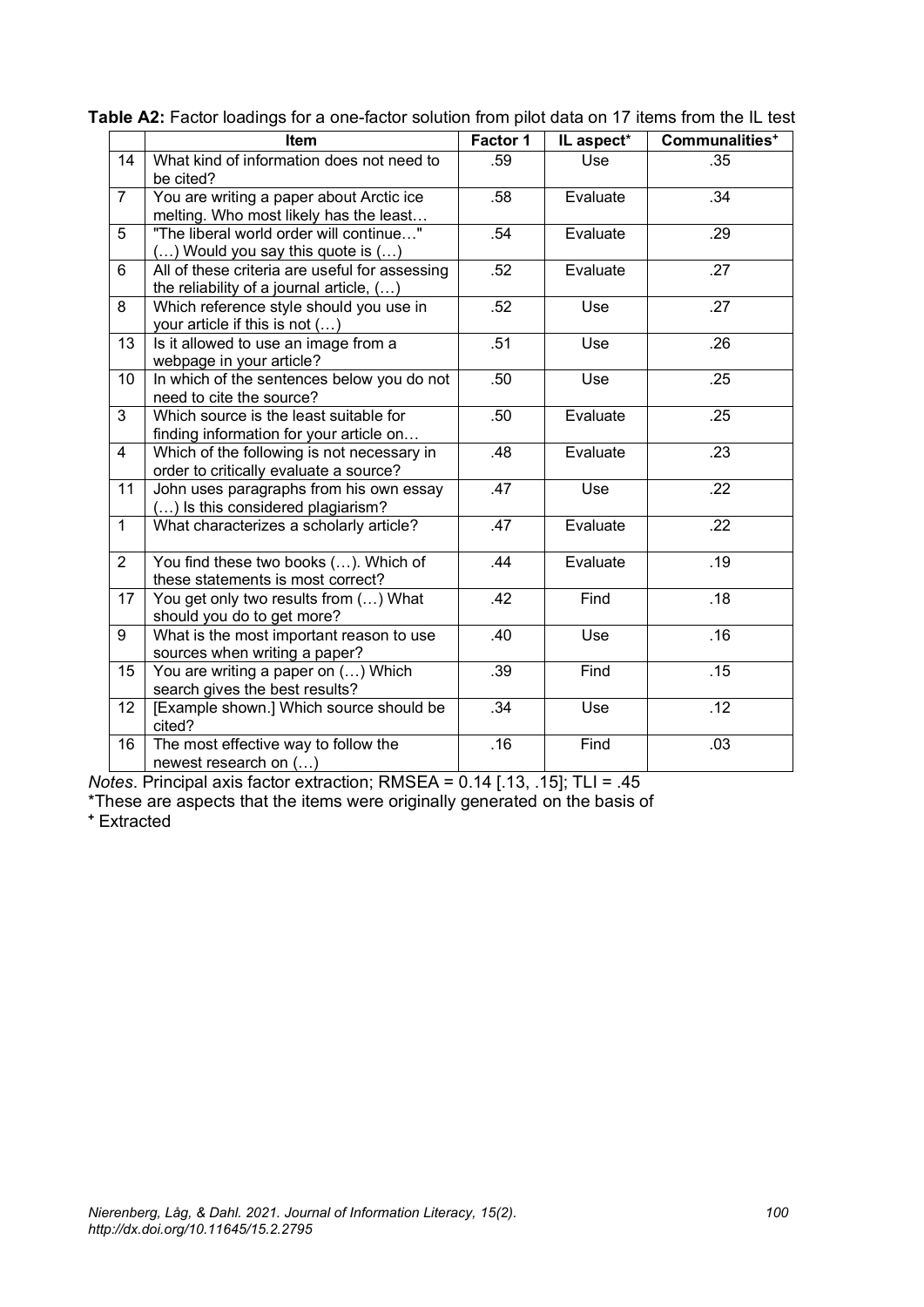**Two-factor solution.** Factor loadings for the two-factor solution are reported in Table A3.

|                | Item                                                                                       | <b>Factor</b><br>1 | <b>Factor</b><br>$\mathbf{2}$ | IL<br>aspect* | Communalities <sup>+</sup> |
|----------------|--------------------------------------------------------------------------------------------|--------------------|-------------------------------|---------------|----------------------------|
| 14             | What kind of information does not need to be<br>cited?                                     | 1.16               | $-43$                         | Use           | .86                        |
| 13             | Is it allowed to use an image from a<br>webpage in your article?                           | .56                | .00.                          | Use           | .32                        |
| $\overline{2}$ | You find these two books (). Which of<br>these statements is most correct?                 | .55                | $-.07$                        | Evaluate      | .26                        |
| 11             | John uses paragraphs from his own essay<br>() Is this considered plagiarism?               | .40                | .12                           | Use           | .24                        |
| 17             | You get only two results from () What<br>should you do to get more?                        | .31                | .14                           | Find          | .18                        |
| 9              | What is the most important reason to use<br>sources when writing a paper?                  | .31                | .13                           | Use           | .17                        |
| $\overline{7}$ | You are writing a paper about Arctic ice<br>melting. Who most likely has the least         | $-.04$             | .67                           | Evaluate      | .42                        |
| 12             | [Example shown.] Which source should be<br>cited?                                          | $-23$              | .60                           | Use           | .23                        |
| 10             | In which of the sentences below do you not<br>need to cite the source?                     | .02                | .52                           | Use           | .29                        |
| $\mathbf{1}$   | What characterizes a scholarly article?                                                    | $-.01$             | .51                           | Evaluate      | .26                        |
| 3              | Which source is the least suitable for finding<br>information for your article on          | .07                | .47                           | Evaluate      | .27                        |
| $\overline{4}$ | Which of the following is not necessary in<br>order to critically evaluate a source?       | .07                | .45                           | Evaluate      | .25                        |
| 15             | You are writing a paper on () Which search<br>gives the best results?                      | $-01$              | .43                           | Find          | .18                        |
| 8              | Which reference style should you use in your<br>article if this is not ()                  | .20                | .36                           | Use           | $\overline{.27}$           |
| 5              | "The liberal world order will continue" ()<br>Would you say this quote is $()$             | .26                | .32                           | Evaluate      | .28                        |
| 6              | All of these criteria are useful for assessing<br>the reliability of a journal article, () | .25                | .31                           | Evaluate      | .27                        |
| 16             | The most effective way to follow the newest<br>research on $()$                            | .09                | .09                           | Find          | .03                        |

*Notes*. Principal axis factor extraction; Promax rotation with Kaiser normalization; Factor loadings larger than .40 are in bold; The correlation between the two factors was .68; RMSEA =  $.14$   $(.13, .15)$ ; TLI = .46

\* These are aspects that the items were originally generated on the basis of.

**<sup>+</sup>** Extracted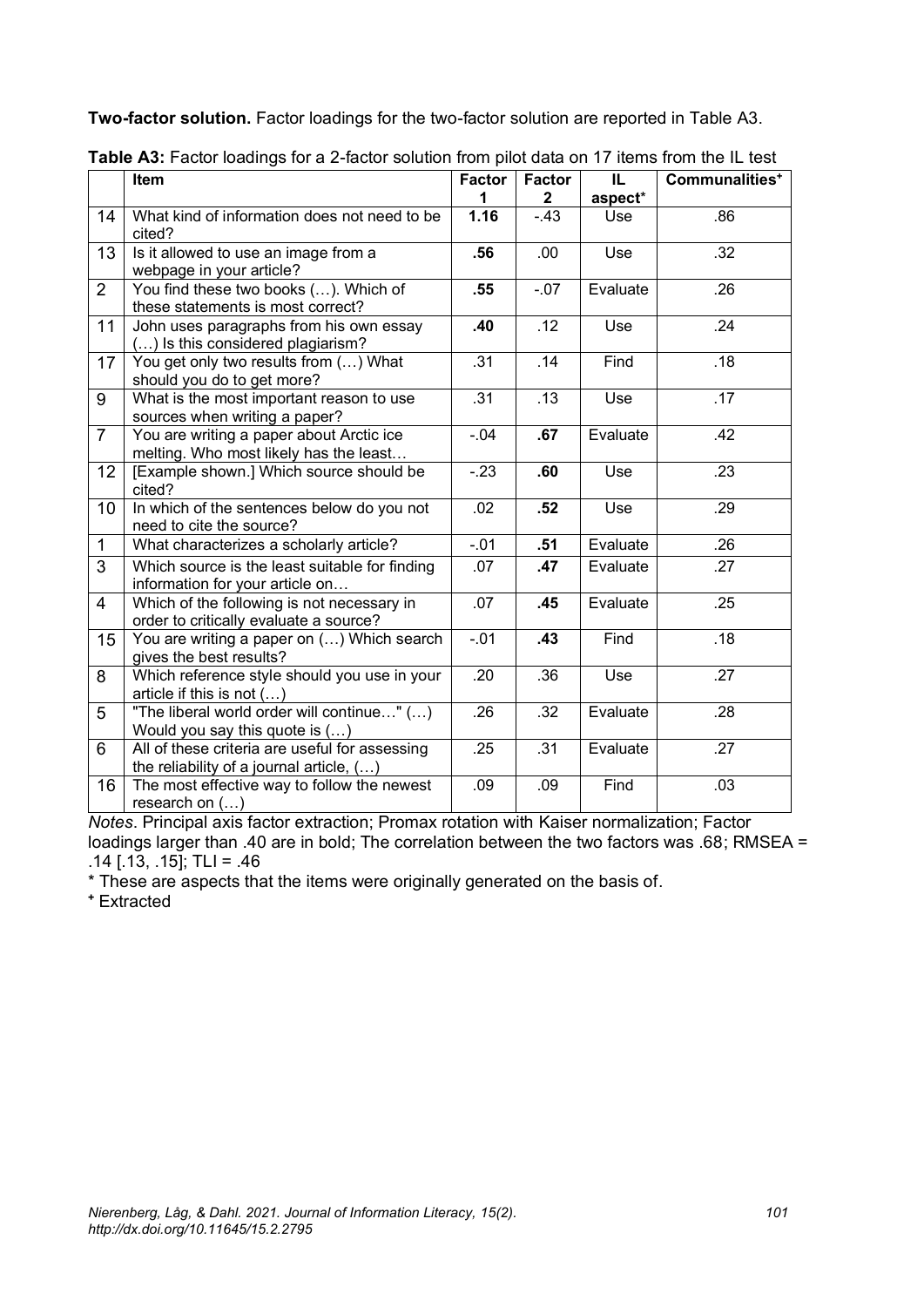**Three-factor solution.** Factor loadings for the three-factor solution are reported in Table A4. Correlations between factors are reported in Table A5.

|                | Item                                                                                          | <b>Factor</b>    | <b>Factor</b><br>$\mathbf 2$ | <b>Factor</b><br>3 | IL<br>aspect* | Communalities <sup>+</sup> |
|----------------|-----------------------------------------------------------------------------------------------|------------------|------------------------------|--------------------|---------------|----------------------------|
| $\overline{7}$ | You are writing a paper about<br>Arctic ice melting. Who most<br>likely has the least         | .78              | .00                          | $-22$              | Evaluate      | .51                        |
| 10             | In which of the sentences below<br>you do not need to cite the<br>source?                     | .67              | .08                          | $-32$              | Use           | .42                        |
| 12             | [Example shown.] Which source<br>should be cited?                                             | .55              | $-21$                        | .04                | Use           | .21                        |
| 3              | Which source is the least<br>suitable for finding information<br>for your article on          | .46              | .09                          | $-02$              | Evaluate      | .27                        |
| $\mathbf{1}$   | What characterizes a scholarly<br>article?                                                    | .45              | $-.05$                       | .19                | Evaluate      | .28                        |
| 4              | Which of the following is not<br>necessary in order to critically<br>evaluate a source?       | .42              | .06                          | .07                | Evaluate      | .25                        |
| 8              | Which reference style should<br>you use in your article if this is<br>not ()                  | .32              | .17                          | .11                | Use           | .26                        |
| 15             | You are writing a paper on $()$<br>Which search gives the best<br>results?                    | .38              | $-.04$                       | .14                | Find          | .19                        |
| 6              | All of these criteria are useful for<br>assessing the reliability of a<br>journal article, () | .27              | .22                          | .12                | Evaluate      | .27                        |
| 14             | What kind of information does<br>not need to be cited?                                        | $-40$            | 1.24                         | $-13$              | Use           | .97                        |
| 13             | Is it allowed to use an image<br>from a webpage in your article?                              | .04              | .54                          | $-0.04$            | Use           | .31                        |
| $\overline{2}$ | You find these two books ().<br>Which of these statements is<br>most correct?                 | $-.12$           | .48                          | .21                | Evaluate      | .28                        |
| 11             | John uses paragraphs from his<br>own essay () Is this<br>considered plagiarism?               | .10              | .36                          | .10                | Use           | .23                        |
| 9              | What is the most important<br>reason to use sources when<br>writing a paper?                  | .19              | .33                          | $-13$              | Use           | .19                        |
| 17             | You get only two results from<br>() What should you do to get<br>more?                        | $\overline{.}15$ | .31                          | $-.01$             | Find          | .18                        |
| 16             | The most effective way to follow<br>the newest research on $()$                               | $-.11$           | $-06$                        | .61                | Find          | .30                        |
| 5              | "The liberal world order will<br>continue" () Would you say<br>this quote is $()$             | .19              | .15                          | .45                | Evaluate      | .38                        |

**Table A4:** Factor loadings for a 3-factor solution from pilot data on 17 items from the IL test

*Notes*. Principal axis factor extraction; Promax rotation with Kaiser normalization; Factor loadings larger than .40 are in bold; RMSEA = .14 [.13, .15]; TLI = .43

\*These are aspects that the items were originally generated on the basis of.

**+**Extracted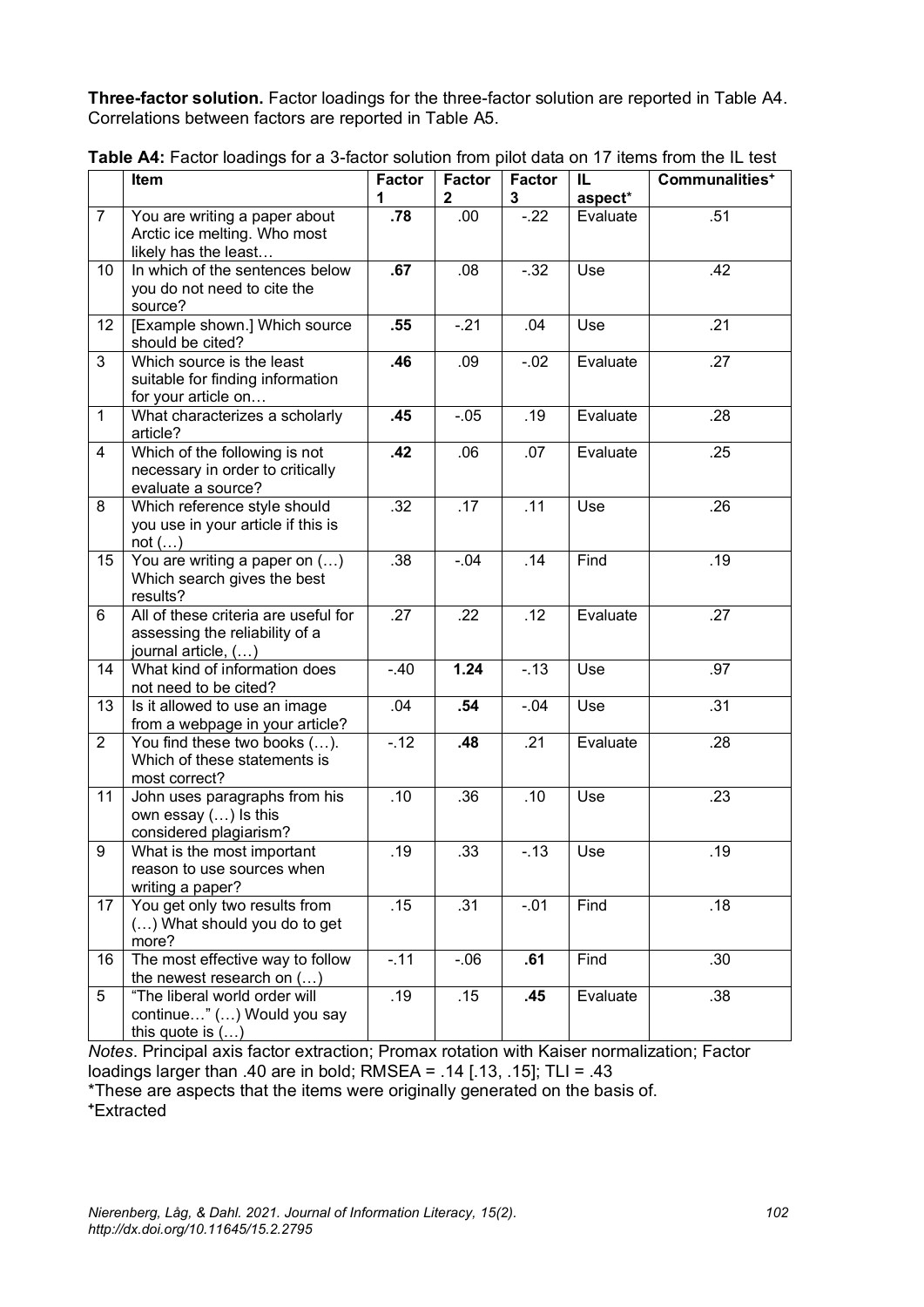**Table A5:** Factor correlation matrix

| <b>Factor</b> | 2   |     |
|---------------|-----|-----|
|               | .66 | 42  |
|               |     | .44 |
|               |     |     |

#### **1.4 Evaluation of factor solutions from pilot sample data**

One notable feature of these results is that none of the factors in the two- or three-factor solutions seem to align sensibly to the core IL aspects from which test items were derived, nor indeed to any other meaningful pattern. Neither does there seem to be any support for endorsing a single-factor solution, partly because of the very modest proportion of variance explained. Overall, the items seem to have mostly small correlations among each other, and this is reflected in generally low factor loadings in all the solutions. Since no very clear factor structure is evident, and because we consider broad coverage of the three source-related core IL aspects paramount, we found no basis in these results for further pruning of the test.

### <span id="page-26-0"></span>**2. Exploratory factor analysis on the IL test items – Pretest sample (17 items)**

As described in the main manuscript, a revised 21-item version (of which 17 items were identical to the those administered to the Pilot sample) of the IL test was administered to a new sample (*N* = 260) of undergraduate students (the Pretest sample).

Although we were unable to make sense of the factor solutions on the Pilot sample data, we were curious as to whether the solutions from the Pilot sample would reproduce in a separate, similar sample. We wanted to remain open-minded as to whether the solutions produced by the analyses on the Pilot sample data were just artefacts of sample idiosyncrasies, or perhaps in fact systematically related to (some unobvious) properties of the test items themselves. If the solutions reproduced in a separate sample, they would perhaps merit a closer look.

At this point we would like to emphasize the exploratory intent behind these analyses. As stated in the main manuscript and in the first section of this supplement, we had few strong reasons to expect a particular factor structure for the IL test to be more likely to emerge than others. Thus, EFA is clearly the most appropriate analytic approach.

However, since the goal of exploratory factor analysis is to infer the likely structure of an instrument when used in a population, it is important to assess whether the same basic factor structure replicates in a separate sample from that population (Osborne, 2014; Osborne & Fitzpatrick, 2012). Factor solutions are notoriously hard to reproduce, even when there is an adequate sample size and a relatively clear factor structure, although both sample size and structure clarity are likely to increase the probability of reproducing the solution.

The analyses presented here were performed on a matrix of tetrachoric correlations (based on the same 17 items analyzed in the Pilot sample).

#### **2.1 Data suitability, extraction and rotation methods**

With a sample size of 260 observations, the observation-to-item ratio is 15.29 for these analyses.

Visual inspection of the matrix again revealed few sizeable correlations (only 19 of 136 or 14% were stronger than .3, and none were stronger than .5). The KMO measure of sampling adequacy was .57, but the Bartlett test of sphericity was significant  $(\chi^2(136) = 869.6, p < .001)$ . Communalities were generally low. Again, the factorability of these data is not very good.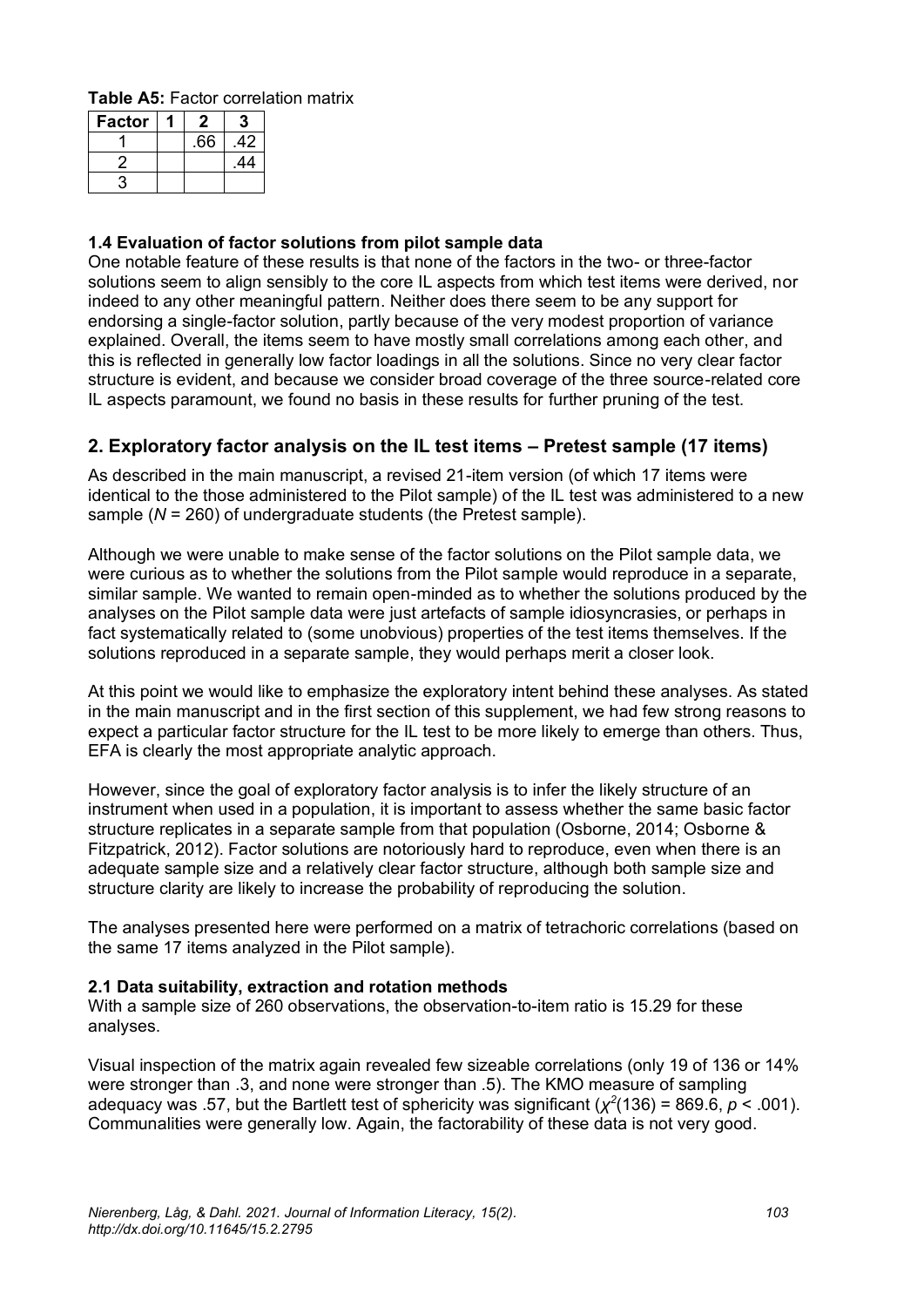The same general analysis approach (principal axis factoring and Promax rotation with Kaiser normalization) was used to arrive at the factor solutions presented here.

Initial eigenvalues and cumulative percentage of variance explained are reported in Table A6. Figure A2 displays the scree plot.

**Table A6:** Initial eigenvalues and percentage of variance explained for factors extracted from Pretest sample data on 17 items from the IL test

| <b>Factor</b> | <b>Eigenvalue</b> | <b>Cumulative % variance</b> |
|---------------|-------------------|------------------------------|
|               | 3.29              | 19.3                         |
|               | 1.71              | 29.4                         |
| З             | 1.38              | 37.5                         |
|               | 1.32              | 45.3                         |
| 5             | 1.23              | 52.5                         |
|               | 1.15              | 49 2                         |



**Figure A2:** Scree plot of initial eigenvalues for factors extracted from the Pretest sample data on 17 items from the IL test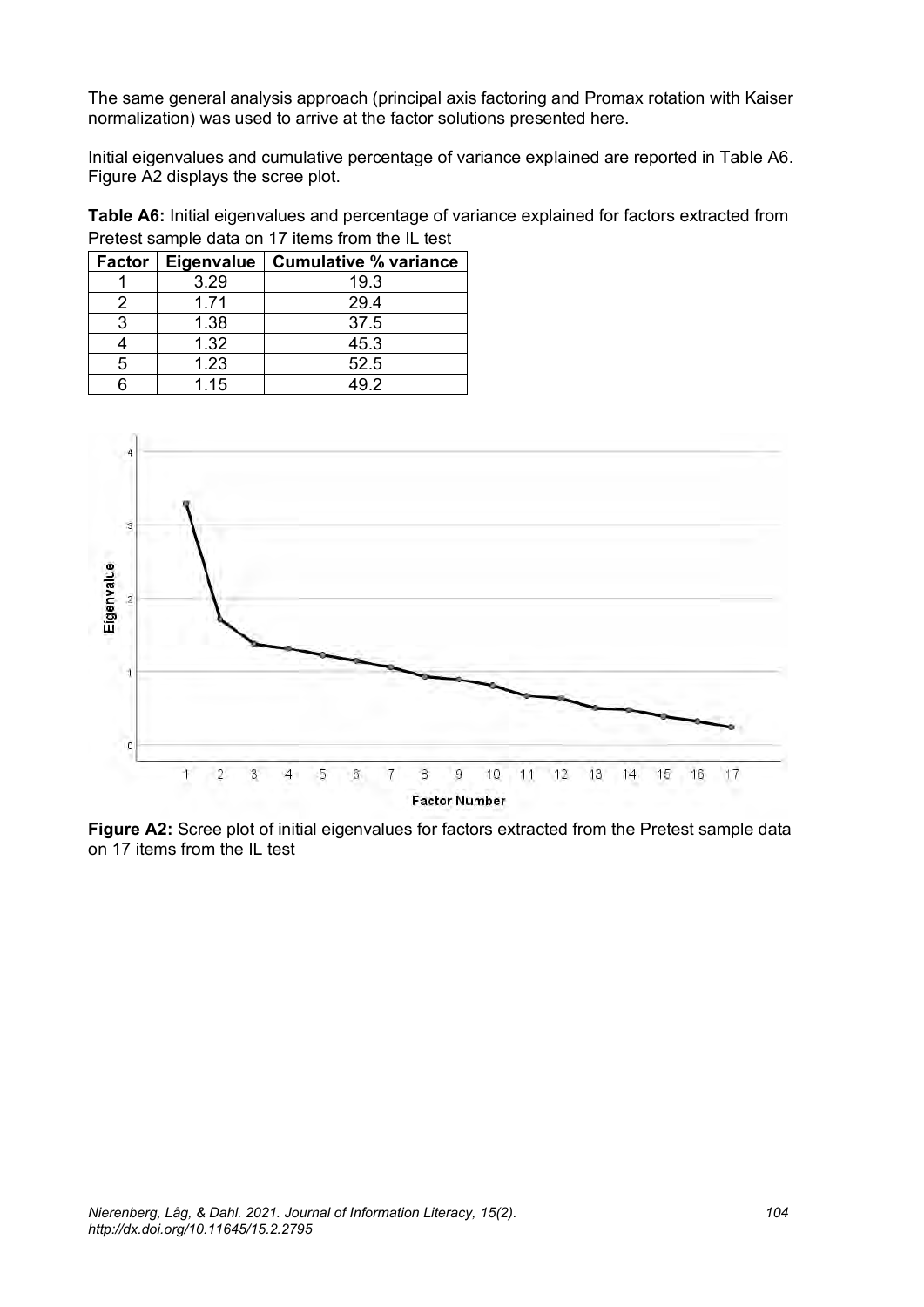#### **2.2 Factor solutions**

**One-factor solution.** Factor loadings for the one-factor solution are reported in Table A7.

| Table A7: Factor loadings for a one-factor solution using data from the Pretest sample on 17 |  |  |
|----------------------------------------------------------------------------------------------|--|--|
| items from the IL test.                                                                      |  |  |

|                | Item                                                                                       | <b>Factor</b><br>1 | IL aspect* | Communalities <sup>+</sup> |
|----------------|--------------------------------------------------------------------------------------------|--------------------|------------|----------------------------|
| 13             | Is it allowed to use an image from a webpage in<br>your article?                           | .62                | Use        | .38                        |
| 6              | All of these criteria are useful for assessing the<br>reliability of a journal article, () | .59                | Evaluate   | .35                        |
| $\overline{2}$ | You find these two books (). Which of these<br>statements is most correct?                 | .54                | Evaluate   | .29                        |
| 17             | You get only two results from () What should<br>you do to get more?                        | .50                | Find       | .25                        |
| $\overline{7}$ | You are writing a paper about Arctic ice melting.<br>Who most likely has the least         | .47                | Evaluate   | .22                        |
| 3              | Which source is the least suitable for finding<br>information for your article on          | .46                | Evaluate   | .21                        |
| 14             | What kind of information does not need to be<br>cited?                                     | .40                | Use        | .16                        |
| 5              | "The liberal world order will continue" ()<br>Would you say this quote is ()               | .35                | Evaluate   | .12                        |
| 8              | Which reference style should you use in your<br>article if this is not $()$                | .35                | Use        | .12                        |
| 15             | You are writing a paper on () Which search<br>gives the best results?                      | .33                | Find       | .11                        |
| $\mathbf{1}$   | What characterizes a scholarly article?                                                    | .28                | Evaluate   | .08                        |
| 9              | What is the most important reason to use<br>sources when writing a paper?                  | .27                | Use        | .07                        |
| 11             | John uses paragraphs from his own essay ()<br>Is this considered plagiarism?               | .23                | Use        | .05                        |
| 12             | [Example shown.] Which source should be<br>cited?                                          | .22                | Use        | .05                        |
| 16             | The most effective way to follow the newest<br>research on $()$                            | .16                | Find       | .03                        |
| 10             | In which of the sentences below you do not need<br>to cite the source?                     | .14                | Use        | .02                        |
| $\overline{4}$ | Which of the following is not necessary in order<br>to critically evaluate a source?       | .12                | Evaluate   | .01                        |

*Notes*. Principal axis factor extraction; RMSAE = .11 [.10, .12]; TLI = .39

\*These are aspects that the items were originally generated on the basis of

**<sup>+</sup>** Extracted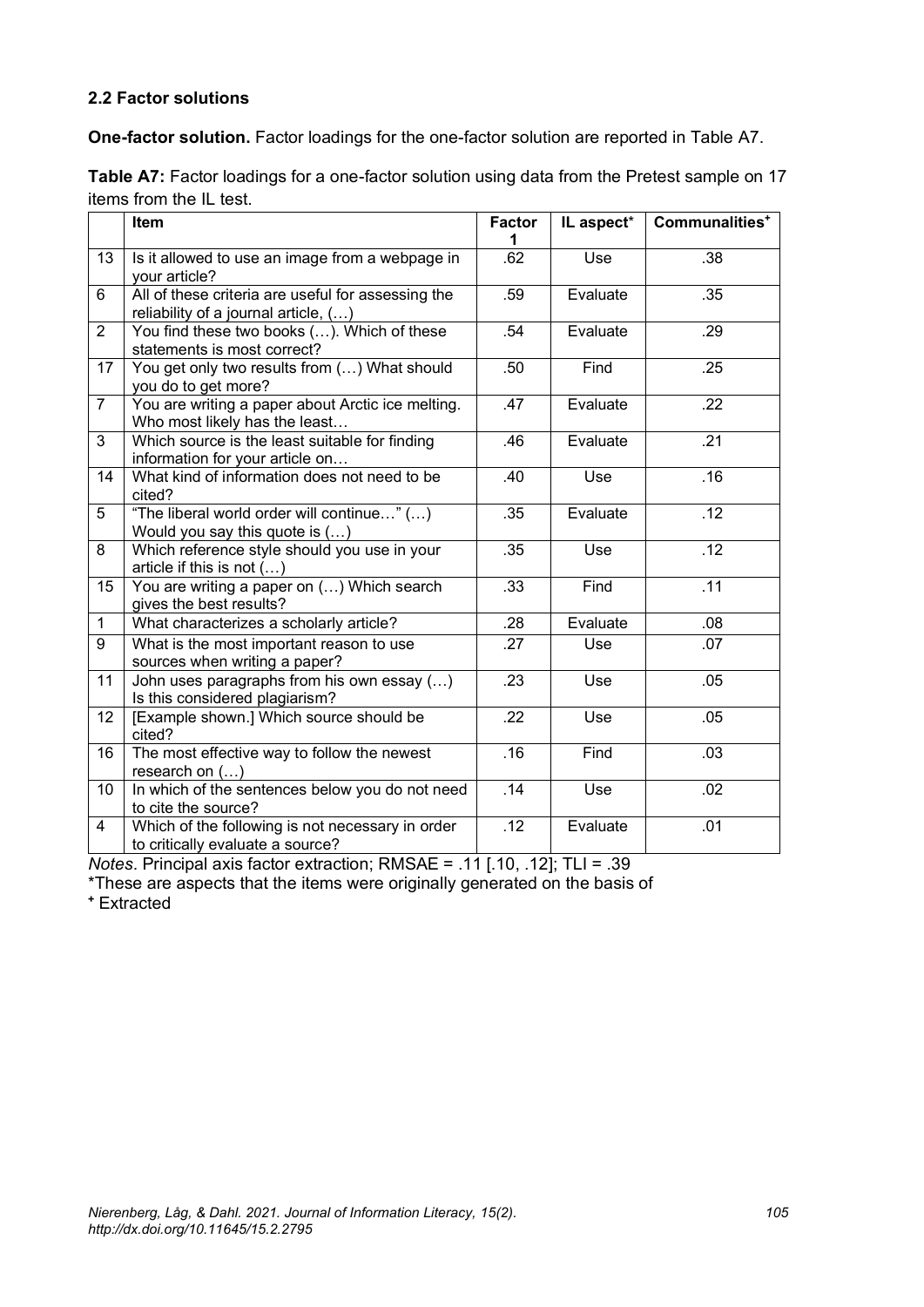| Two-factor solution. Factor loadings for the two-factor solution are reported in Table A8.     |
|------------------------------------------------------------------------------------------------|
| Table A8: Factor loadings (pattern matrix) for a 2-factor solution from Pretest sample data on |
| 17 items from the IL test                                                                      |

|                | Item                                                                                       | <b>Factor</b><br>1 | <b>Factor</b><br>$\mathbf{2}$ | IL.<br>aspect* | Communalities <sup>+</sup> |
|----------------|--------------------------------------------------------------------------------------------|--------------------|-------------------------------|----------------|----------------------------|
| 2              | You find these two books (). Which of<br>these statements is most correct?                 | .65                | $-02$                         | Evaluate       | .41                        |
| 13             | Is it allowed to use an image from a<br>webpage in your article?                           | .62                | .10                           | Use            | .44                        |
| 3              | Which source is the least suitable for<br>finding information for your article on          | .53                | $-00$                         | Evaluate       | .28                        |
| 15             | You are writing a paper on () Which<br>search gives the best results?                      | .41                | $-0.04$                       | Find           | .16                        |
| 17             | You get only two results from () What<br>should you do to get more?                        | .41                | .18                           | Find           | .25                        |
| 11             | John uses paragraphs from his own essay<br>() Is this considered plagiarism?               | .36                | $-.11$                        | Use            | $\overline{.11}$           |
| 14             | What kind of information does not need to<br>be cited?                                     | .35                | .12                           | Use            | .17                        |
| 16             | The most effective way to follow the newest<br>research on $()$                            | .21                | $-.03$                        | Find           | .04                        |
| $\overline{7}$ | You are writing a paper about Arctic ice<br>melting. Who most likely has the least         | .08                | .55                           | Evaluate       | .34                        |
| 5              | "The liberal world order will continue" ()<br>Would you say this quote is $()$             | .00                | .48                           | Evaluate       | .23                        |
| 6              | All of these criteria are useful for assessing<br>the reliability of a journal article, () | .29                | .44                           | Evaluate       | .37                        |
| $\overline{4}$ | Which of the following is not necessary in<br>order to critically evaluate a source?       | $-23$              | .43                           | Evaluate       | .17                        |
| 12             | [Example shown.] Which source should be<br>cited?                                          | $-07$              | .39                           | Use            | .14                        |
| 8              | Which reference style should you use in<br>your article if this is not ()                  | .09                | .36                           | Use            | .16                        |
| $\mathbf{1}$   | What characterizes a scholarly article?                                                    | .02                | .34                           | Evaluate       | .12                        |
| 9              | What is the most important reason to use<br>sources when writing a paper?                  | .09                | .24                           | Use            | .08                        |
| 10             | In which of the sentences below you do not<br>need to cite the source?                     | $-0.3$             | .22                           | Use            | .05                        |

*Notes*. Principal axis factor extraction; Promax rotation with Kaiser normalization; Factor loadings larger than .40 are in bold; The correlation between the two factors was .36; RMSEA = .11 [.10, .12]; TLI = .43

\* These are aspects that the items were originally generated on the basis of.

**<sup>+</sup>** Extracted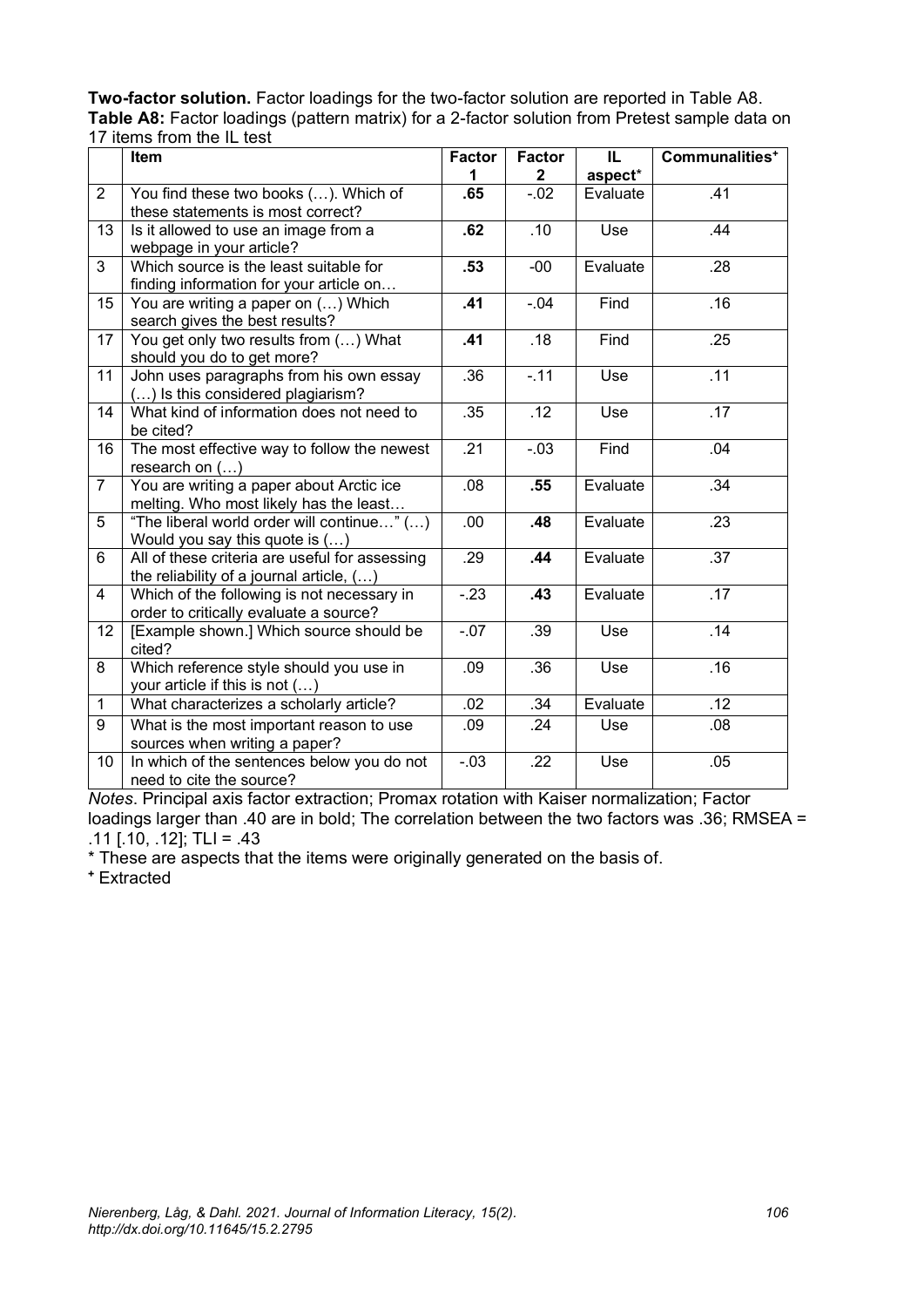**Three-factor solution.** Factor loadings for the three-factor solution are reported in Table A9. Correlations between factors are reported in Table A10.

**Table A9:** Factor loadings (pattern matrix) for a 3-factor solution from Pretest sample data on 17 items from the IL test

|                | Item                                                                                          | <b>Factor</b> | <b>Factor</b> | <b>Factor</b> | IL       | Communalities <sup>+</sup> |
|----------------|-----------------------------------------------------------------------------------------------|---------------|---------------|---------------|----------|----------------------------|
|                |                                                                                               | 1             | $\mathbf{2}$  | $\mathbf{3}$  | aspect*  |                            |
| $\overline{2}$ | You find these two books ().<br>Which of these statements is most<br>correct?                 | .80           | $-17$         | $-03$         | Evaluate | .56                        |
| 3              | Which source is the least suitable<br>for finding information for your<br>article on          | .52           | $-01$         | .02           | Evaluate | .26                        |
| 13             | Is it allowed to use an image from<br>a webpage in your article?                              | .49           | .21           | .26           | Use      | .41                        |
| 14             | What kind of information does not<br>need to be cited?                                        | .40           | .06           | $-01$         | Use      | .18                        |
| 17             | You get only two results from ()<br>What should you do to get more?                           | .40           | .17           | .04           | Find     | .24                        |
| 11             | John uses paragraphs from his<br>own essay () Is this considered<br>plagiarism?               | .34           | $-10$         | .12           | Use      | .12                        |
| 16             | The most effective way to follow<br>the newest research on $()$                               | .23           | $-0.05$       | $-.02$        | Find     | .05                        |
| $\overline{4}$ | Which of the following is not<br>necessary in order to critically<br>evaluate a source?       | $-.31$        | .53           | .07           | Evaluate | .24                        |
| $\overline{7}$ | You are writing a paper about<br>Arctic ice melting. Who most likely<br>has the least         | .13           | .49           | $-0.06$       | Evaluate | .32                        |
| 12             | [Example shown.] Which source<br>should be cited?                                             | $-.10$        | .42           | $-.01$        | Use      | .16                        |
| 8              | Which reference style should you<br>use in your article if this is not ()                     | .04           | .42           | .11           | Use      | .19                        |
| 6              | All of these criteria are useful for<br>assessing the reliability of a<br>journal article, () | .32           | .39           | $-0.06$       | Evaluate | .37                        |
| 9              | What is the most important reason<br>to use sources when writing a<br>paper?                  | .06           | .28           | .05           | Use      | .09                        |
| 10             | In which of the sentences below<br>you do not need to cite the<br>source?                     | $-.04$        | .24           | .04           | Use      | .05                        |
| 1              | What characterizes a scholarly<br>article?                                                    | .12           | .24           | $-0.15$       | Evaluate | .13                        |
| 15             | You are writing a paper on ()<br>Which search gives the best<br>results?                      | .24           | .26           | .97           | Find     | 1.01                       |
| 5              | "The liberal world order will<br>continue" () Would you say<br>this quote is $()$             | .12           | .35           | $-.34$        | Evaluate | .36                        |

*Notes*. Principal axis factor extraction; Promax rotation with Kaiser normalization; Factor loadings larger than .40 are in bold; RMSEA = .10 [.09, .12]; TLI = .48

\*These are aspects that the items were originally generated on the basis of.

**+**Extracted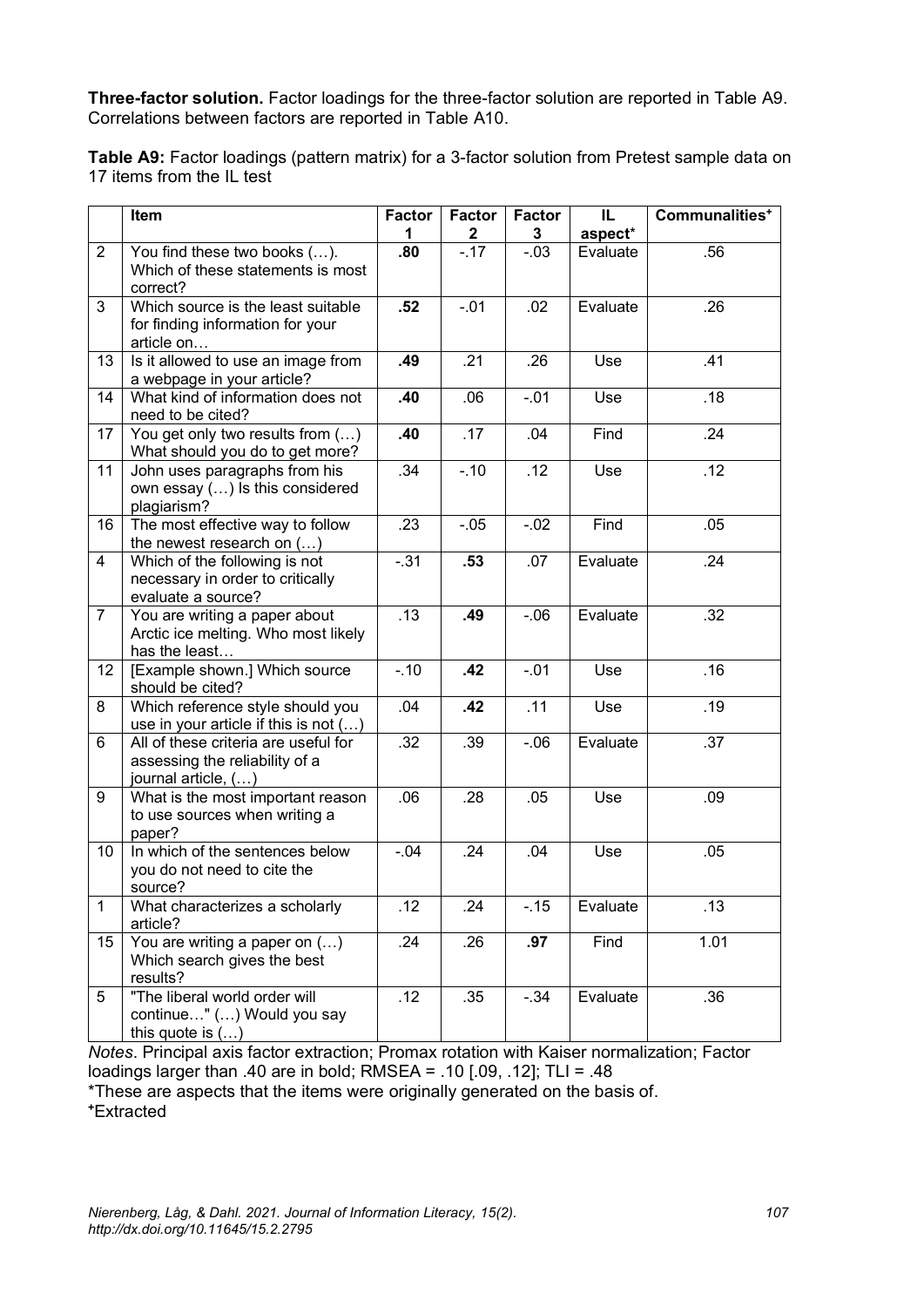**Table A10:** Factor correlation matrix

| <b>Factor</b> |     |      |
|---------------|-----|------|
|               | .40 | -.05 |
| 2             |     | 14   |
| ς             |     |      |

#### **2.3 Evaluation of factor solutions from Pretest sample data and comparison to solutions from Pilot sample data**

As with the pilot sample data, there is no readily interpretable factor solution, which may simply be due to the fact that the correlation matrix is not very suitable for factorization. Comparing the factor solutions from the two samples, one would be hard pressed to say that the few similarities reach a minimum replicability threshold of the same basic factor structure. For instance, comparing the two-factor solutions, several items load on different factors (e.g., item 15 and 3 are grouped with items 2, 14, 13, and 11 in the Pretest sample solution, but not in the Pilot sample solution). Even when items group on the same factor in solutions from the two samples, loading magnitudes are somewhat different.

In sum, when considering explored solutions from the Pilot sample data and the Pretest sample data, there seem to be no readily interpretable solutions, and the solutions emerging from the two samples do not match very well. No clear dimensionality is evident for the IL test based on these analyses.

#### <span id="page-31-0"></span>**3. Exploratory factor analysis on the complete IL test – Undergraduate and graduate samples (21 items)**

In spite of the fact that the observation-to-item ratios of the analyses described in the previous section are fairly good compared to what seems to be common practice in fields that employ factor analysis (cf. for instance Ford, MacCallum & Tait, 1986, who found that 56% of analyses published over a 10-year period had observation-to-item ratios of less than 10:1), they are still slightly short of ideals recommended by some (e.g., the 500 observation limit for considering a sample size "very good" according to Comrey & Lee, 1992, or the 400 observation minimum suggested by Aleamoni, 1976).

Furthermore, although no readily interpretable structure emerged from the analyses described in the previous sections, we deemed it possible that one might emerge from i) a larger sample; ii) a sample including more experienced students likely to manifest higher levels of IL; iii) a matrix based on the full 21-item test, including revised items.

We therefore merged the Pretest sample (*N* = 260) with the Graduate student sample (*N* = 366) and again explored the possible dimensionality of the IL test using EFA.

#### **3.1 Data suitability for FA**

With a total sample size of 626 observations, the observation-to-item ratio is 29.81 for these analyses.

Visual inspection of the matrix revealed few sizeable correlations (only 39 of 210 or 18.6% were stronger than .3, and only 3 of 210 or 1.4% were stronger than .5). The KMO measure of sampling adequacy was .76, which is typically considered adequate. The Bartlett test of sphericity was significant (*χ 2* (210) = 3668.4, *p* < .001). Communalities, however, were generally low.

Again, despite a conventionally adequate KMO-value, the limited number of intercorrelations among the items indicates relatively poor factorability. We nevertheless decided to perform the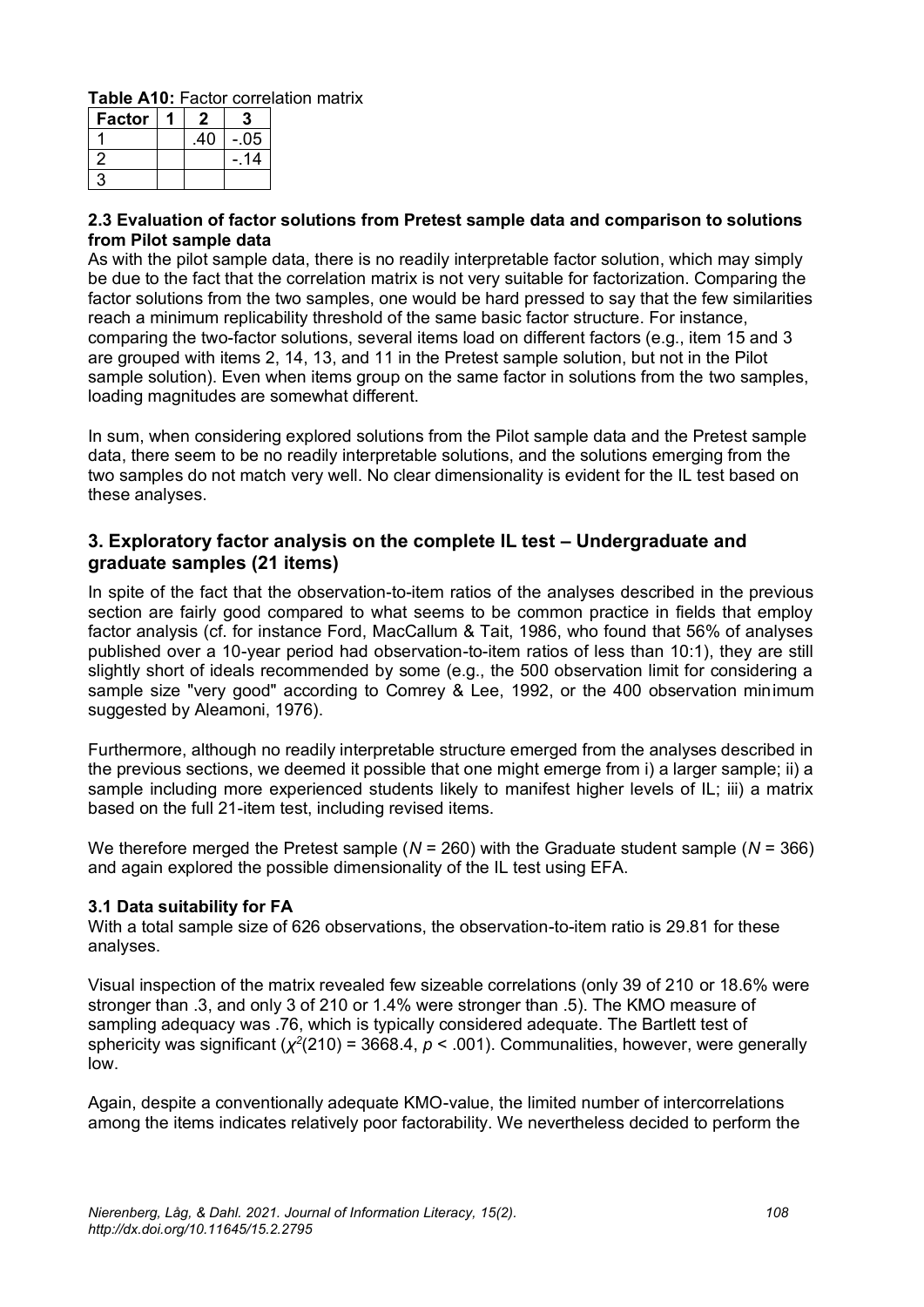analyses, again keeping in mind that any sensible solution would need to be cautiously endorsed and preferably replicated.

#### **3.2 Extraction and rotation methods**

The considerations regarding extraction and rotation methods from the analyses described above were applied to the current sample.

#### **3.3 Number of factors**

Again, given the varied reasonable a priori possibilities outlined in the first section of this supplement, we hoped in addition to rely on initial eigenvalues in deciding the number of factors to extract. Initial eigenvalues and cumulative percentage of variance explained are reported in Table A11. Figure A3 displays the scree plot.

**Table A11:** Initial eigenvalues and percentage of variance explained for factors extracted from data on the complete 21 item IL test.

| Factor | <b>Eigenvalue</b> | <b>Cumulative % variance</b> |
|--------|-------------------|------------------------------|
|        | 5.25              | 25.0                         |
|        | 1.53              | 32.2                         |
| З      | 1.39              | 38.9                         |
|        | 1.32              | 45.1                         |
| 5      | 1.21              | 50.9                         |
|        | 1.10              | 56.1                         |



**Figure A3:** Scree plot of initial eigenvalues for factors extracted from data on the complete 21 item IL test

The scree plot seems to display only one clear "elbow", indicating that a one-factor solution may be preferable. However, the first factor explains only 25% of the total variance. And, while subsequent factors increase explained variance only marginally, it still seemed sensible to explore several different solutions.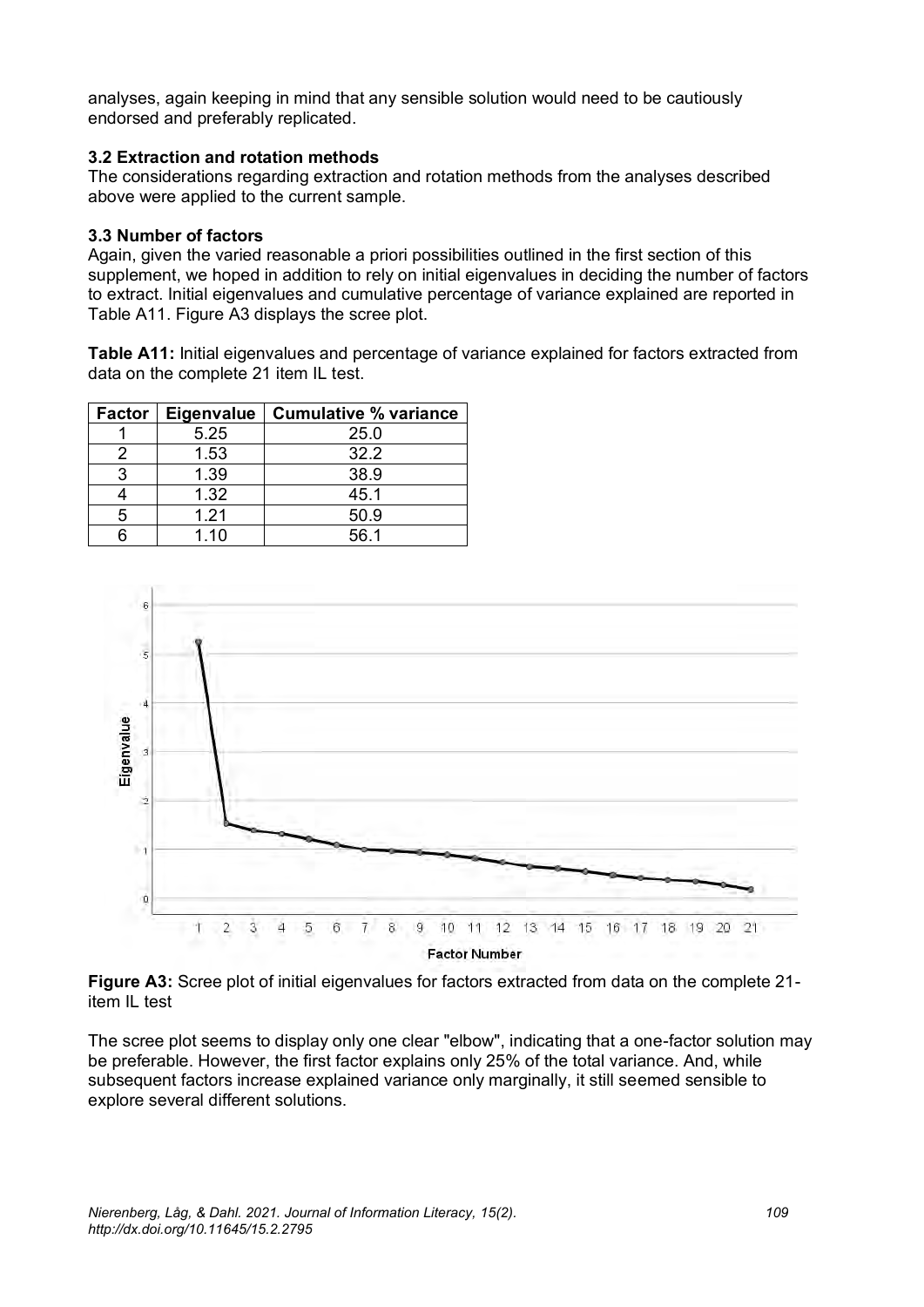We explored solutions with everything from 1 to 5 factors. Results for one-, two- and threefactor solutions are reported in the subsections below.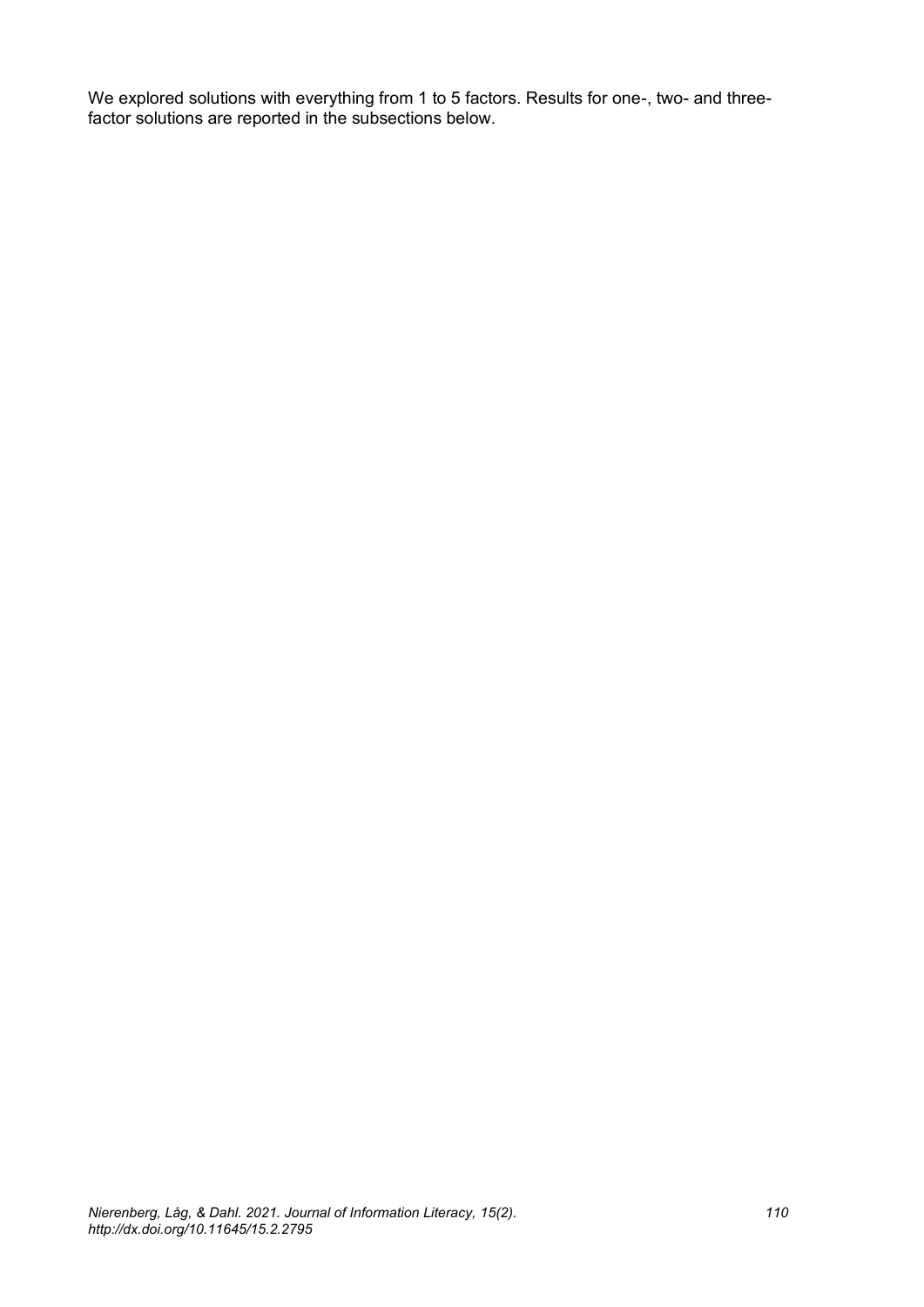**One-factor solution**. Factor loadings for the one-factor solution are presented in Table A12.

|      | Table A12: Factor loadings for a one-factor solution using data from the complete 21-item IL |  |  |
|------|----------------------------------------------------------------------------------------------|--|--|
| test |                                                                                              |  |  |

|                | Item                                                                                       | Factor 1         | IL       | Communalities <sup>+</sup> |
|----------------|--------------------------------------------------------------------------------------------|------------------|----------|----------------------------|
|                |                                                                                            |                  | aspect*  |                            |
| 13             | Is it allowed to use an image from a webpage in<br>your article?                           | $\overline{.72}$ | Use      | .52                        |
| 6              | All of these criteria are useful for assessing the<br>reliability of a journal article, () | .67              | Evaluate | .45                        |
| 8              | Which reference style should you use in your<br>article if this is not $()$                | .63              | Use      | .39                        |
| 20             | Which statement is correct? [Statements about<br>searching.]                               | .62              | Find     | .39                        |
| 21             | () If you do not get sufficient results the first<br>time, what should you do?             | .61              | Find     | $\overline{.37}$           |
| 15             | You are writing a paper on () Which search<br>gives the best results?                      | .60              | Find     | .36                        |
| $\overline{7}$ | You are writing a paper about Arctic ice melting.<br>Who most likely has the least         | .55              | Evaluate | .30                        |
| $\mathbf{1}$   | What characterizes a scholarly article?                                                    | .48              | Evaluate | .23                        |
| $\overline{3}$ | Which source is the least suitable for finding<br>information for your article on          | .45              | Evaluate | .20                        |
| 5              | "The liberal world order will continue" ()<br>Would you say this quote is ()               | .44              | Evaluate | .20                        |
| 17             | You get only two results from () What should<br>you do to get more?                        | .41              | Find     | .17                        |
| $\overline{4}$ | Which of the following is not necessary in order<br>to critically evaluate a source?       | .40              | Evaluate | .16                        |
| 10             | In which of the sentences below you do not need<br>to cite the source?                     | .37              | Use      | .14                        |
| 16             | The most effective way to follow the newest<br>research on $()$                            | .36              | Find     | .13                        |
| $\overline{2}$ | You find these two books (). Which of these<br>statements is most correct?                 | .34              | Evaluate | .12                        |
| 18             | If you wrote comp <sup>*</sup> in the search field of a<br>database such as ()             | .32              | Find     | .10                        |
| 14             | What kind of information does not need to be<br>cited?                                     | .31              | Use      | .10                        |
| 9              | What is the most important reason to use<br>sources when writing a paper?                  | .29              | Use      | .09                        |
| 19             | In which case is it not recommended to use OR<br>between words ()                          | .26              | Find     | .07                        |
| 11             | John uses paragraphs from his own essay () Is<br>this considered plagiarism?               | $\overline{.}22$ | Use      | .05                        |
| 12             | [Example shown.] Which source should be cited?                                             | .14              | Use      | .02                        |

*Notes*. Principal axis factor extraction

\*These are aspects that the items were originally generated on the basis of; RMSEA = .11 [.10, .11]; TLI = .57

**+**Extracted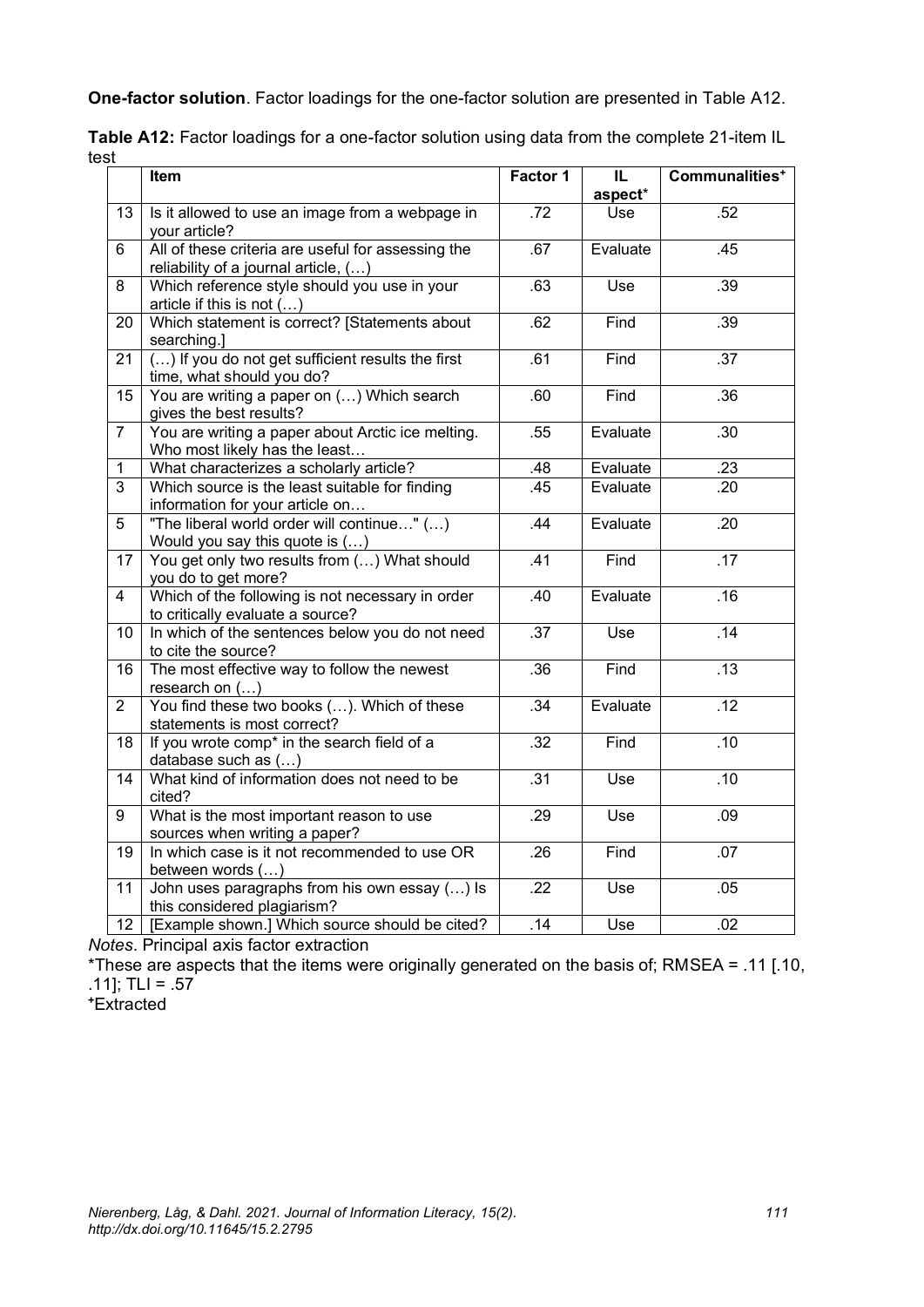**Two-factor solution.** Factor loadings for the two-factor solution are reported in Table A13.

|                | Item                                                                                          | Factor 1 | Factor2 | IL aspect* | Communalities <sup>+</sup> |
|----------------|-----------------------------------------------------------------------------------------------|----------|---------|------------|----------------------------|
| 18             | If you wrote comp* in the search field<br>of a database such as ()                            | .83      | $-50$   | Find       | .41                        |
| 8              | Which reference style should you use<br>in your article if this is not $()$                   | .67      | .01     | Use        | .46                        |
| 15             | You are writing a paper on () Which<br>search gives the best results?                         | .55      | .10     | Find       | .38                        |
| $\overline{4}$ | Which of the following is not<br>necessary in order to critically<br>evaluate a source?       | .48      | $-06$   | Evaluate   | .20                        |
| $\overline{7}$ | You are writing a paper about Arctic<br>ice melting. Who most likely has the<br>least         | .45      | .15     | Evaluate   | .30                        |
| 21             | () If you do not get sufficient results<br>the first time, what should you do?                | $-44$    | .22     | Find       | .37                        |
| 6              | All of these criteria are useful for<br>assessing the reliability of a journal<br>article, () | .42      | .31     | Evaluate   | .45                        |
| 10             | In which of the sentences below you<br>do not need to cite the source?                        | .39      | .01     | Use        | .15                        |
| 16             | The most effective way to follow the<br>newest research on ()                                 | .37      | .02     | Find       | .15                        |
| $\mathbf{1}$   | What characterizes a scholarly<br>article?                                                    | .35      | .17     | Evaluate   | 23                         |
| 5              | "The liberal world order will<br>continue" () Would you say this<br>quote is $()$             | .32      | .16     | Evaluate   | .19                        |
| 19             | In which case is it not recommended<br>to use OR between words ()                             | .22      | .06     | Find       | .07                        |
| 12             | [Example shown.] Which source<br>should be cited?                                             | .11      | .05     | Use        | .02                        |
| 3              | Which source is the least suitable for<br>finding information for your article<br>on          | $-27$    | .83     | Evaluate   | .48                        |
| 13             | Is it allowed to use an image from a<br>webpage in your article?                              | .21      | .61     | Use        | .58                        |
| 20             | Which statement is correct?<br>[Statements about searching.]                                  | .20      | .49     | Find       | .42                        |
| $\overline{2}$ | You find these two books (). Which<br>of these statements is most correct?                    | $-.03$   | .42     | Evaluate   | .17                        |
| 14             | What kind of information does not<br>need to be cited?                                        | .01      | .35     | Use        | .13                        |
| 11             | John uses paragraphs from his own<br>essay () Is this considered<br>plagiarism?               | $-.04$   | .29     | Use        | .07                        |
| 17             | You get only two results from ()<br>What should you do to get more?                           | .19      | .27     | Find       | .17                        |
| 9              | What is the most important reason to<br>use sources when writing a paper?                     | .11      | .21     | Use        | .09                        |

| Table A13: Factor loadings (pattern matrix) for a two-factor solution using data from the |  |  |
|-------------------------------------------------------------------------------------------|--|--|
| complete 21-item IL test                                                                  |  |  |

*Notes*. Principal axis factor extraction; Promax rotation with Kaiser normalization; Factor loadings larger than .40 are in bold; The correlation between the two factors was .58; RMSEA = .10 [.10, .11];  $TLI = .59$ 

\* These are aspects that the items were originally generated on the basis of.

**<sup>+</sup>** Extracted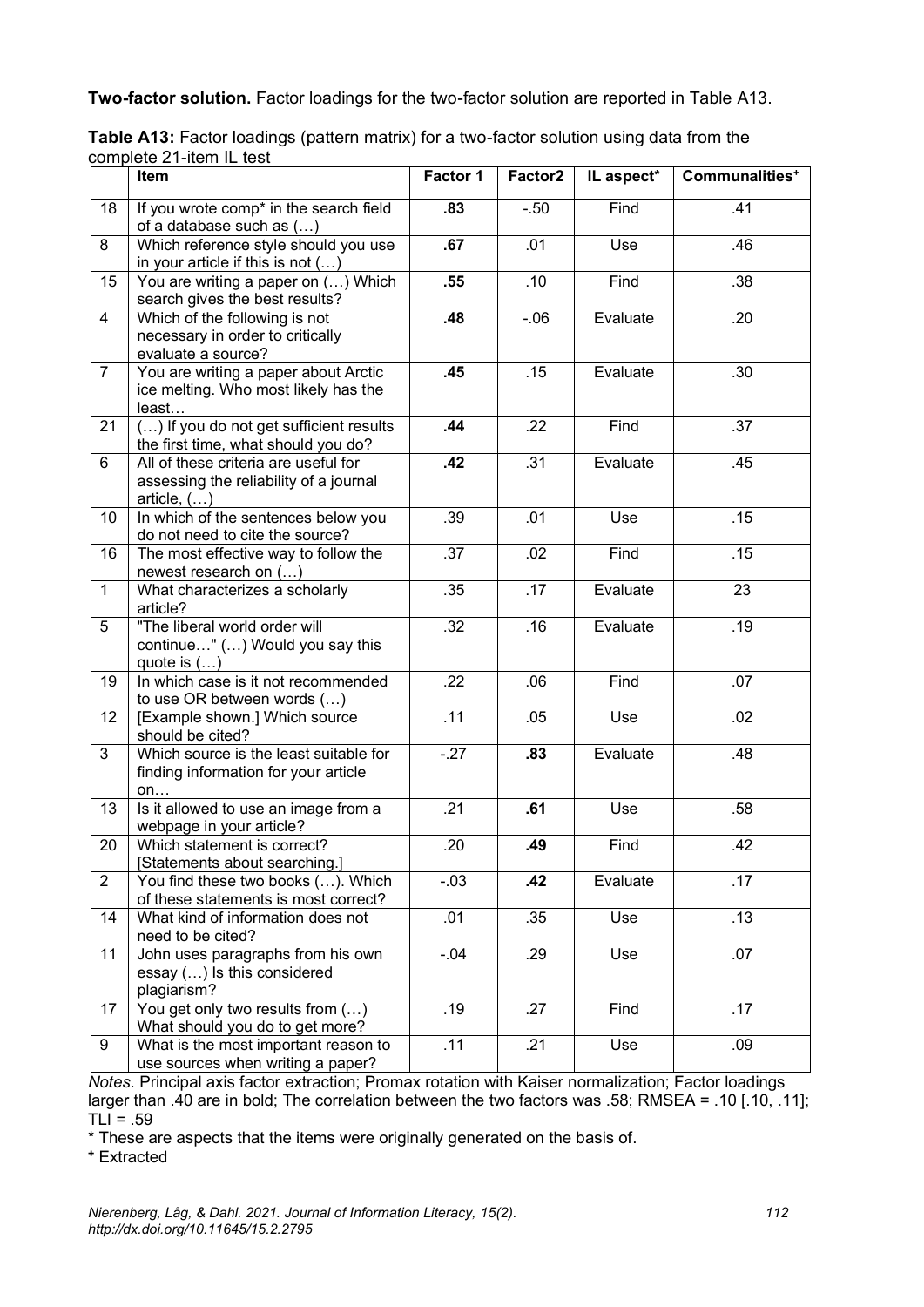**Three-factor solution.** Factor loadings for the three-factor solution are reported in Table A14. Correlations between factors are reported in Table A15.

|                           | Item                                                                                 | <b>Factor</b> | <b>Factor</b>         | <b>Factor</b> | IL aspect* | <b>Communalities</b> |
|---------------------------|--------------------------------------------------------------------------------------|---------------|-----------------------|---------------|------------|----------------------|
| $\mathbf{1}$              |                                                                                      | 1<br>.82      | $\mathbf 2$<br>$-.11$ | 3<br>.21      | Use        | .75                  |
| $\ensuremath{\mathsf{3}}$ | Is it allowed to use an image from a<br>webpage in your article?                     |               |                       |               |            |                      |
| $\overline{2}$            | Which statement is correct?                                                          | .70           | $-0.08$               | .20           | Find       | .51                  |
| 0                         | [Statements about searching.]                                                        |               |                       |               |            |                      |
| 3                         | Which source is the least suitable for                                               | .51           | .42                   | $-0.39$       | Evaluate   | .50                  |
|                           | finding information for your article on                                              |               |                       |               |            |                      |
| 6                         | All of these criteria are useful for                                                 | .32           | $\overline{.}22$      | .28           | Evaluate   | .44                  |
|                           | assessing the reliability of a journal                                               |               |                       |               |            |                      |
|                           | article, ()                                                                          |               |                       |               |            |                      |
| $\boldsymbol{2}$          | () If you do not get sufficient results                                              | .25           | .19                   | .30           | Find       | .37                  |
| $\mathbf 1$               | the first time, what should you do?                                                  |               |                       |               |            |                      |
| 1                         | John uses paragraphs from his own                                                    | .34           | $-0.08$               | .00           | Use        | .09                  |
| 1                         | essay () Is this considered                                                          |               |                       |               |            |                      |
|                           | plagiarism?                                                                          |               |                       |               |            |                      |
| $\overline{2}$            | You find these two books (). Which                                                   | .29           | .21                   | $-.10$        | Evaluate   | .16                  |
|                           | of these statements is most correct?                                                 |               |                       |               |            |                      |
| $\mathbf{1}$              | What characterizes a scholarly article?                                              | $-06$         | .53                   | .10           | Evaluate   | .30                  |
| $\overline{7}$            | You are writing a paper about Arctic                                                 | $-0.02$       | .47                   | .21           | Evaluate   | .35                  |
|                           | ice melting. Who most likely has the                                                 |               |                       |               |            |                      |
|                           | least                                                                                | $-.21$        |                       | .26           |            | .27                  |
| $\overline{4}$            | Which of the following is not necessary<br>in order to critically evaluate a source? |               | .45                   |               | Evaluate   |                      |
| $\mathbf{1}$              | What kind of information does not                                                    | .10           | .42                   | $-16$         | Use        | .18                  |
| $\overline{\mathbf{4}}$   | need to be cited?                                                                    |               |                       |               |            |                      |
| $\mathbf{1}$              | You get only two results from ()                                                     | .14           | .30                   | .05           | Find       | .18                  |
| $\overline{7}$            | What should you do to get more?                                                      |               |                       |               |            |                      |
| 9                         | What is the most important reason to                                                 | .01           | .38                   | $-0.05$       | Use        | .13                  |
|                           | use sources when writing a paper?                                                    |               |                       |               |            |                      |
| 5                         | "The liberal world order will                                                        | .06           | .31                   | .16           | Evaluate   | .21                  |
|                           | continue" () Would you say this                                                      |               |                       |               |            |                      |
|                           | quote is $()$                                                                        |               |                       |               |            |                      |
| $\mathbf{1}$              | In which case is it not recommended to                                               | $-12$         | .39                   | .04           | Find       | .12                  |
| $\boldsymbol{9}$          | use OR between words ()                                                              |               |                       |               |            |                      |
| $\mathbf{1}$              | [Example shown.] Which source                                                        | .05           | .05                   | .07           | Use        | .02                  |
| $\overline{c}$            | should be cited?                                                                     |               |                       |               |            |                      |
| 1                         | If you wrote comp* in the search field                                               | $-.22$        | $-.04$                | .71           | Find       | .40                  |
| 8                         | of a database such as ()                                                             | .29           |                       |               | Find       | .44                  |
| $\mathbf 1$<br>5          | You are writing a paper on () Which<br>search gives the best results?                |               | $-.02$                | .49           |            |                      |
| 8                         | Which reference style should you use                                                 | .01           | .33                   | .44           | Use        | .46                  |
|                           | in your article if this is not $()$                                                  |               |                       |               |            |                      |
| 1                         | The most effective way to follow the                                                 | .24           | $-.16$                | .39           | Find       | .21                  |
| 6                         | newest research on ()                                                                |               |                       |               |            |                      |
| 1                         | In which of the sentences below you                                                  | .06           | .11                   | .28           | Use        | .15                  |
| 0                         | do not need to cite the source?                                                      |               |                       |               |            |                      |

**Table A14**: Factor loadings (pattern matrix) for a 3-factor solution using data from the complete 21-item IL test

*Notes*. Principal axis factor extraction; Promax rotation with Kaiser normalization; Factor loadings larger than .40 are in bold; RMSEA = .10 [.09, .11]; TLI = .62

\* These are aspects that the items were originally generated on the basis of.

**<sup>+</sup>** Extracted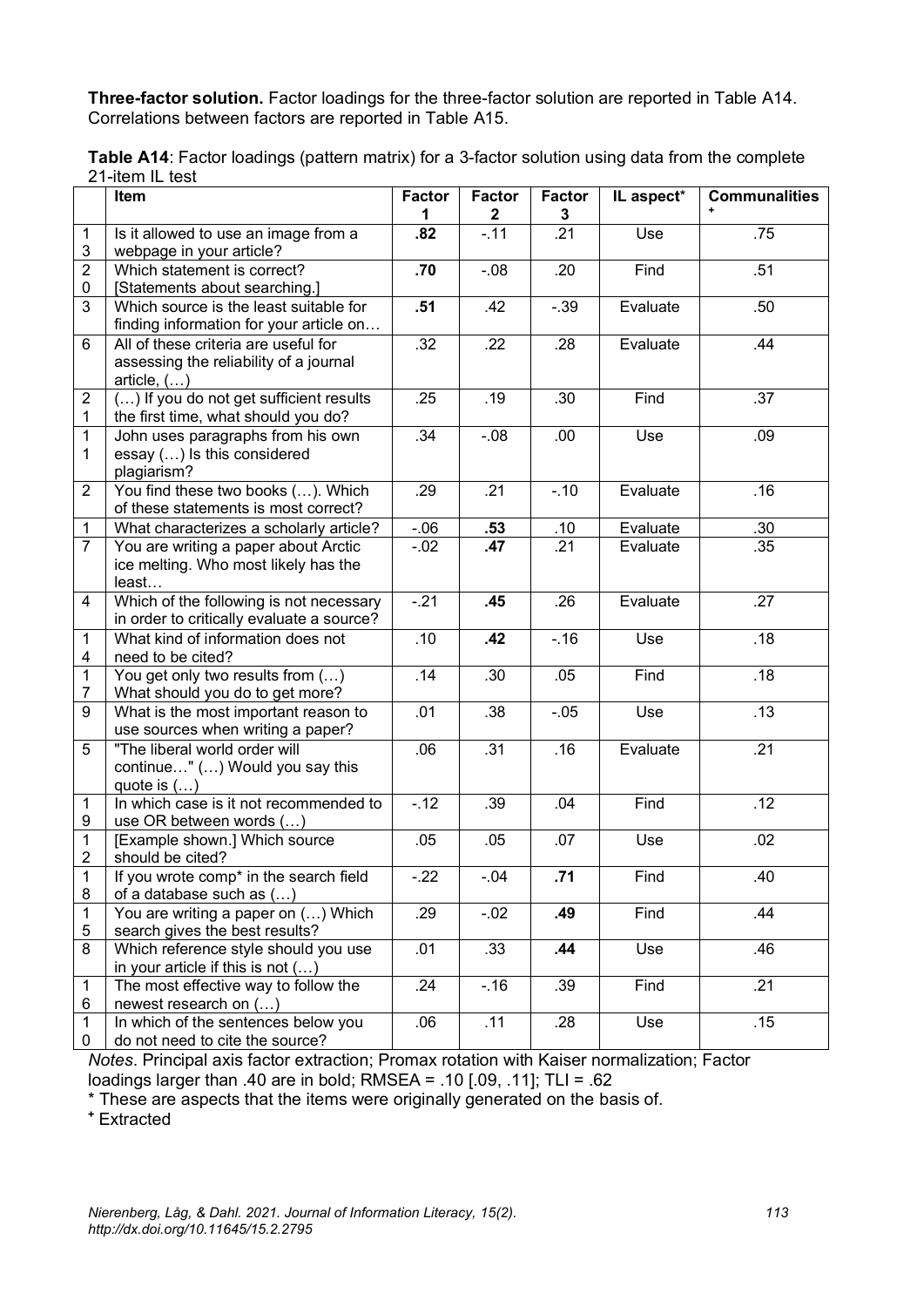**Table A15:** Factor correlation matrix

| <b>Factor</b> |     |    |
|---------------|-----|----|
|               | .59 | 44 |
|               |     | 51 |
|               |     |    |

#### **3.4 Evaluation of factor solutions from combined samples (pretest sample and graduate sample).**

Despite substantially increased sample size, the factorability of the correlations among the IL test items remains poor. Again, a notable feature of the results is that none of the factors in the two- or three-factor solutions seem to align sensibly to the core IL aspects from which test items were derived. And again there seems to be no support for endorsing a single-factor solution, due to the very low proportion of variance explained. Items in the IL test have few and small correlations amongst each other, and this is reflected in generally low factor loadings in all the solutions.

### <span id="page-37-0"></span>**4. Code for the analyses reported above**

### Exploratory factor analyses of IL-test items ###

library(psych) library (psychTools) library(GPArotation)

### Analyses of data from the pilot sample (17 items) ### pilot\_data <- read.file() #Load the file ILpilotdata\_forEFA\_17items.txt tet mat <- tetrachoric(pilot data) #For visual inspection, scree plot generation and sampling adequacy assessment KMO(tet\_mat\$rho) #Calculate the KMO measure of sampling adequacy cortest.bartlett(tet\_mat\$rho,  $n = 268$ ) #Calculate the Bartlett test of sphericity scree(tet\_mat\$rho, factors=FALSE, pc=TRUE) #Generating scree plot from the correlation matrix

## Factor analysis - One-factor solution ## fa\_pilot\_17\_1f <- fa(pilot\_data, nfactors=1, rotate="promax", scores="regression", fm="pa", cor="tet") #Calling the factor analysis function with principal axis factoring and promax rotation with Kaiser normalization. fa\_pilot\_17\_1f #Display factor analysis output fa\_pilot\_17\_1f\$e.values #Printing eigenvalues

## Factor analysis - Two-factor solution ## fa\_pilot\_17\_2f <- fa(pilot\_data, nfactors=2, rotate="promax", scores="regression", fm="pa", cor="tet") #Calling the factor analysis function with principal axis factoring and promax rotation with Kaiser normalization.

fa\_pilot\_17\_2f #Display factor analysis output fa\_pilot\_17\_2f\$e.values #Printing eigenvalues

## Factor analysis - Three-factor solution ##

fa\_pilot\_17\_3f <- fa(pilot\_data, nfactors=3, rotate="promax", scores="regression", fm="pa", cor="tet") #Calling the factor analysis function with principal axis factoring and promax rotation with Kaiser normalization.

fa\_pilot\_17\_3f #Display factor analysis output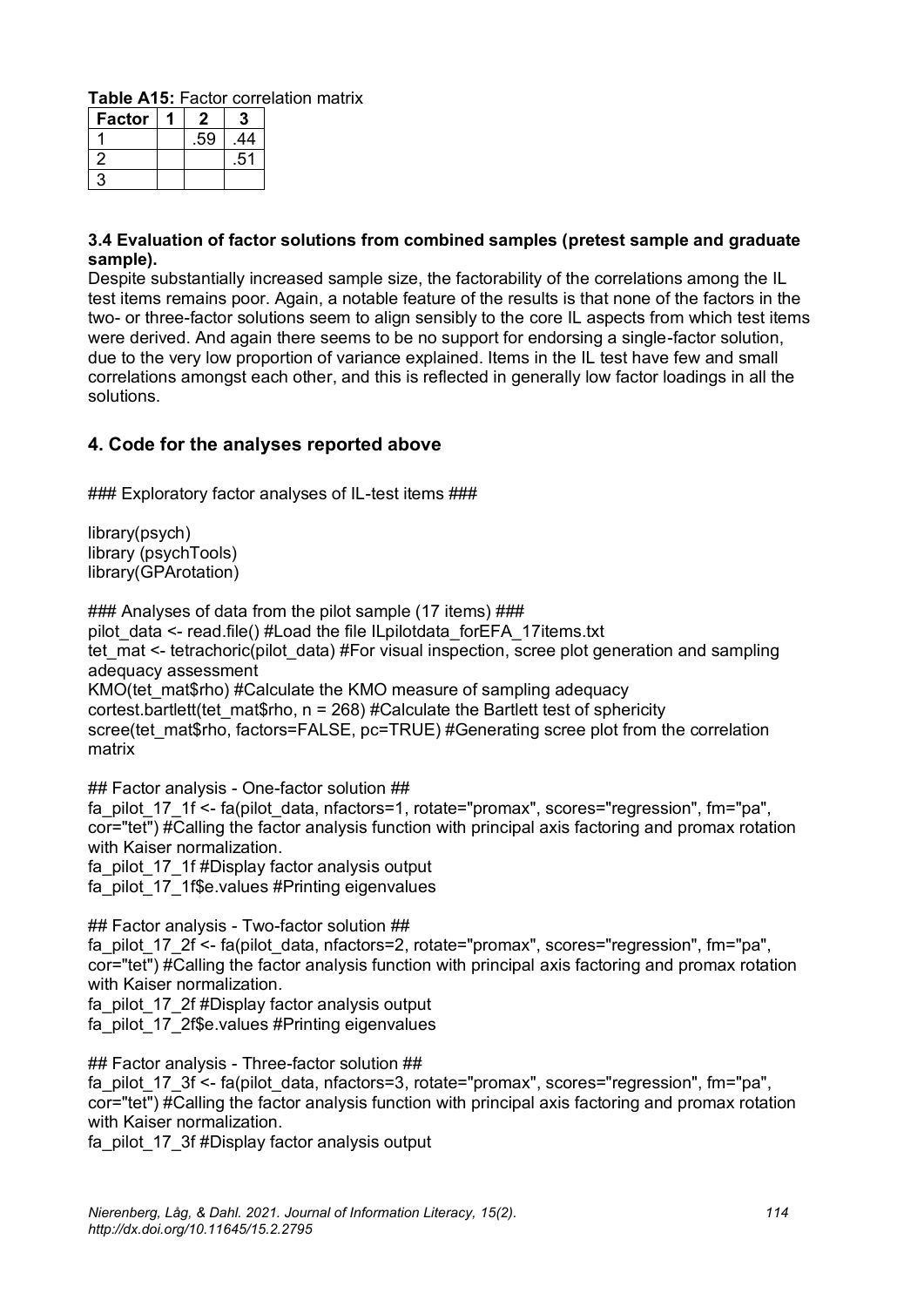fa\_pilot\_17\_3f\$e.values #Printing eigenvalues

####Analyses of data from the undergraduate (pretest) sample (17 items) ### ugrad data <- read.file() #Load the file Undergrad forEFA\_17items.txt tet mat <- tetrachoric(ugrad data) #For visual inspection, scree plot generation and sampling adequacy assessment KMO(tet\_mat\$rho) #Calculate the KMO measure of sampling adequacy cortest.bartlett(tet\_mat\$rho, n = 260) #Calculate the Bartlett test of sphericity scree(tet\_mat\$rho, factors=FALSE, pc=TRUE) #Generating scree plot from the correlation matrix

## Factor analysis - One-factor solution ##

fa\_ugrad\_17\_1f <- fa(ugrad\_data, nfactors=1, rotate="promax", scores="regression", fm="pa", cor="tet") #Calling the factor analysis function with principal axis factoring and promax rotation with Kaiser normalization.

fa\_ugrad\_17\_1f #Display factor analysis output

fa\_ugrad\_17\_1f\$e.values #Printing eigenvalues

## Factor analysis - Two-factor solution ##

fa\_ugrad\_17\_2f <- fa(ugrad\_data, nfactors=2, rotate="promax", scores="regression", fm="pa", cor="tet") #Calling the factor analysis function with principal axis factoring and promax rotation with Kaiser normalization.

fa\_ugrad\_17\_2f #Display factor analysis output

fa\_ugrad\_17\_2f\$e.values #Printing eigenvalues

## Factor analysis - Three-factor solution ##

fa\_ugrad\_17\_3f <- fa(ugrad\_data, nfactors=3, rotate="promax", scores="regression", fm="pa", cor="tet") #Calling the factor analysis function with principal axis factoring and promax rotation with Kaiser normalization.

fa\_ugrad\_17\_3f #Display factor analysis output

fa\_ugrad\_17\_3f\$e.values #Printing eigenvalues

 $\# \# \#$ Analyses of data from the merged (undergrad pretest + graduate) sample (21 items)  $\# \# \#$ merged\_data <- read.file() #Load the file Merged\_forEFA\_21items.txt

tet mat <- tetrachoric(merged data) #For visual inspection, scree plot generation and sampling adequacy assessment

KMO (tet mat\$rho) #Calculate the KMO measure of sampling adequacy

cortest.bartlett(tet\_mat\$rho,  $n = 626$ ) #Calculate the Bartlett test of sphericity

scree(tet\_mat\$rho, factors=FALSE, pc=TRUE) #Generating scree plot from the correlation matrix

## Factor analysis - One-factor solution ##

fa\_merged\_21\_1f <- fa(merged\_data, nfactors=1, rotate="promax", scores="regression", fm="pa", cor="tet") #Calling the factor analysis function with principal axis factoring and promax rotation with Kaiser normalization.

fa\_merged\_21\_1f #Display factor analysis output

fa\_merged\_21\_1f\$e.values #Printing eigenvalues

## Factor analysis - Two-factor solution ##

fa\_merged\_21\_2f <- fa(merged\_data, nfactors=2, rotate="promax", scores="regression", fm="pa", cor="tet") #Calling the factor analysis function with principal axis factoring and promax rotation with Kaiser normalization.

fa\_merged\_21\_2f #Display factor analysis output

fa\_merged\_21\_2f\$e.values #Printing eigenvalues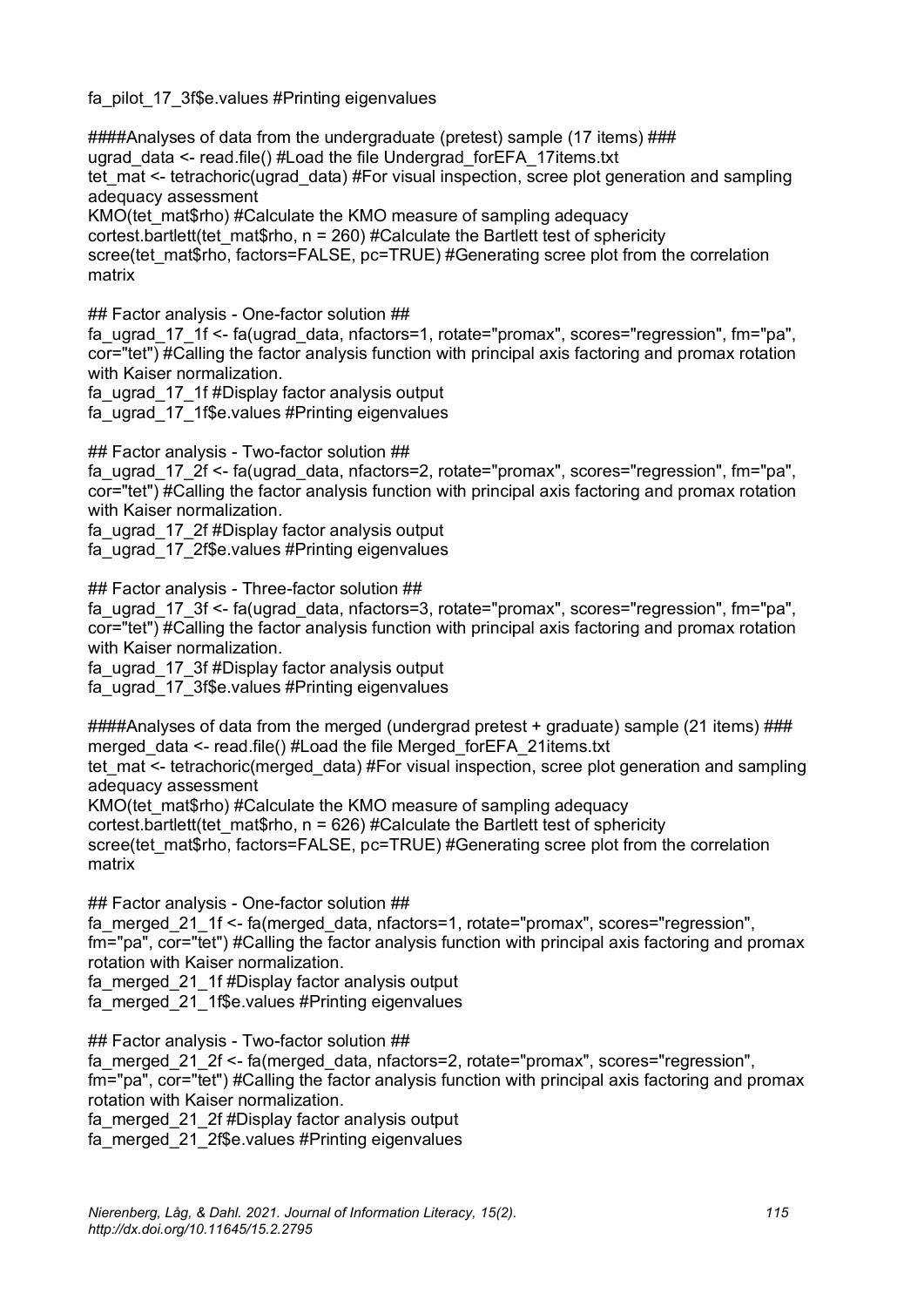## Factor analysis - Three-factor solution ##

fa\_merged\_21\_3f <- fa(merged\_data, nfactors=3, rotate="promax", scores="regression", fm="pa", cor="tet") #Calling the factor analysis function with principal axis factoring and promax rotation with Kaiser normalization.

fa\_merged\_21\_3f #Display factor analysis output

fa\_merged\_21\_3f\$e.values #Printing eigenvalues

## <span id="page-39-0"></span>**5. References**

Aleamoni, L. M. (1976). The relation of sample size to the number of variables in using factor analysis techniques. *Educational and Psychological Measurement, 36*, 879–883. <https://doi.org/10.1177/001316447603600410>

Comrey, A. L., & Lee, H. B. (1992). *A first course in factor analysis* (2nd ed.). Lawrence Erlbaum **Associates** 

Dziuban, C. D., & Shirkey, E. C. (1974). When is a correlation matrix appropriate for factor analysis? Some decision rules. *Psychological Bulletin, 81*, 358–361. <https://doi.org10.1037/h0036316>

Fabrigar, L. R., Wegener, D. T., MacCallum, R. C., & Strahan, E. J. (1999). Evaluating the use of exploratory factor analysis in psychological research. *Psychological Methods, 4*, 272–299. <https://doi.org/10.1037/1082-989X.4.3.272>

Ford, J. K., Maccallum, R. C., & Tait, M. (1986). The application of exploratory factor analysis in applied psychology: A critical review and analysis. *Personnel Psychology, 39*, 291–314. <https://doi.org/10.1111/j.1744-6570.1986.tb00583.x>

Hollis, H. (2018). Information literacy as a measurable construct. *Journal of Information Literacy, 12*(2), 76-88[. https://doi.org10.11645/12.2.2409](https://doi.org10.11645/12.2.2409)

Nierenberg, E., Låg, T., & Dahl, T. I. (2021). *Replication Data for: Knowing and doing: The development of information literacy measures to assess knowledge and practice* (DataverseNO; Version V2) [Data set, survey and evaluation measures]. [https://doi.org/10.18710/L60VDI](https://eur01.safelinks.protection.outlook.com/?url=https%3A%2F%2Fdoi.org%2F10.18710%2FL60VDI&data=04%7C01%7C%7Caf1e148d323c47f428c208d8e241a0ee%7C1faf88fea9984c5b93c9210a11d9a5c2%7C0%7C0%7C637508118805653853%7CUnknown%7CTWFpbGZsb3d8eyJWIjoiMC4wLjAwMDAiLCJQIjoiV2luMzIiLCJBTiI6Ik1haWwiLCJXVCI6Mn0%3D%7C1000&sdata=jH1LDdT8dvm9cgzVYG90Zes9z%2BXJRao%2FCCvPdbz5jY8%3D&reserved=0)

Osborne, J. W. (2014). *Best practices in exploratory factor analysis* [Kindle edition]. [https://amazon.com](https://amazon.com/)

Osborne, J. W., & Fitzpatrick, D. C. (2012). Replication analysis in exploratory factor analysis: What it is and why it makes your analysis better. *Practical Assessment, Research & Evaluation, 17(15),* 1-8.<https://pareonline.net/getvn.asp?v=17%26n=15>

Revelle, W. (2020). psych: Procedures for Personality and Psychological Research, Northwestern University, Evanston, Illinois, USA, [https://CRAN.R-project.org/package=psych](https://cran.r-project.org/package=psych)  Version  $= 2.0.8$ 

Streiner, D. L. (2003). Being inconsistent about consistency: When coefficient alpha does and doesn't matter. *Journal of Personality Assessment, 80*, 217–222. [https://doi.org10.1207/S15327752JPA8003\\_01](https://doi.org10.1207/S15327752JPA8003_01)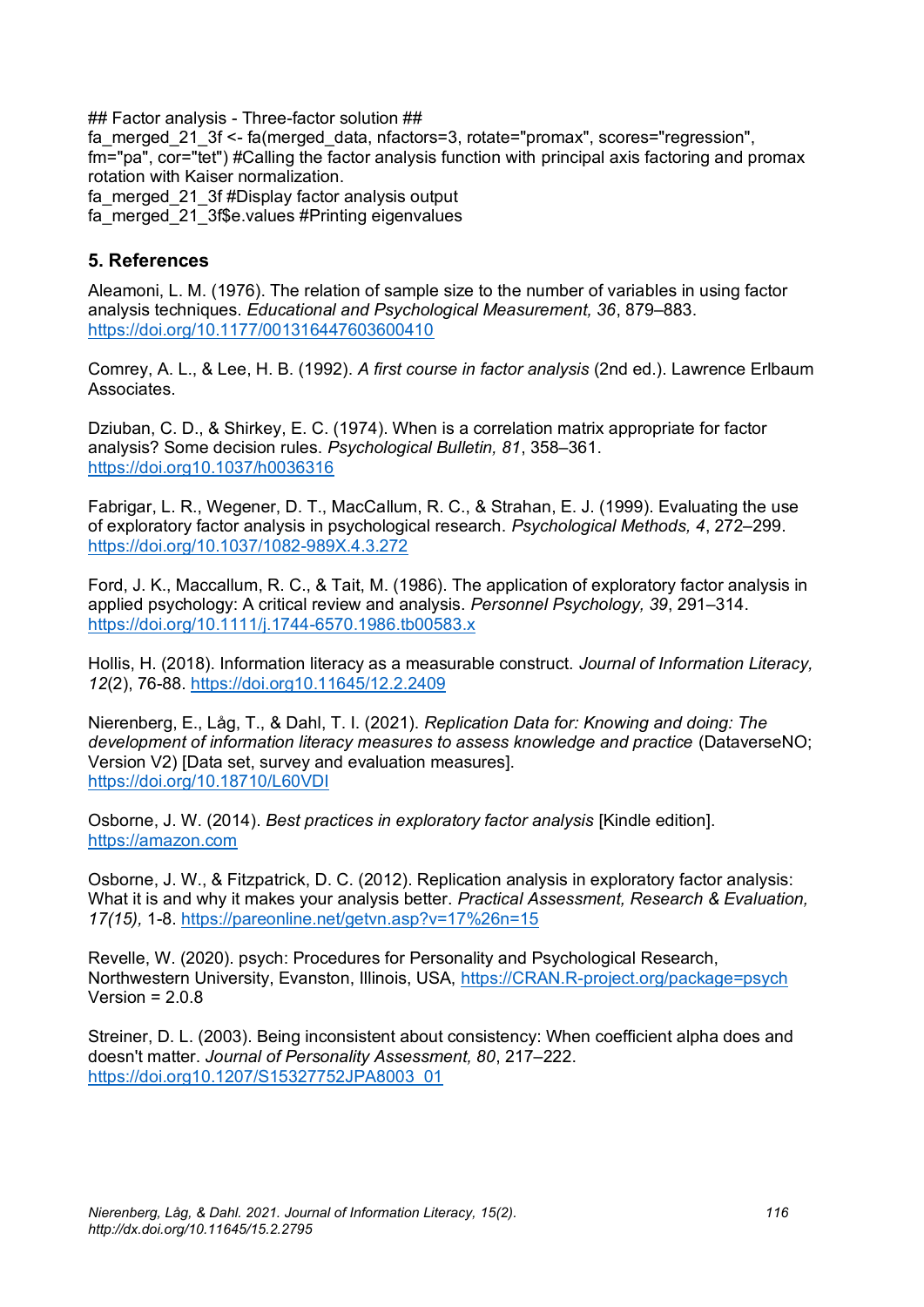## **Appendix B**





 $N = 260$ Mean = 12.46 Median = 13 Mode =  $14$ Std. Deviation = 2.953 Skewness =  $-.424$ Std. Error of Skewness = .151 Kurtosis =  $-.034$ Std. Error of Kurtosis = .301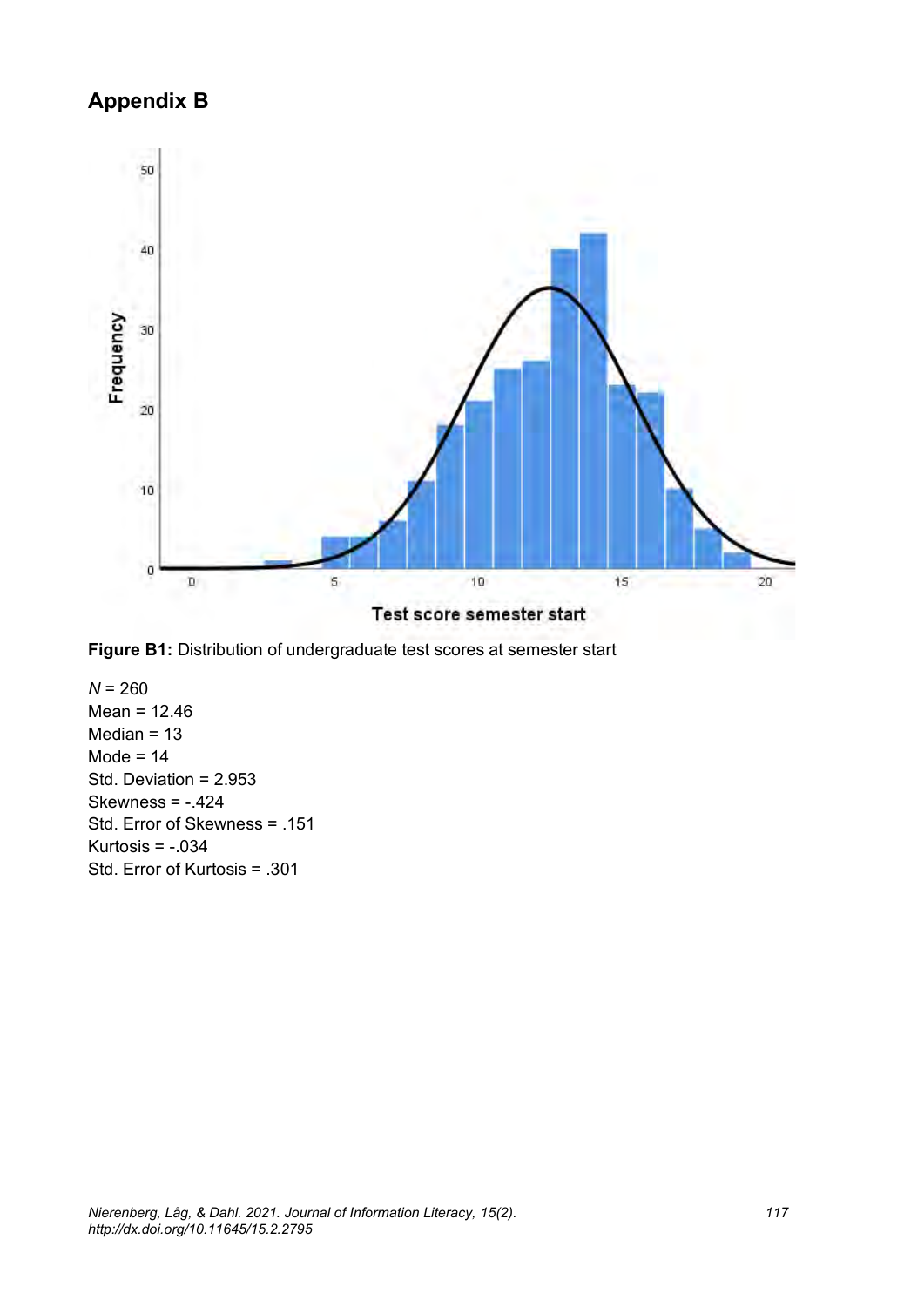



*N* = 112 Mean = 13.92 Median  $= 14$ Mode =  $15$ Std. Deviation = 2.966 Skewness = -.378 Std. Error of Skewness = .228 Kurtosis =  $-.217$ Std. Error of Kurtosis = .453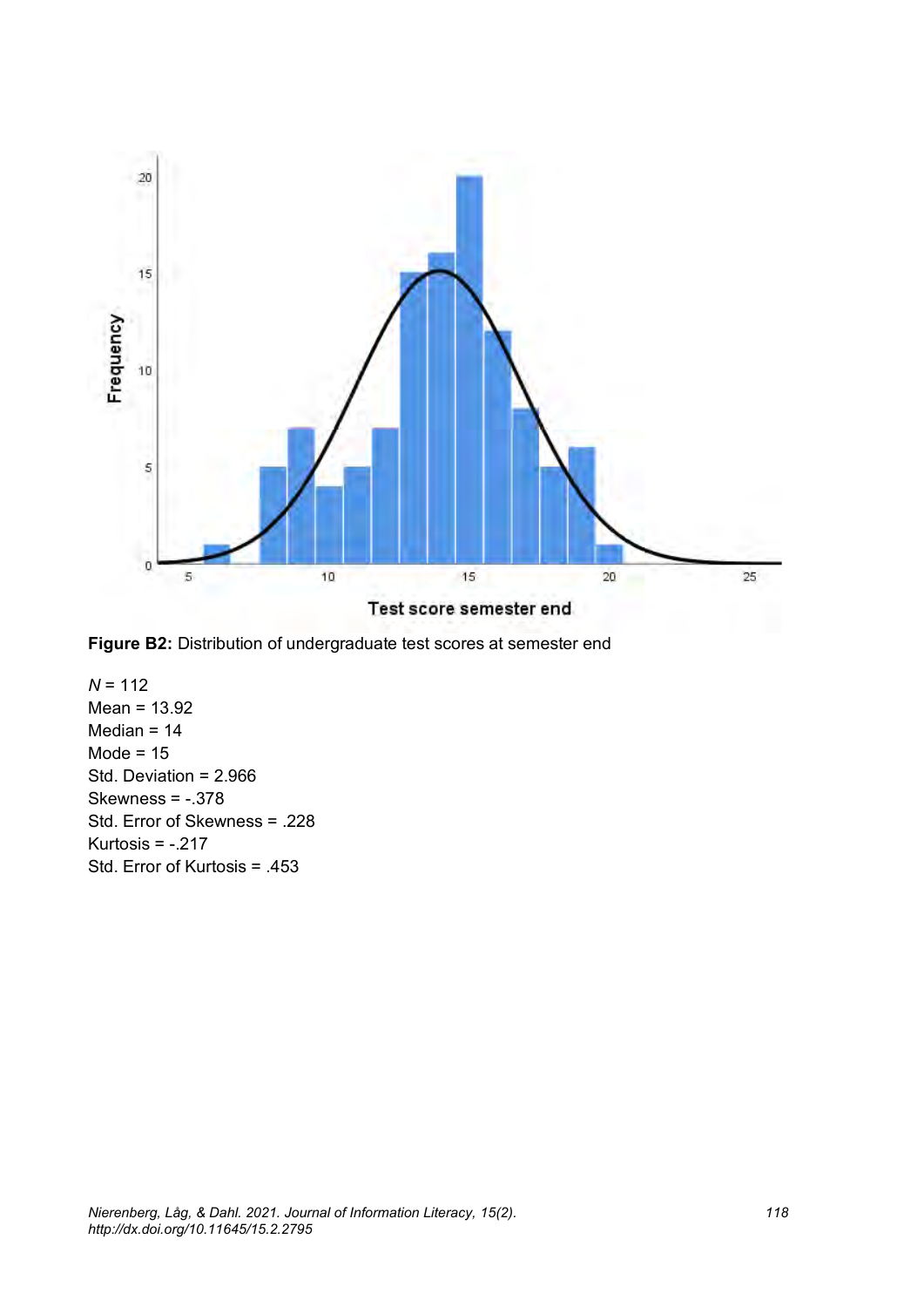

**Figure B3:** Distribution of Master's student scores

*N* = 196 Mean = 16.06 Median = 17 Mode =  $17$ Std. Deviation = 2.485 Skewness =  $-.620$ Std. Error of Skewness = .174 Kurtosis =  $-.034$ Std. Error of Kurtosis = .346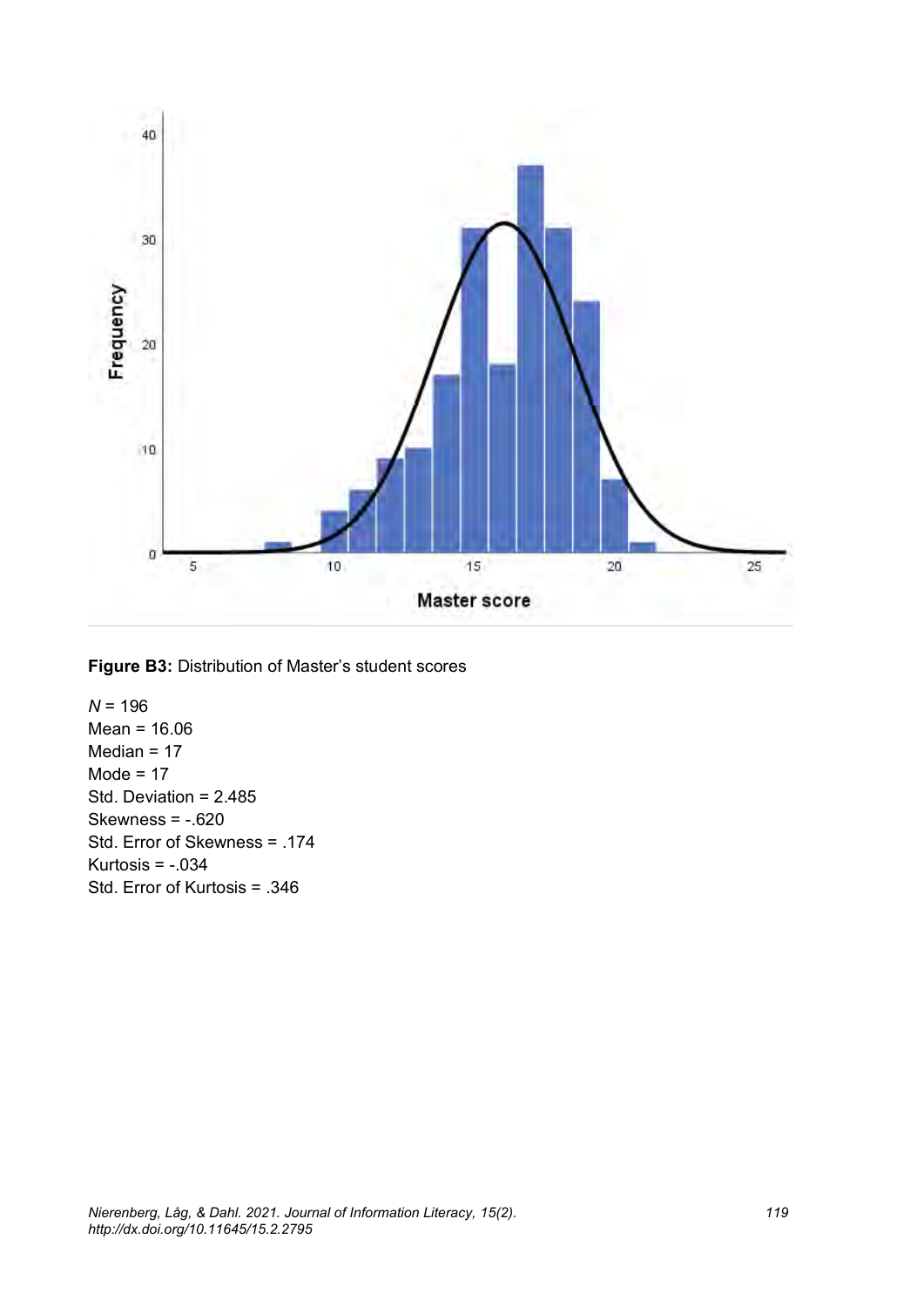

**Figure B4:** Distribution of PhD student scores

*N* = 170 Mean = 16.82 Median = 17  $Mode = 17$ Std. Deviation = 2.106 Skewness = -.711 Std. Error of Skewness = .186 Kurtosis = 1.044 Std. Error of Kurtosis = .370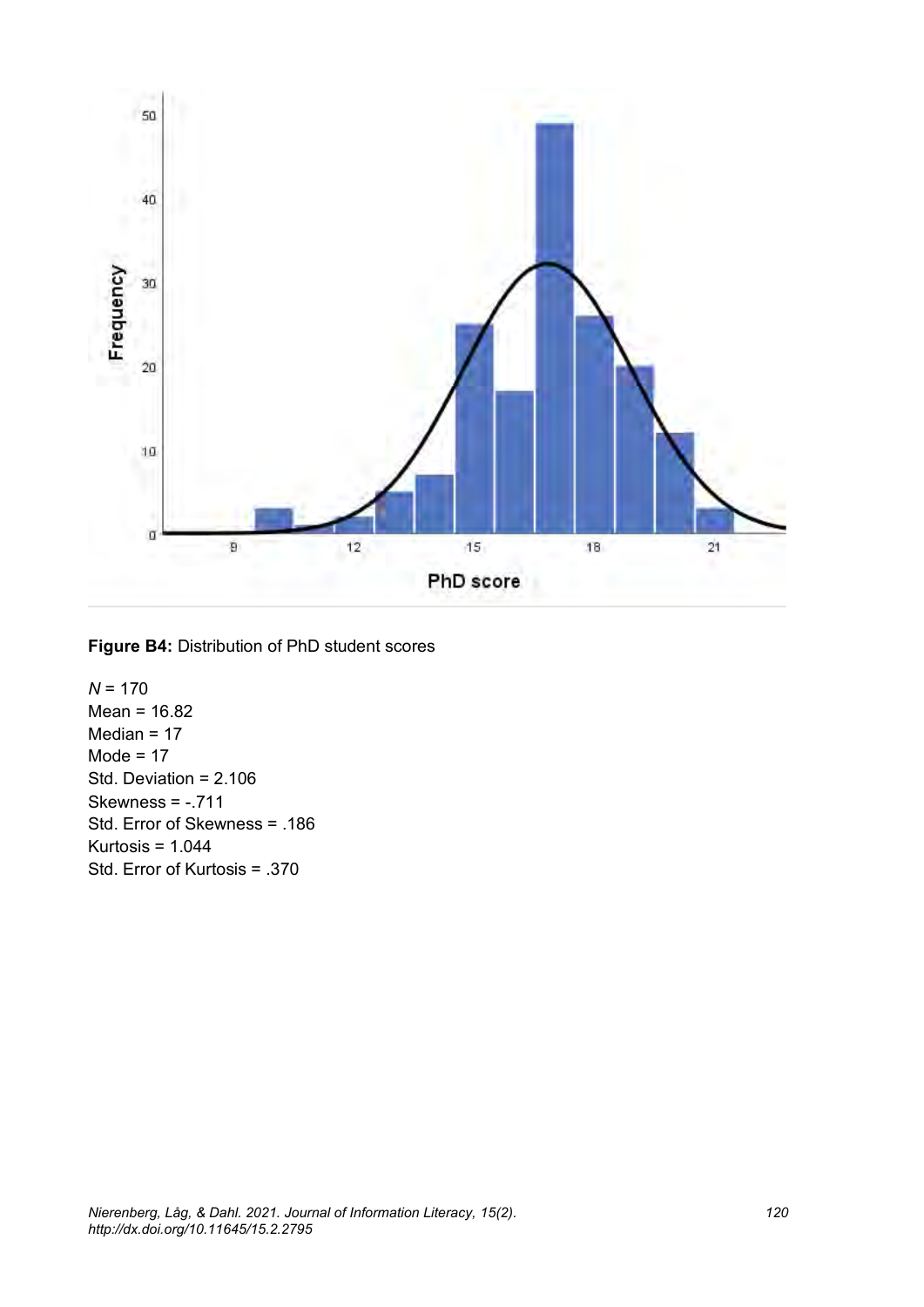## **Appendix C**

[1. Correlations](#page-44-0)

[2. Regressions](#page-45-0)

### <span id="page-44-0"></span>**1. Correlations**

Correlations for seven study variables are reported in Table C1:

- KNOW
	- o Information literacy knowledge test, semester-start score (KnowStart)
- DO
	- o Source Evaluation total score (SourceEval Total Score)
	- o Source Evaluation quality score (SourceEval Quality)
	- o Source Evaluation variety score (SourceEval Variety)
	- o Source Evaluation frequency score (SourceEval Frequency)
	- o Source Use score (SourceUse Score)
- EXPERIENCE
	- o Number of semesters of previous higher education (Semesters HE)

|    | Variable               | $\mathbf n$ | 1        | $\overline{2}$ | 3        | 4        | 5       | 6       | 7 |
|----|------------------------|-------------|----------|----------------|----------|----------|---------|---------|---|
| 1. | KnowStart              | 260         |          |                |          |          |         |         |   |
| 2. | SourceEval Total Score | 93          | .195     |                |          |          |         |         |   |
| 3. | SourceEval Quality     | 93          | $.272**$ | .466**         |          |          |         |         |   |
| 4. | SourceEval Variety     | 93          | .150     | .932**         | $.359**$ |          |         |         |   |
| 5. | SourceEval Frequency   | 93          | .184     | $.940**$       | $.300**$ | $.943**$ |         |         |   |
| 6. | SourceUse Score        | 87          | $.308**$ | .197           | .157     | .141     | .166    |         |   |
| 7. | Semesters HE           | 260         | $.150*$  | $-0.033$       | .022     | $-0.032$ | $-.052$ | $-.105$ |   |

**Table C1:** Correlations for study variables, in Pearson's r

*Notes:* \**p* < .05

 $p < 0.01$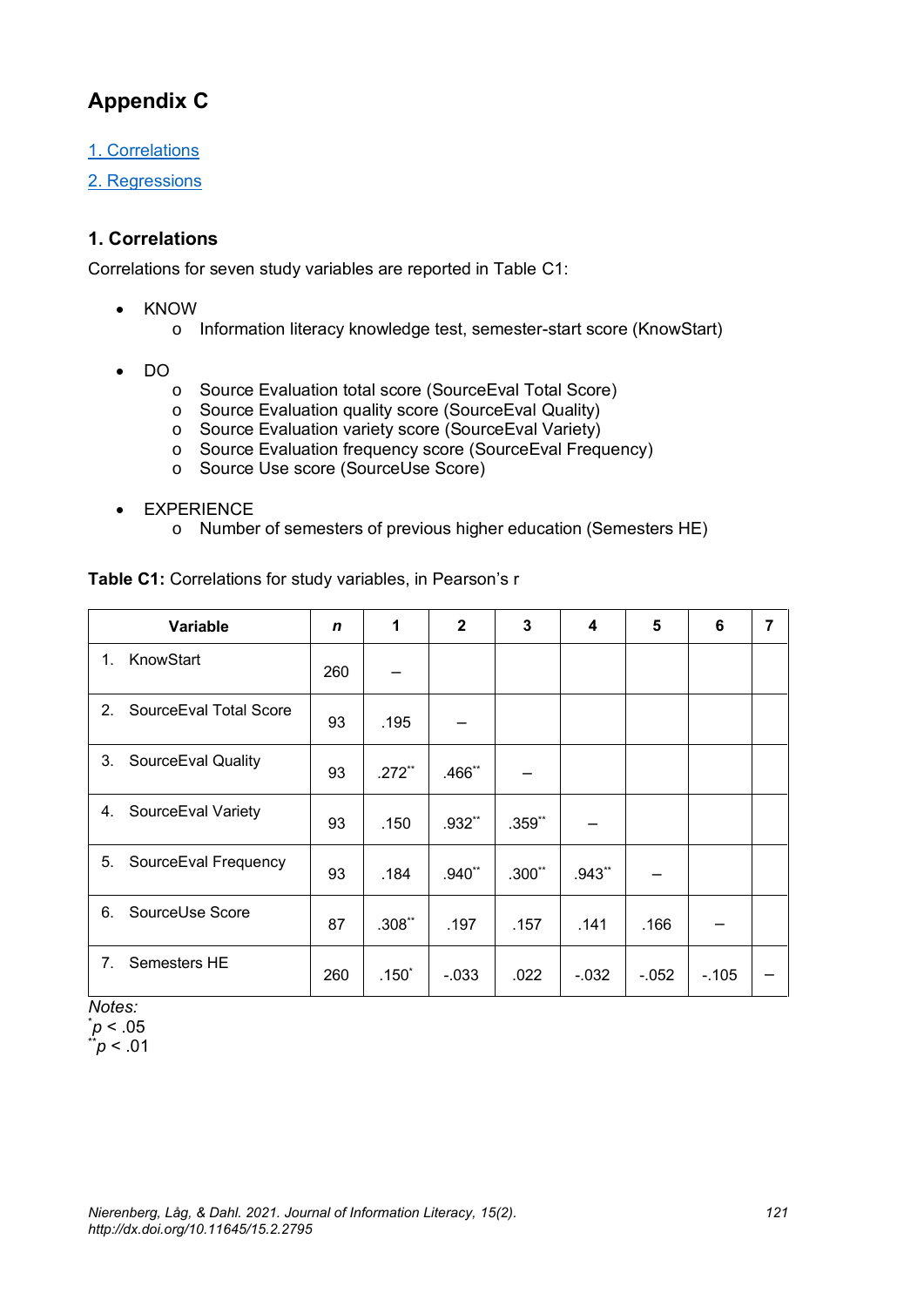#### **1.1 Comments on correlations**

Aside from correlations between the different source evaluation scores, there are three significant correlations between the analyzed variables:

- The source evaluation quality score and the source use score are positively correlated with the Information literacy (IL) knowledge at semester-start scores. These correlations are statistically significantly, but not strong.
- There is a positive correlation between the Number of semesters of previous higher education and IL knowledge at semester-start scores. This correlation is statistically significant, but weak.

#### <span id="page-45-0"></span>**2. Regressions**

In order to follow up on the associations reported in the correlation matrix, and specifically, to attempt to control for higher education experience, we performed two multiple regressions using IL knowledge test scores and number of semesters of higher education as predictors, and the source evaluation quality score and source use scores as dependent variables.

For both of these analyses there were no indications of multicollinearity or influential cases, errors are independent, and there was no obvious heteroscedasticity. Residuals showed some deviation from normality, particularly for the analysis reported in Table C2.

| Variable                          | Model 1   |     |     | Model 2   |     |           |
|-----------------------------------|-----------|-----|-----|-----------|-----|-----------|
|                                   | В         | β   | SE  | В         | β   | <b>SE</b> |
| Constant                          | $1.71***$ |     | .34 | $1.71***$ |     | .34       |
| IL knowledge semester start score | $.07**$   | .27 | .03 | $.07**$   | .27 | .03       |
| Numbers of semesters in HE        |           |     |     | .00       | .00 | .08       |
| $R^2$                             | .07       |     |     | .07       |     |           |
| $\Delta R^2$                      |           |     |     | .00       |     |           |

**Table C2:** Regression coefficients of IL knowledge test scores on Source Evaluation quality score

Note.  $N = 93$ . In Model 1, we entered the IL test scores. In Model 2, we entered Number of semesters of higher education as a control variable.  $*$ *r* $> 01$ .